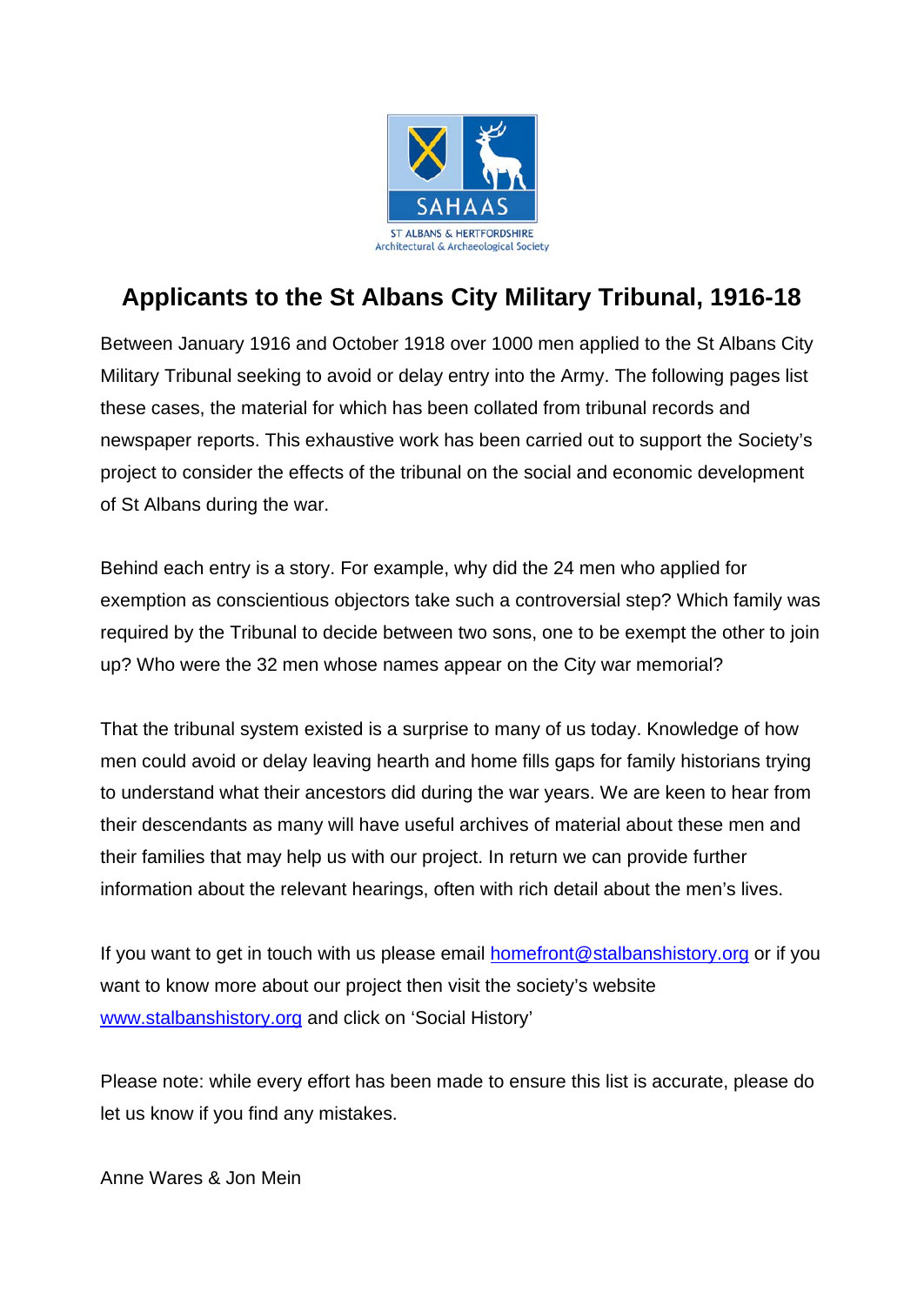

## **Applicants to the St Albans City Military Tribunal, 1916-18**

*This list is the copyright of the St Albans & Hertfordshire Architectural & Archaeological Society and is not to be reproduced without the express permission of the Secretary of the Society.*

**[www.stalbanshistory.org](http://www.stalbanshistory.org/)**

**Press CTRL-F to search**

## **Two of the columns require further explanation:**

**Index No**. We have given each man a unique identifier. Please quote this number if you contact us about any of these cases. **Attested or conscripted?** Approximately half the men attested ("A") under the Lord Derby Scheme, the other half being conscripted ("C") under the Military Services Act, 1916. For more information about these please see our web site.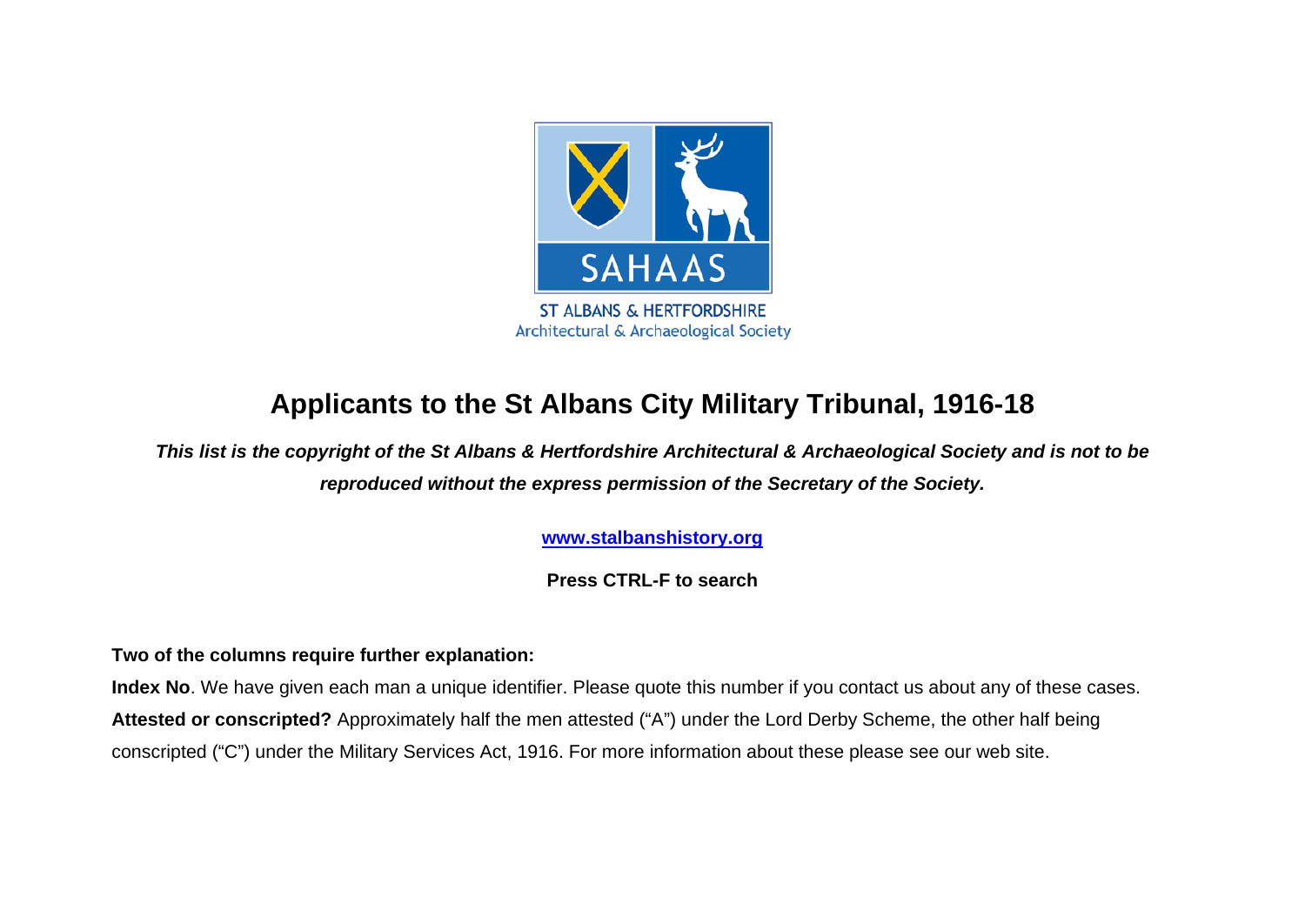| <b>Index</b> | <b>Attested or</b> |                                 |                |                      |                              |                 |
|--------------|--------------------|---------------------------------|----------------|----------------------|------------------------------|-----------------|
| No.          | <b>Conscript?</b>  | Forename(s)                     | <b>Surname</b> | <b>Occupation</b>    | <b>Address</b>               | <b>Town etc</b> |
| 1032         | $\mathsf{C}$       | Percival Abraham                |                | Delivery man         | Sopwell                      | St Albans       |
| 241          | $\overline{A}$     | Lawrance Abrahams               |                | Machiner             | 9 Castle Rd                  | St Albans       |
| 490          | $\mathsf{C}$       | <b>Alfred Bernard Adams</b>     |                | <b>Baker</b>         | <b>Market Place</b>          | St Albans       |
| 137          | $\overline{A}$     | <b>Arthur James Adams</b>       |                | Straw hat blocker    | 69 Sopwell Lane              | St Albans       |
| 962          | $\mathsf C$        | George D Adams                  |                | Carman               | Cannon St                    | St Albans       |
| 1006         | $\mathsf C$        | Harry Adams                     |                |                      | 4 Marlborough Rd             | St Albans       |
| 810          | $\mathsf{C}$       | Henry George Adams              |                | Clicker              | 40 Folly Ave                 | St Albans       |
|              |                    |                                 |                | Coffee tavern        |                              |                 |
| 192          | $\overline{A}$     | Arthur Charles Addington        |                | proprietor           | Coffee Tavern, French Row    | St Albans       |
| 367          | $\overline{A}$     | Arthur Thomas Addington         |                | Chauffeur            | 24 New Kent Rd               | St Albans       |
| 863          | $\mathsf{C}$       | <b>Walter Addington</b>         |                | Letterpress printer  | ÷,                           | Sandridge       |
| 897          | $\mathsf{C}$       | Harold Stephen Adey             |                | Brewery proprietor   | Lemsford Rd                  | St Albans       |
| 1049         | $\mathsf{C}$       | George Ager                     |                | Labourer             | 21 The Camp                  | St Albans       |
| 337          | $\overline{A}$     | <b>William Alderton</b>         |                | Headmaster           | St Margarets, Selby Avenue   | St Albans       |
| 864          | $\mathsf{C}$       | <b>William Frederick Aldous</b> |                | Gardener             | 21 Culver Rd                 | St Albans       |
| 898          | $\overline{C}$     | Edgar J Aldridge                |                | Gardener             | White Lion Lane              | London Colney   |
| 574          | $\overline{A}$     | <b>Henry George Aldridge</b>    |                | Metal worker         | 219 Hatfield Rd              | St Albans       |
| 267          | $\overline{A}$     | <b>James Allcock</b>            |                | Stereotyper          | 39 Tess Rd                   | St Albans       |
|              |                    |                                 |                | Gas engine driver &  |                              |                 |
| 307          | $\overline{A}$     | Charles WJ Allen                |                | electrician          | 28 New Kent Rd               | St Albans       |
| 20           | $\overline{A}$     | <b>Frederick Thomas Allen</b>   |                | Machiner             | 7 Carlton Villa, Hatfield Rd | St Albans       |
| 415          | $\overline{A}$     | Harry Allen                     |                | Tobacconist          | 82a Victoria St              | St Albans       |
| 141          | $\overline{A}$     | Henry James Allen               |                | Poultry & pig keeper | 27 Inkerman Rd               | St Albans       |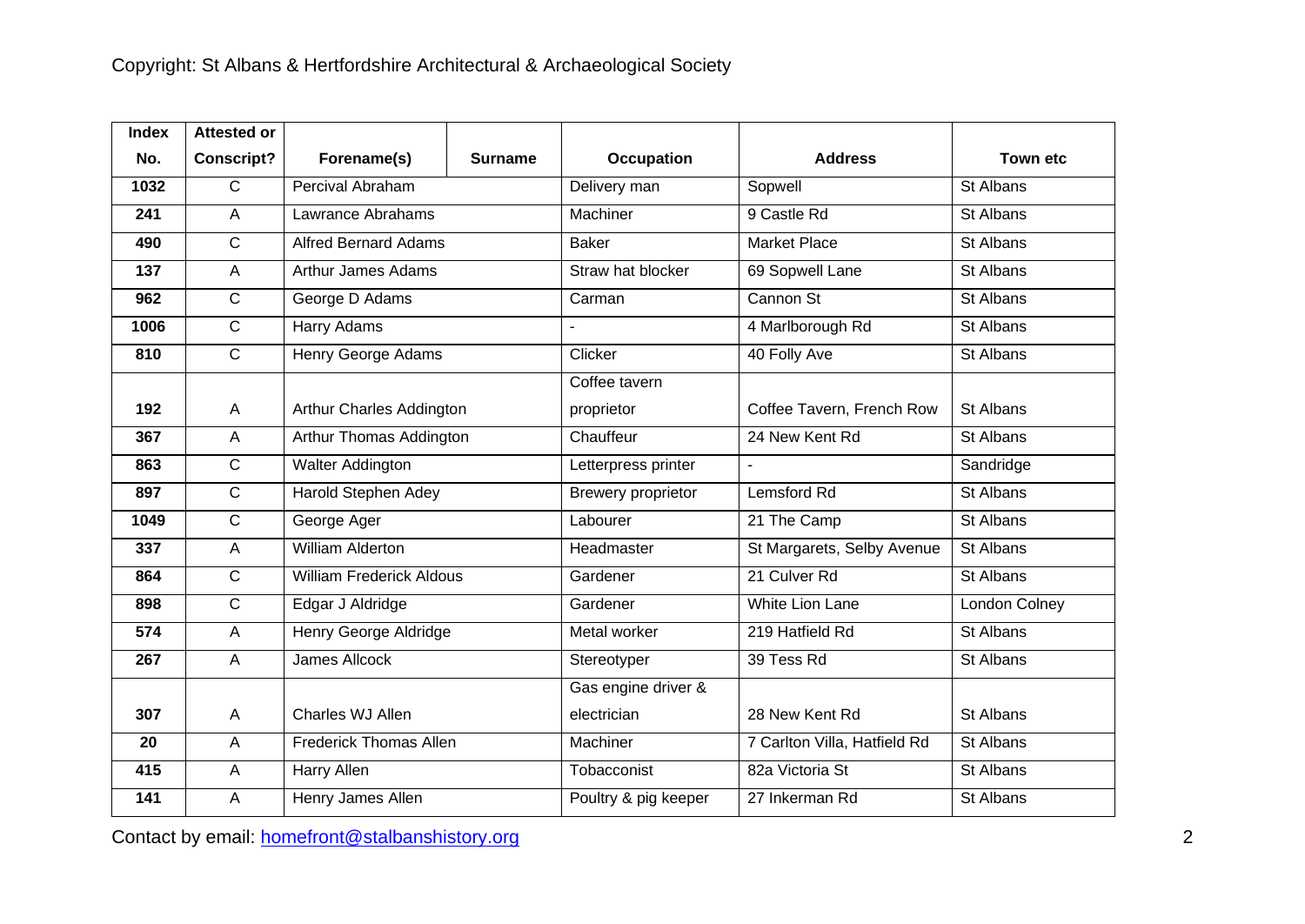| <b>Index</b> | <b>Attested or</b> |                                  |                |                         |                          |                 |
|--------------|--------------------|----------------------------------|----------------|-------------------------|--------------------------|-----------------|
| No.          | <b>Conscript?</b>  | Forename(s)                      | <b>Surname</b> | <b>Occupation</b>       | <b>Address</b>           | <b>Town etc</b> |
| 851          | $\overline{C}$     | John Allen                       |                | Presser                 | 14 The Camp              | St Albans       |
| 580          | A                  | John Wallace Allen               |                | Engineer & mechanic     | 19 Princes Rd            | St Albans       |
|              |                    |                                  |                | Mechanical & electrical |                          |                 |
| 963          | $\mathbf C$        | John Wallace Allen               |                | fitter                  | Princes Rd               | St Albans       |
| 258          | $\overline{A}$     | Mark Thomas Allen                |                | Orchid grower           | 40 Arthur Rd             | St Albans       |
| 604          | $\overline{C}$     | Reginald Allen                   |                | Boot repairer           | 38 London Rd             | St Albans       |
| 641          | $\overline{C}$     | <b>Thomas Frederick Allen</b>    |                | <b>Blacksmith etc</b>   | 53 Adelaide St           | St Albans       |
| 640          | $\overline{A}$     | William Percy Allen              |                | Munitions maker         | 32 Blandford Rd          | St Albans       |
| 167          | $\mathsf{C}$       | <b>Geoffrey Stanley Alliston</b> |                | Toy designer            | 73 Leicester Rd East     | Finchley        |
| 229          | $\overline{A}$     | <b>William G Always</b>          |                | Presser                 | 48 Cambridge Rd          | St Albans       |
| 235          | $\overline{A}$     | <b>Charles Henry Anderson</b>    |                | Tailor                  | 28 Oak Rd                | Luton           |
| 899          | $\mathsf{C}$       | <b>James Andrew</b>              |                | <b>Builder</b>          | 145 Hatfield Rd          | St Albans       |
|              |                    |                                  |                | Foreman of coal         |                          |                 |
| 550          | $\mathsf{C}$       | <b>Henry Andrews</b>             |                | business                | $\overline{a}$           | London Colney   |
|              |                    |                                  |                |                         | 2 Chestnut Villas, Union |                 |
| 508          | $\mathbf C$        | <b>William Sidney Andrews</b>    |                | Gentlemen's outfitters  | Lane                     | St Albans       |
| 51           | $\overline{A}$     | Robert W Angel                   |                | Working partner         | 11 George St             | St Albans       |
| 811          | $\mathsf{C}$       | <b>Alfred Archer</b>             |                | Colour dyer             | Ardcorn, Cowper Rd       | Harpenden       |
| 783          | $\overline{A}$     | <b>Charles Archer</b>            |                | Butcher's assistant     | 21 Upper Heath Rd        | St Albans       |
| 379          | $\mathsf{A}$       | Harry Archer                     |                | Horse driver            | 108 Victoria St          | St Albans       |
|              |                    |                                  |                | Foreign correspondent   |                          |                 |
| 57           | A                  | James Leonard Arden              |                | and traveller           | 36 Brampton Rd           | St Albans       |
|              |                    |                                  |                |                         | 5 Winton Terrace, Old    |                 |
| 601          | $\mathsf{C}$       | Harold T Argent                  |                | Sawyer                  | London Rd                | St Albans       |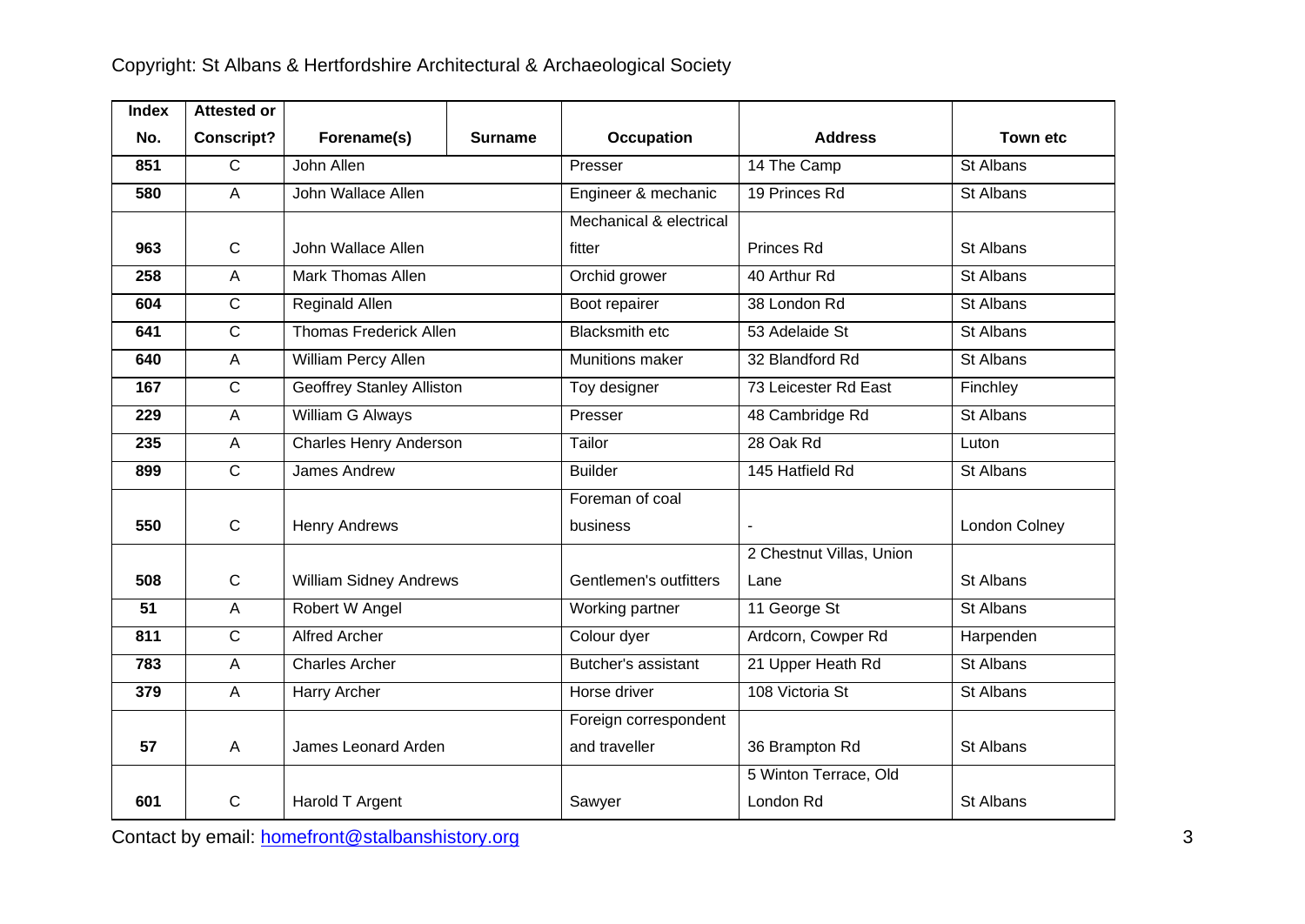| <b>Index</b> | <b>Attested or</b> |                               |                |                    |                       |                     |
|--------------|--------------------|-------------------------------|----------------|--------------------|-----------------------|---------------------|
| No.          | <b>Conscript?</b>  | Forename(s)                   | <b>Surname</b> | <b>Occupation</b>  | <b>Address</b>        | <b>Town etc</b>     |
| 586          | A                  | Frederick James Arnold        |                | Assistant manager  | 25 Liverpool Rd       | St Albans           |
| 306          | $\overline{A}$     | George A Arnold               |                | Milk carrier       | 20 Sandridge Rd       | St Albans           |
| 900          | $\mathsf{C}$       | George Ashdown                |                |                    | 96 Albert St          | St Albans           |
|              |                    |                               |                | Collector of life  |                       |                     |
| 901          | $\mathbf C$        | <b>Charles A Atkins</b>       |                | insurance          | <b>Bernard St</b>     | St Albans           |
| 796          | A                  | <b>Clarence Atkins</b>        |                | Clerk              | 211 Hatfield Rd       | St Albans           |
| 462          | A                  | <b>Ernest Atkins</b>          |                | Flour miller       | 47 Branch Rd          | St Albans           |
| 127          | $\overline{A}$     | <b>Harry Frederick Atkins</b> |                | Coalman            | 6 Grange St           | St Albans           |
| 382          | $\overline{A}$     | <b>James Atkins</b>           |                | Motor mechanic     | 6 Harwood Rd          | Watford             |
| 652          | $\overline{C}$     | Josiah Atkinson               |                | Farmer             | Cunningham Hill Farm  | St Albans           |
| 618          | $\overline{C}$     | George Ayton                  |                | Harness maker      | 31 Cromer Rd          | Watford             |
| 40           | $\overline{A}$     | <b>Albert Bacon</b>           |                | Brush manufacturer | 50 Culver Rd          | St Albans           |
| 964          | $\overline{C}$     | Arthur T Bailey               |                | Agent in Leicester | ÷,                    |                     |
| 343          | $\mathsf A$        | Reginald TP Baker             |                | Compositor         | 36 Ladysmith Rd       | St Albans           |
| 638          | $\mathbf C$        | <b>Sydney Charles Baldwin</b> |                | Dentist            | 40 Hatfield Rd        | St Albans           |
| 631          | $\overline{C}$     | <b>Charles Arthur Ball</b>    |                | Shopman            | Homestead, Union Lane | St Albans           |
|              |                    |                               |                |                    |                       | Hackney Rd, Bethnal |
| 414          | $\overline{A}$     | Thomas Joseph Ballard         |                | Fruiterer          | 75 St Peters St       | Green               |
| 231          | A                  | Fred Bandy                    |                | Presser            | 57 Burnham Rd         | St Albans           |
| 468          | $\overline{A}$     | William John Banwell          |                | Flour miller       | 14 Thornton St        | St Albans           |
| 758          | $\overline{C}$     | Alban Ward Barker             |                | Dental mechanic    | 27 Dagnall St         | St Albans           |
| 5            | $\overline{A}$     | <b>Walter Leonard Barker</b>  |                | <b>Bread baker</b> | 27 Dagnall St         | St Albans           |
| 566          | $\mathsf{C}$       | Albert Barnes                 |                | Farrier etc        | 13 Paxton Rd          | St Albans           |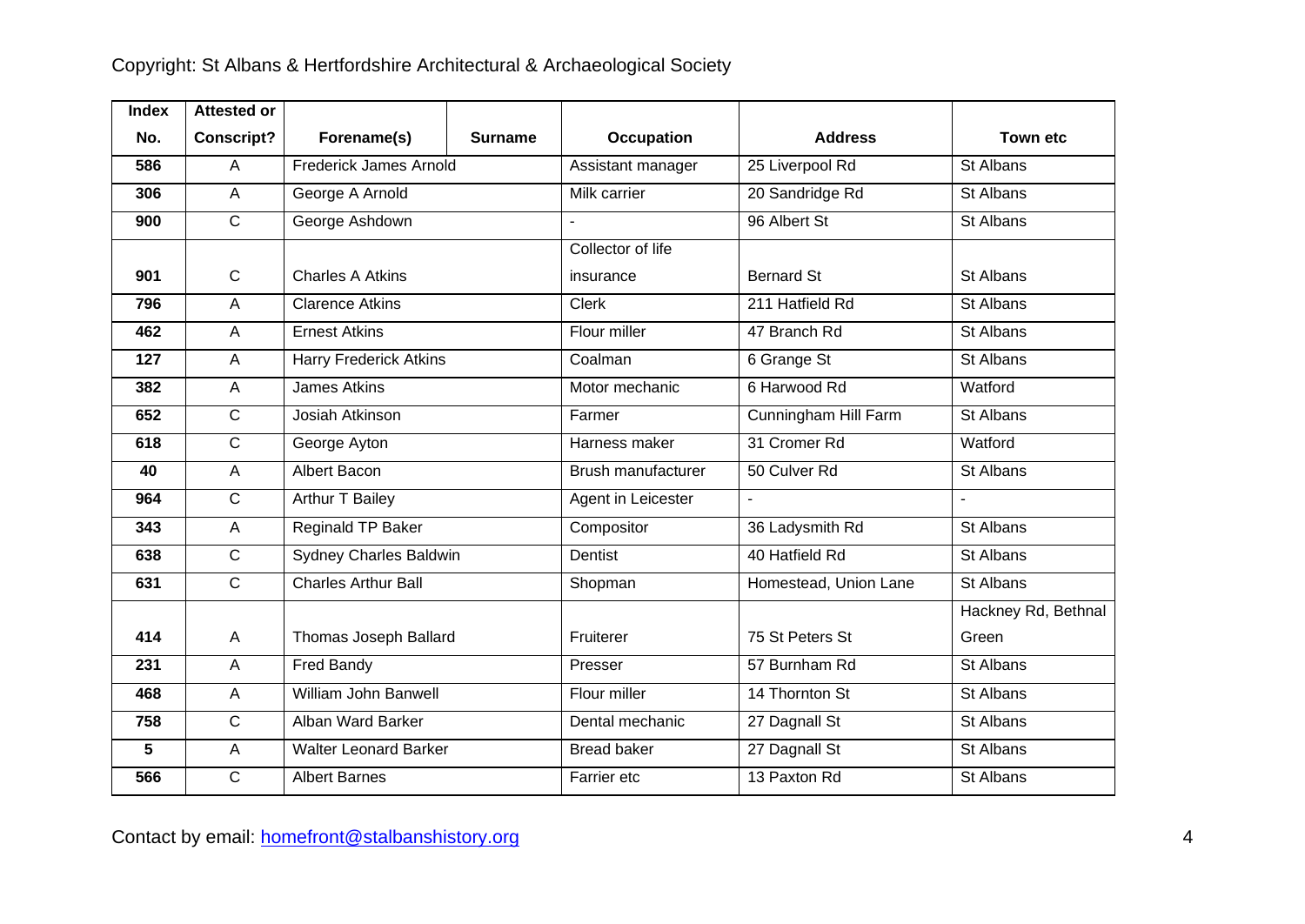| <b>Index</b> | <b>Attested or</b> |                                 |                |                          |                         |                 |
|--------------|--------------------|---------------------------------|----------------|--------------------------|-------------------------|-----------------|
| No.          | <b>Conscript?</b>  | Forename(s)                     | <b>Surname</b> | Occupation               | <b>Address</b>          | <b>Town etc</b> |
| 420          | $\overline{A}$     | <b>Alfred Barnes</b>            |                | Fruiterer                | 13 St Peters St         | St Albans       |
| 175          | $\overline{A}$     | <b>Alfred Eli Barnes</b>        |                | Horticultural instructor | Elmshurst, Union Lane   | St Albans       |
| 742          | $\overline{C}$     | <b>Ernest Barnes</b>            |                | Machine minder           | 7 Albion Rd             | St Albans       |
| 678          | $\mathsf{C}$       | Harry Barnes                    |                | Mechanic                 | 35 New England St       | St Albans       |
| 178          | $\mathsf{A}$       | Leslie Barrance                 |                | Shop manager             | 1 Oster St              | St Albans       |
| 191          | $\overline{A}$     | <b>Frederick Thomas Barrett</b> |                | Hotel valuer's clerk     | 23 Lyndhurst Rd         | St Albans       |
| 812          | $\overline{C}$     | Richard H Barton                |                | Clothier's assistant     | 13 Thorpe Rd            | St Albans       |
| 202          | $\overline{A}$     | <b>James Bassill</b>            |                | Driver's assistant       | 54 Bernard St           | St Albans       |
| 666          | $\overline{C}$     | <b>William Bastin</b>           |                | <b>Builder</b>           | 164 Hatfield Rd         | St Albans       |
|              |                    |                                 |                | Packer, government       |                         |                 |
| 902          | $\mathbf C$        | <b>William Batchelor</b>        |                | bales                    | <b>Burnham Rd</b>       | St Albans       |
| 22           | $\overline{A}$     | James Alfred Bateman            |                | Solder & cooper          | 40 Boundary Rd          | St Albans       |
| 965          | $\overline{C}$     | <b>Alfred W Batsford</b>        |                | Foreman                  | 37 Thorpe Rd            | St Albans       |
| 203          | $\overline{A}$     | Joseph Baulk                    |                | Refuse collector         | 41 Longmire Rd          | St Albans       |
|              |                    |                                 |                |                          | 1 Ovoca Cottages, Union |                 |
| 497          | $\mathsf{C}$       | William C Baulk                 |                | Clicker                  | Lane                    | St Albans       |
| 266          | $\overline{A}$     | John Baum                       |                | Contractor's estimator   | 42 Stanhope Rd          | St Albans       |
| 691          | $\mathsf{A}$       | Edmund C Baynham                |                | Land agent               | <b>Hillside Rd</b>      | St Albans       |
| 147          | $\overline{C}$     | <b>Henry Edmund Beaumont</b>    |                | Basket maker             | 35 Worley Rd            | St Albans       |
| 410          | $\overline{A}$     | John Beech                      |                | Storekeeper              | 18 Oster St             | St Albans       |
| 128          | $\overline{A}$     | <b>Charles Beeson</b>           |                | Public house manager     | 48 St Peters St         | St Albans       |
|              |                    |                                 |                | Drapers manager &        |                         |                 |
| 865          | $\mathsf{C}$       | <b>Walter Cyril Beetlestone</b> |                | buyer                    | 36 Blandford Rd         | St Albans       |
| 903          | $\overline{C}$     | James Bennett                   |                | Tailor's presser         | $\overline{a}$          | St Albans       |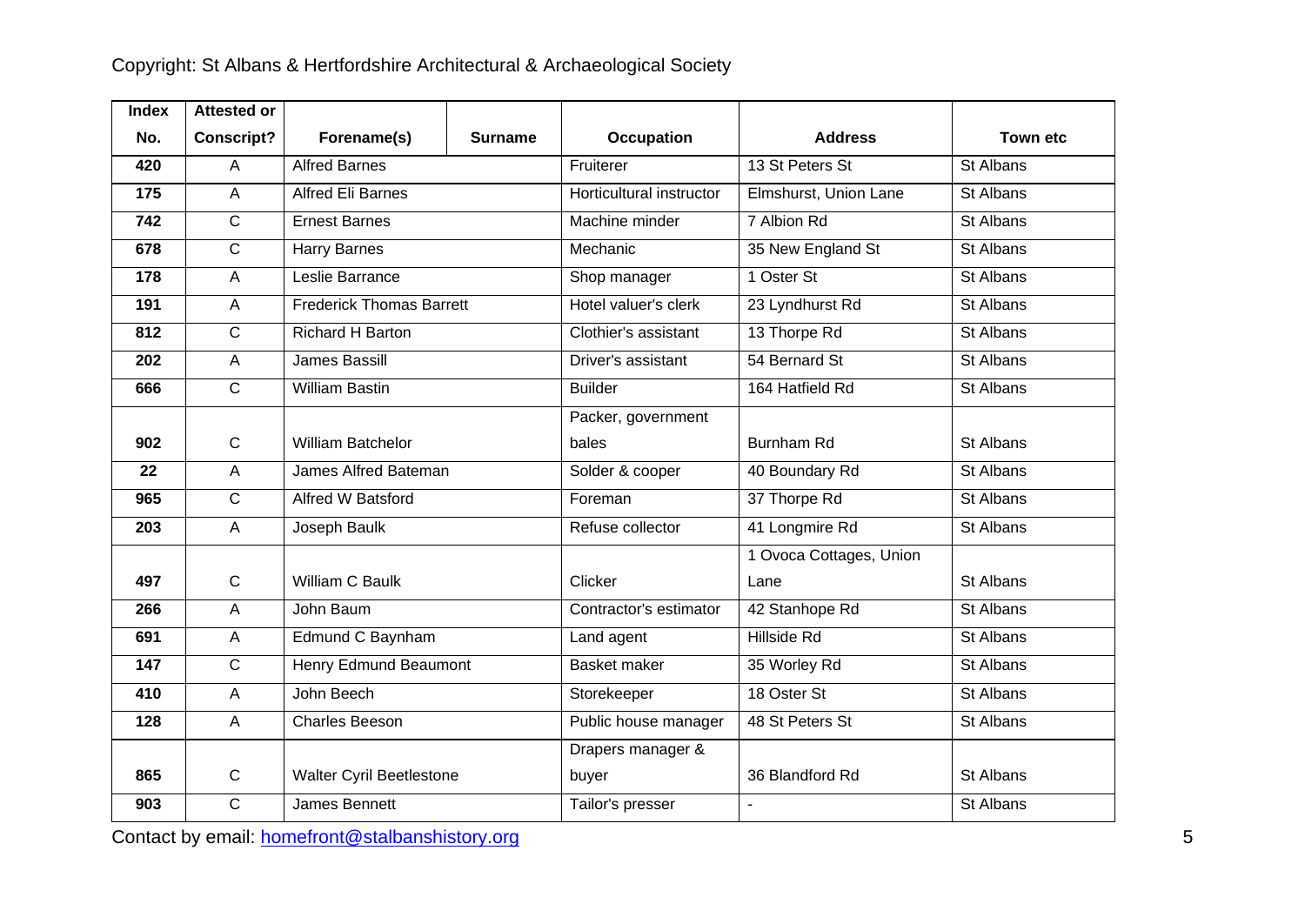| <b>Index</b>     | <b>Attested or</b> |                                 |                |                     |                             |                  |
|------------------|--------------------|---------------------------------|----------------|---------------------|-----------------------------|------------------|
| No.              | <b>Conscript?</b>  | Forename(s)                     | <b>Surname</b> | Occupation          | <b>Address</b>              | <b>Town etc</b>  |
| 667              | $\overline{C}$     | Austin William Benyon           |                | Farrier etc         | 42 Sandridge Rd             | St Albans        |
| 904              | $\overline{C}$     | Harry Berry                     |                | Watch & clock maker | 58b London Rd               | St Albans        |
| 563              | $\overline{C}$     | William John Berry              |                | Wheelwright         | 31 Church St                | St Albans        |
|                  |                    |                                 |                |                     | 93 Park Corner (Sopwell     |                  |
| 537              | A                  | Alfred Berryman                 |                | Edge parer          | Lane)                       | St Albans        |
| 728              | $\overline{C}$     | Bertie John Biggs               |                | Builder's foreman   | <b>Coronation Villa</b>     | Leverstock Green |
| 273              | $\overline{A}$     | <b>Arthur Edward Billing</b>    |                | Compositor          | 10 Princes Rd               | St Albans        |
|                  |                    |                                 |                | Hat, cap & helmet   |                             |                  |
| 282              | A                  | Harold Billington               |                | presser             | 34 Camp View Rd             | St Albans        |
| 76               | A                  | <b>Arthur Charles Bint</b>      |                | Electrical engineer | 5 Thorpe Rd                 | St Albans        |
| 313              | $\overline{A}$     | Eustace de Gray Birch           |                | Accountant          | London Rd                   | St Albans        |
| 749              | $\overline{C}$     | George A Birtwistle             |                | <b>Journalist</b>   | 27 Ramsbury Rd              | St Albans        |
| 416              | $\overline{A}$     | <b>Richard James Blindell</b>   |                | Boot dealer         | 58b London Rd               | St Albans        |
| 687              | $\overline{C}$     | <b>Ernest Pierpoint Blois</b>   |                | Road engineer       | Monksfield, Beaconsfield Rd | St Albans        |
| $\overline{121}$ | $\overline{C}$     | <b>William Redding Bloomer</b>  |                | Law student         | <b>Blenheim Rd</b>          | St Albans        |
| 152              | $\overline{C}$     | <b>Charles Edward Blow</b>      |                | Machiner            | 86 Holywell Hill            | St Albans        |
| 596              | $\overline{C}$     | Joseph George Blow              |                | Printer             | 7 Folly Lane                | St Albans        |
| 905              | $\overline{C}$     | Percival C Blow                 |                |                     | 17 Ridgmont Rd              | St Albans        |
| 87               | $\overline{A}$     | <b>Thomas Arthur Blow</b>       |                | Secretary           | 66 Alma Rd                  | St Albans        |
|                  |                    |                                 |                |                     | 6 Battlemount, Sandridge    |                  |
| 17               | $\overline{A}$     | <b>Frederick Charles Boland</b> |                | Upholsterer         | Rd                          | St Albans        |
| 979              | $\overline{A}$     | Percy Bolt                      |                | Mechanic operator   | 33 Church St                | St Albans        |
| 780              | $\overline{C}$     | <b>Wilfred Noel Bond</b>        |                | Student             | 15 Alma Rd                  | St Albans        |
| 109              | $\overline{A}$     | Cyril Thomas Bonham             |                | Draper's traveller  | "Minerva", Verulam Rd       | St Albans        |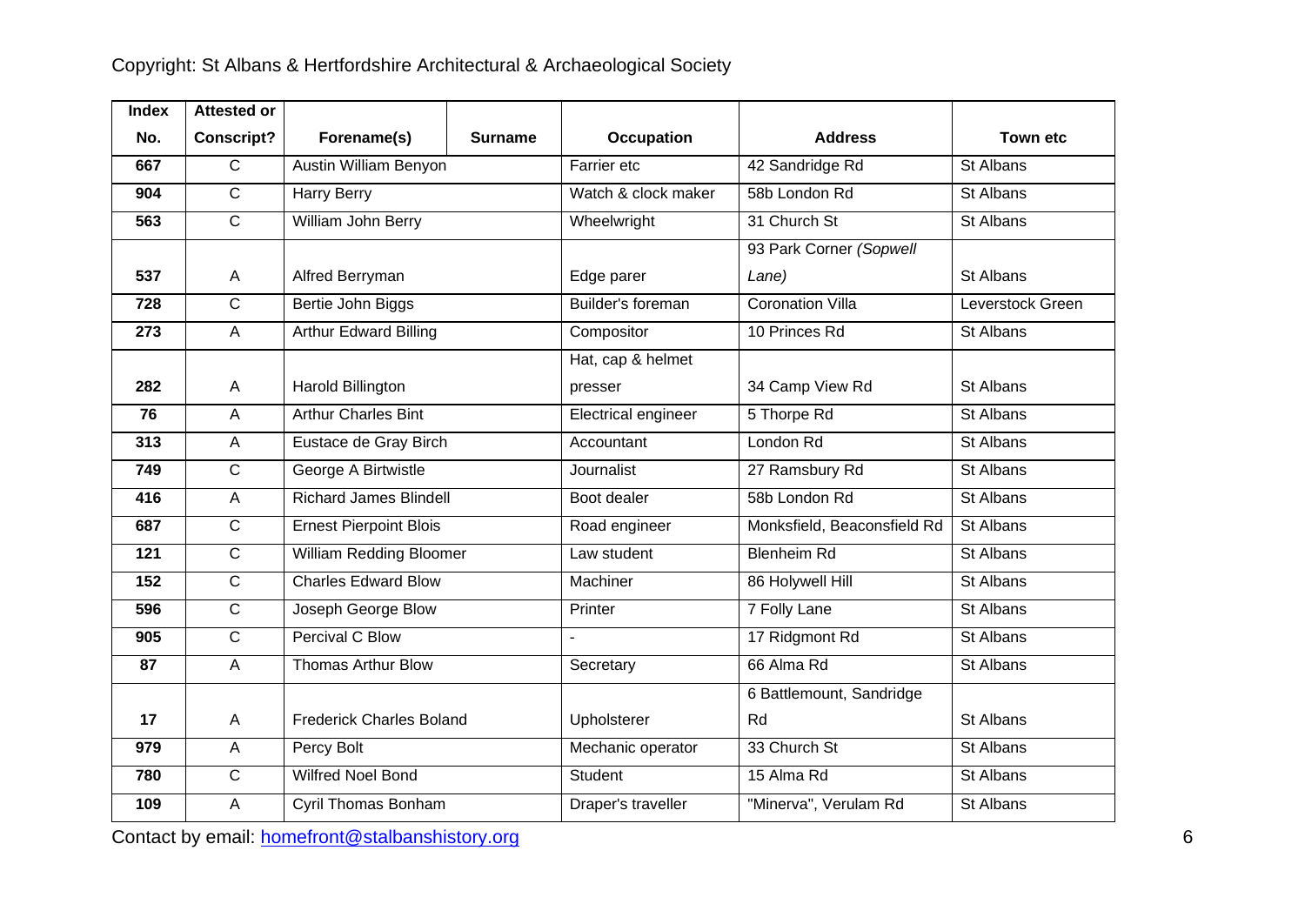| <b>Index</b> | <b>Attested or</b> |                              |         |                      |                           |                  |
|--------------|--------------------|------------------------------|---------|----------------------|---------------------------|------------------|
| No.          | <b>Conscript?</b>  | Forename(s)                  | Surname | <b>Occupation</b>    | <b>Address</b>            | <b>Town etc</b>  |
| 612          | $\overline{C}$     | Clibborn William Boon        |         | <b>Clerk</b>         | 24 Folly Avenue           | St Albans        |
| 512          | $\overline{C}$     | <b>Harold Boon</b>           |         | Accountant           | 53 Stanhope Rd            | St Albans        |
| 66           | $\overline{A}$     | Frank Bosley                 |         | Straw hat blocker    | Bedmond                   | Nr Kings Langley |
|              |                    |                              |         |                      | Orchard Cottage, Holywell |                  |
| 650          | A                  | <b>Frederick Bottom</b>      |         | Gardener             | Hill                      | St Albans        |
| 448          | $\overline{A}$     | <b>Fred Bourne</b>           |         | Assistant cutter     | 55 Albert St              | St Albans        |
| 445          | $\overline{A}$     | <b>Harold W Bowley</b>       |         | Grocer's manager     | <b>Upton Avenue</b>       | St Albans        |
| 96           | $\mathsf{A}$       | <b>William Boyle</b>         |         | Watch & clock maker  | 24 St Peters St           | St Albans        |
| 906          | $\overline{C}$     | Arthur Brackenbury           |         | Hairdresser          | 8 The Cloisters           | St Albans        |
| 668          | $\overline{C}$     | Thomas Brackley              |         | Master farrier       | 23 St Michaels St         | St Albans        |
| 741          | $\overline{A}$     | William Thomas Bradbury      |         | Packer               | 71 Cannon St              | St Albans        |
|              |                    |                              |         | Printer's machine    |                           |                  |
| 966          | $\mathsf{C}$       | <b>Frederick A Bradley</b>   |         | overseer             | 26 Glenferrie Rd          | St Albans        |
| 184          | $\overline{A}$     | <b>Walter Edwin Bradshaw</b> |         | Cold cure vulcanizer | North Common              | Redbourne        |
| 151          | $\overline{C}$     | William Henry Bradshaw       |         | Coach builder        | <b>Belmont Hill</b>       | St Albans        |
|              |                    |                              |         |                      | Duke of Marlborough,      |                  |
| 866          | $\mathbf C$        | Lawrence Brangwyn            |         | Licensed victualler  | <b>Holywell Hill</b>      | St Albans        |
| 204          | $\overline{A}$     | <b>Ernest Brazier</b>        |         | Horse driver         | 102 Albert St             | St Albans        |
| 1031         | $\overline{C}$     | Harry Breach                 |         | Manager              | Holywell Hill             | St Albans        |
| 533          | $\overline{A}$     | <b>Charles Jesse Brewer</b>  |         | Lasting operator     | 56 Cavendish Rd           | St Albans        |
|              |                    |                              |         | Lathe worker's       |                           |                  |
| 629          | $\mathbf C$        | <b>Ernest Edward Brewer</b>  |         | apprentice           | 79 London Rd              | St Albans        |
| 602          | $\overline{C}$     | Henry George Brewer          |         | Carrier's agent      | 76 Victoria St            | St Albans        |
| 603          | $\mathsf{C}$       | <b>Herbert Brewer</b>        |         | Manager              | 24 Kimberley Rd           | St Albans        |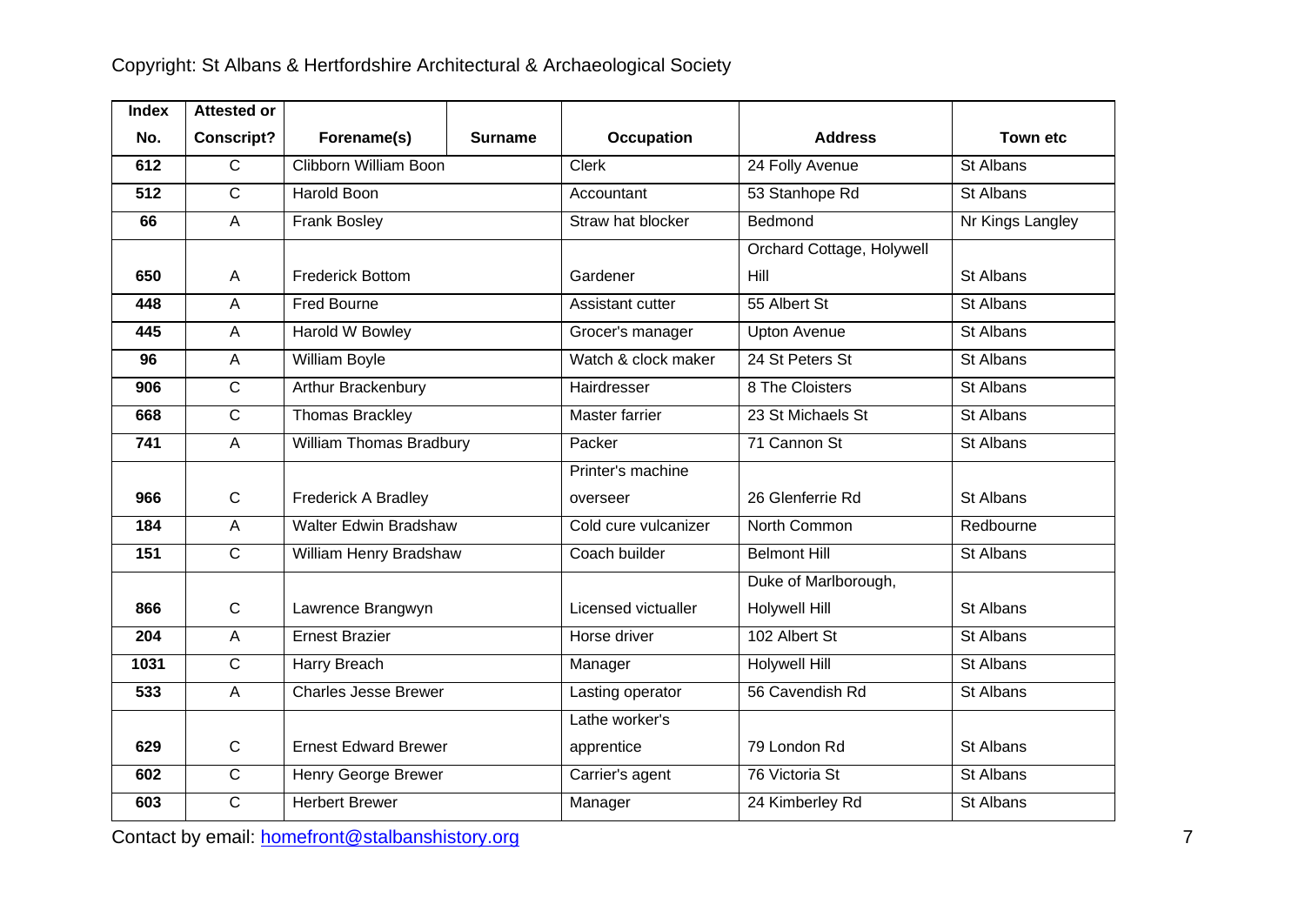| <b>Index</b> | <b>Attested or</b> |                                  |                |                        |                       |                 |
|--------------|--------------------|----------------------------------|----------------|------------------------|-----------------------|-----------------|
| No.          | <b>Conscript?</b>  | Forename(s)                      | <b>Surname</b> | <b>Occupation</b>      | <b>Address</b>        | <b>Town etc</b> |
|              |                    |                                  |                | Hat, cap & helmet      |                       |                 |
| 143          | $\overline{A}$     | <b>Alfred Arthur Bridges</b>     |                | presser                | 105 Verulam Rd        | St Albans       |
|              |                    |                                  |                | Architect's            |                       |                 |
| 750          | $\mathsf C$        | <b>Ernest Edward Briggs</b>      |                | draughtsman            | 5 Worley Rd           | St Albans       |
| 585          | $\overline{A}$     | Edward Brightman                 |                | Assurance agent        | 70 Boundary Rd        | St Albans       |
| 61           | $\overline{A}$     | James Brimelow                   |                | <b>Bank clerk</b>      | Scottsdale, Gombards  | St Albans       |
| 15           | A                  | <b>Reginald Ernest Brincklow</b> |                | Hat and cap blocker    | 24 Liverpool Rd       | St Albans       |
|              |                    |                                  |                | Grocer & provision     |                       |                 |
| 907          | $\mathbf C$        | <b>Edward Brinsden</b>           |                | merchant               | 50 Cannon St          | St Albans       |
| 248          | $\overline{A}$     | <b>Walter James Broad</b>        |                | Presser                | 32 Castle Rd          | St Albans       |
| 693          | $\overline{C}$     | James Broadhurst                 |                | Deputy manager         | 116 Brampton Rd       | St Albans       |
| 852          | $\mathsf{C}$       | Percy William Brockwell          |                | Machine minder         | 13 Camp View Rd       | St Albans       |
| 290          | $\overline{A}$     | Harry Brompton                   |                | Doctor's chauffeur     | 16 West View Rd       | St Albans       |
| 351          | $\overline{A}$     | John James Brook                 |                | Slaughterman           | 12 Portland St        | St Albans       |
| 381          | A                  | <b>Robert Wilfred Brooks</b>     |                | Horse driver           | 36 Catherine St       | St Albans       |
| 686          | $\overline{A}$     | <b>Thomas Brookwell</b>          |                | Acting engineer        | 56 Cavendish Rd       | St Albans       |
| 663          | A                  | John Broom                       |                | Workhouse porter       | Union Workhouse       | St Albans       |
| 763          | $\overline{C}$     | Archibald Brown                  |                | Senior clerk & cashier | 3 Old London Rd       | St Albans       |
| 578          | $\mathsf{C}$       | John Henry Brown                 |                | Tailor                 | 9 High St             | St Albans       |
| 491          | $\overline{C}$     | Edwin John Bryant                |                | Furnisher              | St Peters St          | St Albans       |
|              |                    |                                  |                |                        | YMCA Hut, The Grange  |                 |
| 31           | $\overline{A}$     | George Ronald Bryce              |                | <b>YMCA</b> worker     | Gardens, St Peters St | St Albans       |
| 301          | $\mathsf A$        | Walter George Bugler             |                | <b>Baker</b>           | 25 Market Place       | St Albans       |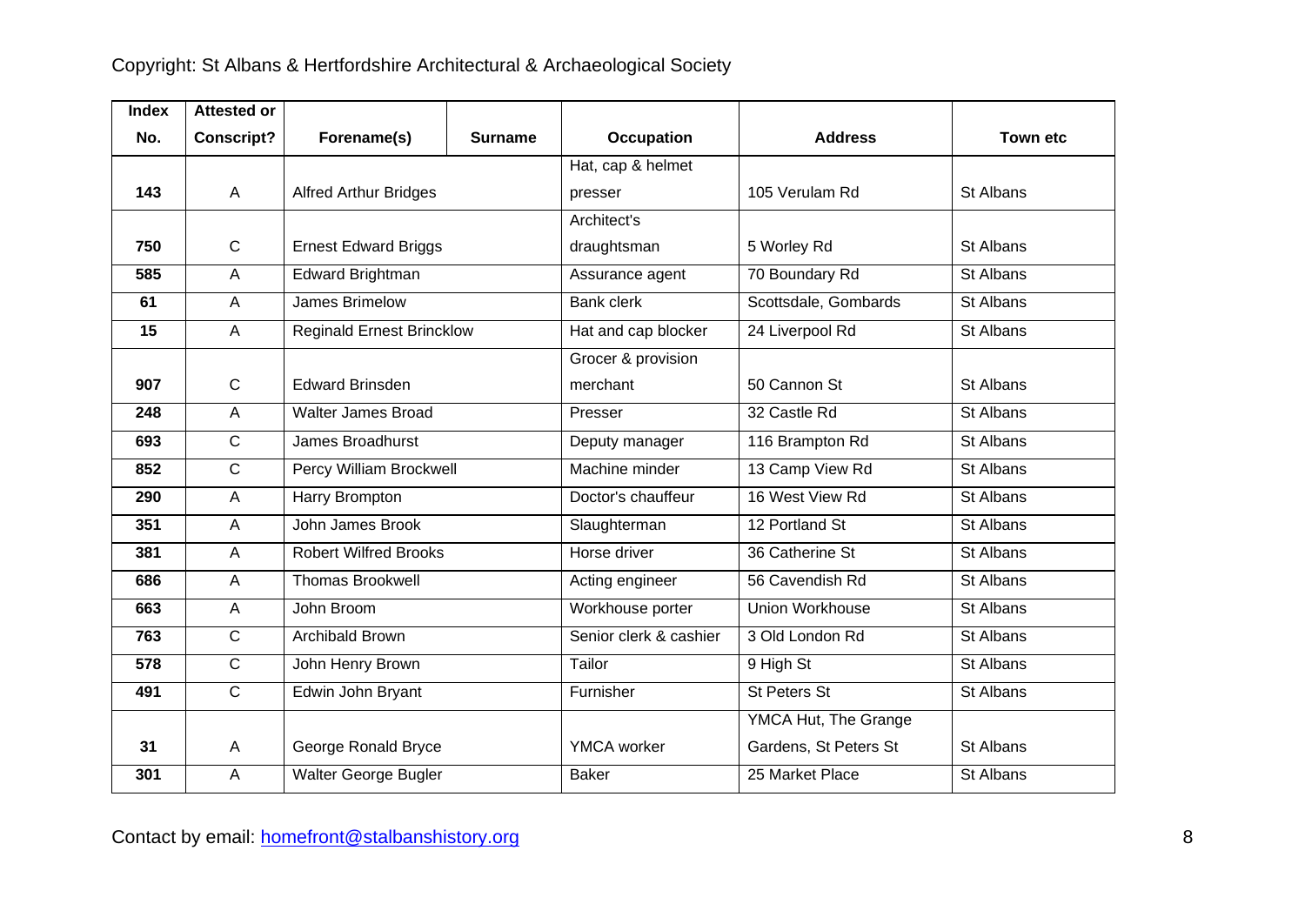| <b>Index</b> | <b>Attested or</b> |                             |                |                        |                             |                 |
|--------------|--------------------|-----------------------------|----------------|------------------------|-----------------------------|-----------------|
| No.          | <b>Conscript?</b>  | Forename(s)                 | <b>Surname</b> | <b>Occupation</b>      | <b>Address</b>              | <b>Town etc</b> |
|              |                    |                             |                | Brass finisher &       |                             |                 |
| 36           | A                  | Stephen Arthur Thomas Bull  |                | lacquerer              | 3 Forge Cottages, Colney St | Nr St Albans    |
| 447          | $\overline{A}$     | Frank R Burchell            |                | Deputy manager         | 196 Park St                 | Luton           |
| 506          | $\mathsf{C}$       | <b>Charles Burgess</b>      |                | Dairyman               | 2 Bernard St                | St Albans       |
| 765          | $\overline{C}$     | William N Burridge          |                | Assistant inspector    | 16 Folly Avenue             | St Albans       |
| 908          | $\overline{C}$     | Joseph A Burrows            |                | Boot repairer          | 86 London Rd                | St Albans       |
| 238          | $\overline{A}$     | <b>Sidney Burrows</b>       |                | Tailor                 | 91 Cambridge St             | Luton           |
| 205          | $\overline{A}$     | <b>Albert Edward Burton</b> |                | Refuse collector       | 6 College Place             | St Albans       |
| 156          | $\mathsf{C}$       | <b>Harold Burton</b>        |                | Clothier               | 70 Alma Rd,                 | St Albans       |
|              |                    |                             |                |                        | Excelsior Bakery, Hatfield  |                 |
| 417          | A                  | <b>Ernest James Bush</b>    |                | <b>Baker</b>           | Rd                          | St Albans       |
| 1007         | $\mathsf{C}$       | George Bush                 |                | Presser                | 14 Wellington Rd            | St Albans       |
| 53           | A                  | William George Bush         |                | <b>Baker</b>           | St Richards, Selby Ave      | St Albans       |
| 297          | $\overline{A}$     | James Frederick Bushell     |                | Builder's manager      | 29 Worley Rd                | St Albans       |
| 734          | $\mathsf{C}$       | Reginald W Bushell          |                | Clerk & manager        | 4 Gombards Rd               | St Albans       |
| 29           | A                  | James George Butcher        |                | <b>Bristle dresser</b> | 1 Alma Rd                   | St Albans       |
| 760          | $\overline{A}$     | <b>Charles Butler</b>       |                | <b>Butcher</b>         | 41 Worley Rd                | St Albans       |
| 761          | $\overline{A}$     | <b>Thomas Butler</b>        |                | <b>Butcher</b>         | Quainton, Britton Avenue    | St Albans       |
|              |                    |                             |                | Slaughterman &         |                             |                 |
| 716          | $\mathsf C$        | <b>Gordon Butterfield</b>   |                | shopman                | 43 Church St                | St Albans       |
| 873          | $\overline{C}$     | Edwin Bygrave               |                | <b>Builder</b>         | 54 Warwick Rd               | St Albans       |
| 677          | $\overline{C}$     | Alfred William Byron        |                | Traveller              | <b>Folly Avenue</b>         | St Albans       |
| 909          | $\mathsf{C}$       | Henry James Cannon          |                | Manager                | $\overline{a}$              | St Albans       |
| 910          | $\mathsf{C}$       | <b>Ernest Capstick</b>      |                | $\mathbf{r}$           | 23 Upper Heath Rd           | St Albans       |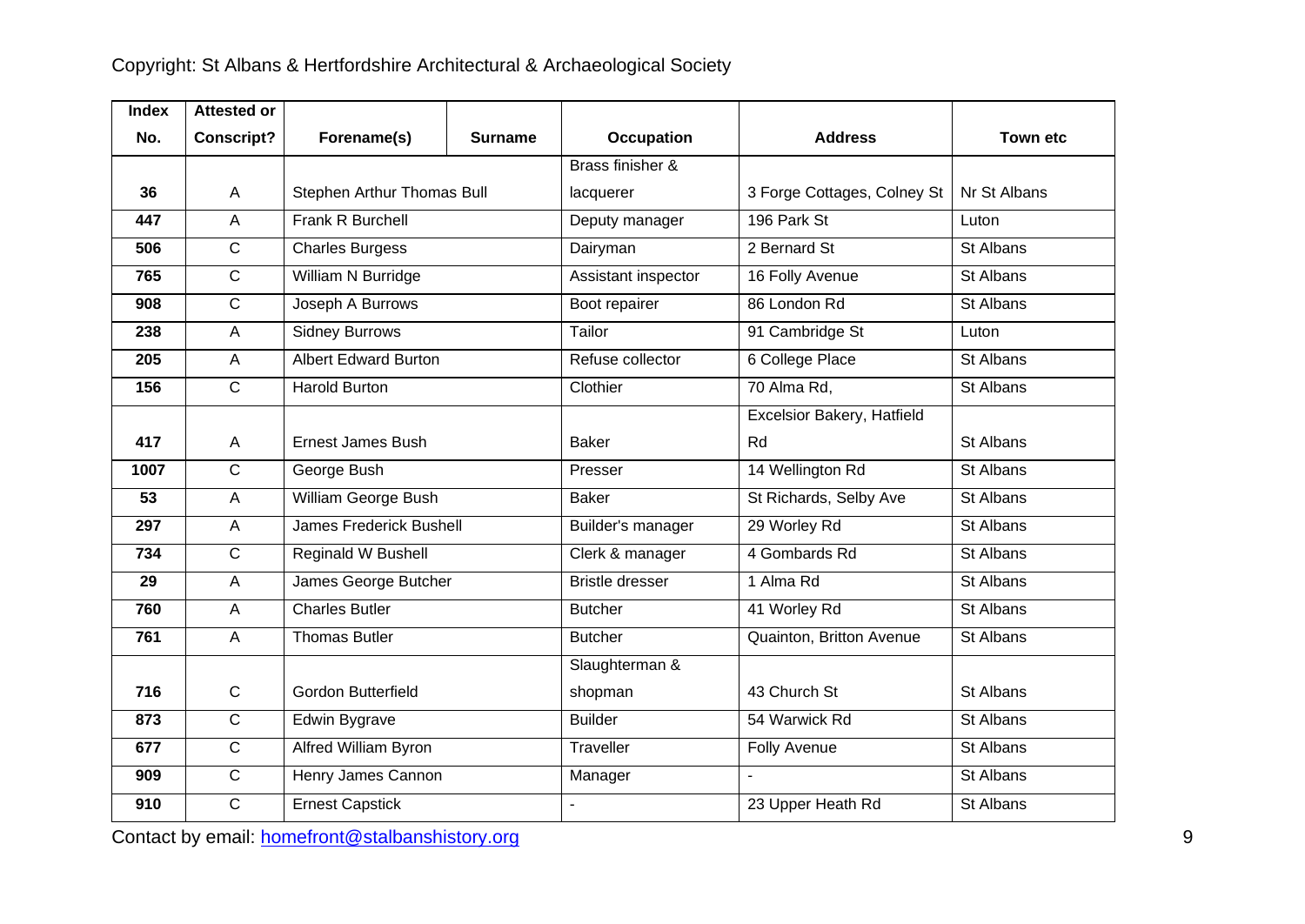| <b>Index</b> | <b>Attested or</b> |                                    |                |                        |                          |             |
|--------------|--------------------|------------------------------------|----------------|------------------------|--------------------------|-------------|
| No.          | <b>Conscript?</b>  | Forename(s)                        | <b>Surname</b> | <b>Occupation</b>      | <b>Address</b>           | Town etc    |
| 911          | $\overline{C}$     | John Bennett Carlyon               |                | Audit clerk            | 51 Granville Rd          | St Albans   |
| 392          | $\overline{A}$     | <b>Ernest Albert Carter</b>        |                | <b>Director</b>        | 1 High St                | St Albans   |
| 967          | $\mathsf{C}$       | Hampden Carter                     |                | Straw hat manufacturer | 3 Carlisle Ave           | St Albans   |
| 97           | $\overline{A}$     | John Arnold Carter                 |                | Clerk in Holy Orders   | Greenstead, Avenue Rd    | St Albans   |
| 129          | $\overline{A}$     | <b>Thomas Alfred Carter</b>        |                | Master mechanic        | 18 Holywell Hill         | St Albans   |
| 338          | $\overline{A}$     | <b>Thomas William Carter</b>       |                | Nurseryman             | 157 Hatfield Rd          | St Albans   |
|              |                    |                                    |                |                        | Beaulieu Stables, Avenue |             |
| 688          | $\mathbf C$        | <b>William Carter</b>              |                | Gardener               | Rd                       | St Albans   |
| 705          | $\overline{C}$     | <b>Robert Catcheside</b>           |                | Photographer           | Glenfell, London Rd      | St Albans   |
|              |                    |                                    |                | Hosiery manufacturer   |                          |             |
| 912          | $\mathbf C$        | <b>Crawford Cather-Cooke</b>       |                | and works manager      | Holme House              | North Mymms |
| 25           | $\overline{A}$     | <b>Oscar Charles Cathery</b>       |                | Mechanic               | 9 Cornwall Rd            | St Albans   |
| 427          | $\mathsf{C}$       | <b>Frederick Catlin</b>            |                | Tailor                 | 13 Etna Rd               | St Albans   |
| 1034         | $\overline{C}$     | John E Catton                      |                | Inside manager         | 58 Brampton Rd           | St Albans   |
| 332          | $\overline{A}$     | <b>Richard Hubert Chalkley</b>     |                | Presser                | Kingsbury Avenue         | St Albans   |
| 299          | $\overline{A}$     | <b>Frederick Charles Champness</b> |                | Bootmaker              | 10 Folly Lane            | St Albans   |
| 206          | $\mathsf{A}$       | Joseph John Chance                 |                | Steam roller driver    | 22 Inkerman Rd           | St Albans   |
| 735          | $\mathsf{C}$       | Charles Chapman                    |                | Scavanger              | 1 Saracens Head Yd       | St Albans   |
| 720          | $\overline{C}$     | Joseph Frederick Chatley           |                | Window cleaner         | Eversley, Heath Rd       | St Albans   |
| 364          | $\overline{A}$     | Harry Chatterton                   |                | Lorry driver           | 17 Pageant Rd            | St Albans   |
| 874          | $\overline{C}$     | Clarence E Cherry                  |                | Ledger clerk           | Harlesden Rd             | St Albans   |
| 813          | $\overline{C}$     | <b>William Thomas Chesher</b>      |                | Bill poster's manager  | 86 Fishpool St           | St Albans   |
| 177          | A                  | Elijah Cheshire                    |                | Cold cure vulcanizer   | North Common             | Redbourne   |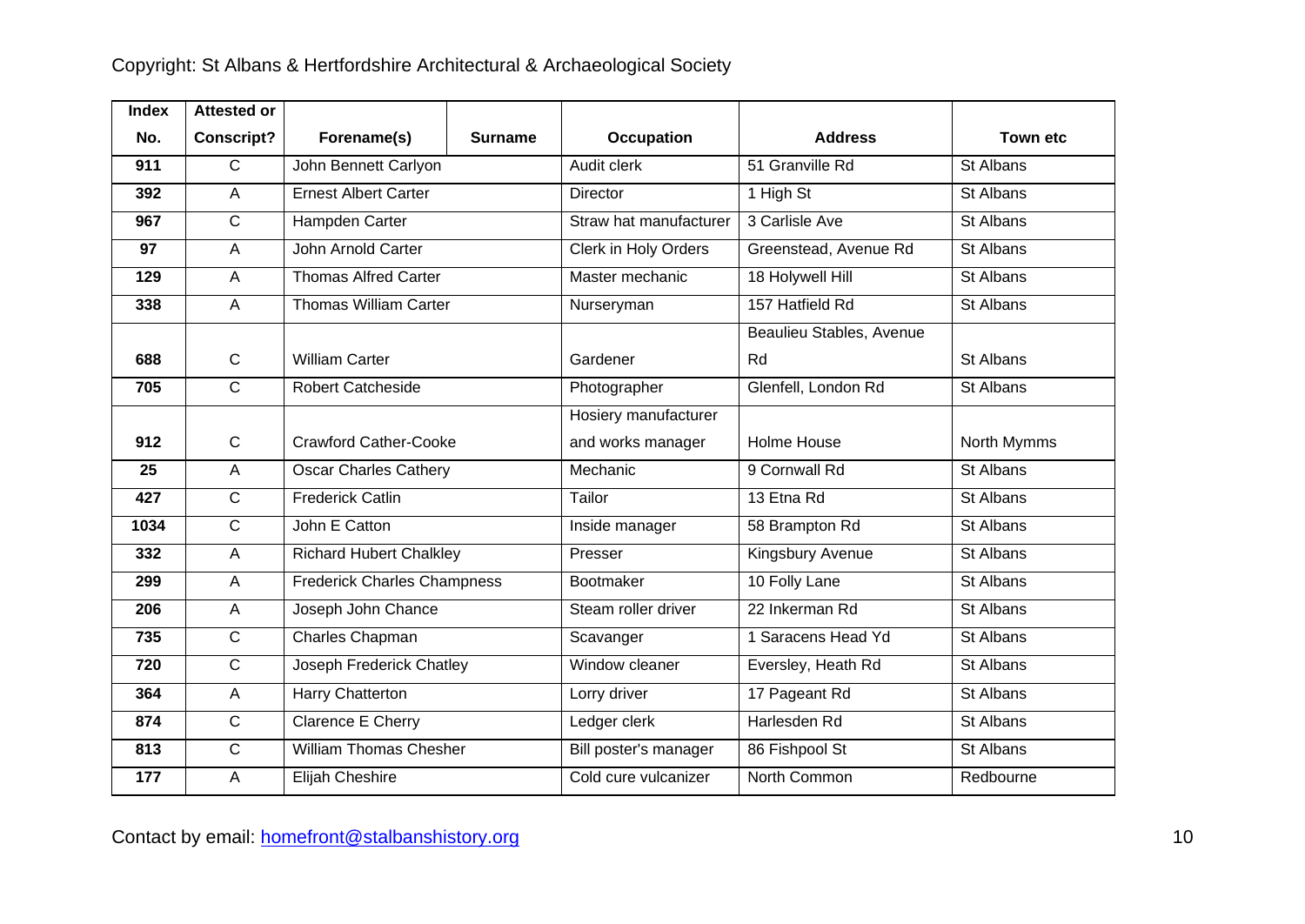| <b>Index</b> | <b>Attested or</b>        |                              |                |                       |                        |                 |
|--------------|---------------------------|------------------------------|----------------|-----------------------|------------------------|-----------------|
| No.          | <b>Conscript?</b>         | Forename(s)                  | <b>Surname</b> | Occupation            | <b>Address</b>         | <b>Town etc</b> |
| 518          | $\overline{C}$            | Lewis William Cheshire       |                | Compositor            | 42 Alma Rd             | St Albans       |
| 271          | A                         | <b>Alfred Cheverton</b>      |                | Printer's machinist   | 2 Arthur Rd            | St Albans       |
| 42           | $\overline{A}$            | <b>Walter Chieza</b>         |                | <b>Brush finisher</b> | 82 Albert St           | St Albans       |
| 541          | $\overline{A}$            | <b>Bert Child</b>            |                | Edge setter           | 53 Pageant Rd          | St Albans       |
| 344          | $\overline{A}$            | John Childs                  |                | Baker's foreman       | 50 Kimberley Rd        | St Albans       |
| 79           | $\overline{A}$            | <b>Charles Chippett</b>      |                | Clicker               | 10 Cavendish Rd        | St Albans       |
| 548          | $\overline{C}$            | Harry Chipping               |                | Boot sewer            | 36 Cannon St           | St Albans       |
| 968          | $\overline{C}$            | Lea L Christmas              |                | Photographer          | 23 Catherine St        | St Albans       |
| 347          | $\overline{A}$            | William John Chuck           |                | <b>Baker</b>          | <b>Bruce Villa</b>     | London Colney   |
| 814          | $\mathsf{C}$              | <b>Richard W Churchhouse</b> |                | Verger                | 69 Pageant Rd          | St Albans       |
| 510          | $\overline{C}$            | <b>Charles Chuter</b>        |                | Draper                | 38 Oswald Rd           | St Albans       |
| 867          | $\mathsf{A}$              | Henry Smith Clappen          |                | Warehouseman          | 30 Orchard St          | St Albans       |
| 1046         | $\mathsf{A}$              | <b>William Clare</b>         |                | Presser               | 49 Nunhead Grove       | Nunhead         |
|              |                           |                              |                | Lasting machine       |                        |                 |
| 815          | $\mathbf C$               | <b>Arthur Clark</b>          |                | operator              | 8 Oster St             | St Albans       |
|              |                           | George                       |                |                       |                        |                 |
| 348          | $\mathsf{A}$              | Clark                        |                | <b>Baker</b>          | 13 Kimberley Rd        | St Albans       |
| 16           | $\overline{A}$            | Joseph Clark                 |                | Motor driver          | 29 Catherine St        | St Albans       |
|              |                           |                              |                | Motor engineer &      |                        |                 |
| 635          | $\mathbf C$               | <b>Dudley Robert Clarke</b>  |                | dealer                | 98 London Rd           | St Albans       |
|              |                           |                              |                | Hat, cap & helmet     |                        |                 |
| 281          | $\boldsymbol{\mathsf{A}}$ | George Sidney Clarke         |                | presser               | 23 Folly Avenue        | St Albans       |
| 380          | $\overline{A}$            | John Arthur Clarke           |                | Motor driver          | 18 Arthur Rd           | St Albans       |
| 747          | $\overline{C}$            | <b>Sidney Cleaver</b>        |                | Oil & fat refiner     | Homewood, Catherine St | St Albans       |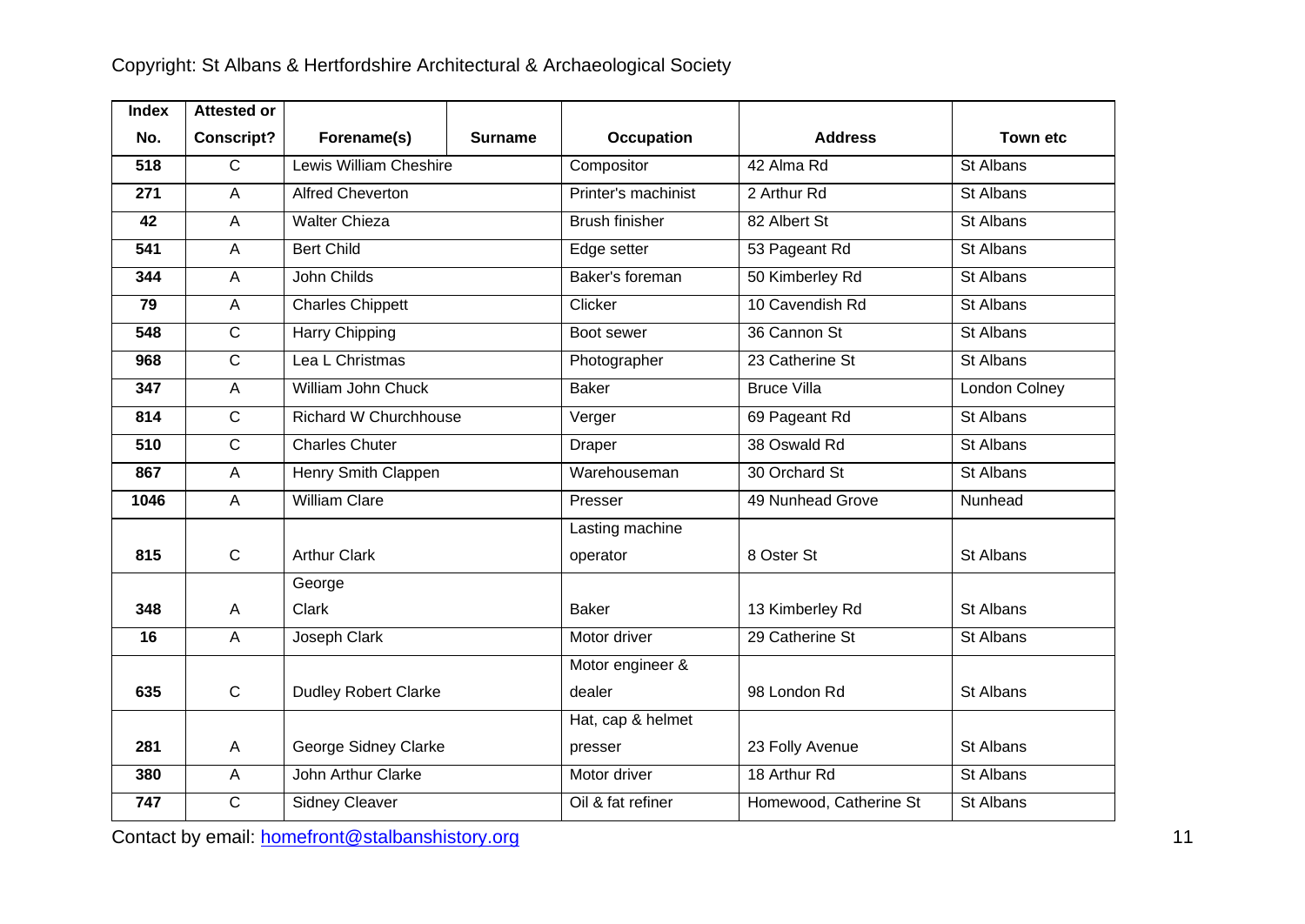| <b>Index</b> | <b>Attested or</b> |                                  |                |                        |                             |                 |
|--------------|--------------------|----------------------------------|----------------|------------------------|-----------------------------|-----------------|
| No.          | <b>Conscript?</b>  | Forename(s)                      | <b>Surname</b> | Occupation             | <b>Address</b>              | <b>Town etc</b> |
| 913          | $\overline{C}$     | <b>George Clement</b>            |                | $\sim$                 | 52 Blandford Rd             | St Albans       |
| 199          | $\overline{A}$     | Frank Reginald Clifford          |                | Grocer's assistant     | 8 Offa Rd                   | St Albans       |
| 411          | $\overline{A}$     | <b>Charles Herbert Clifton</b>   |                | Presser                | 44 Royston Rd               | St Albans       |
|              |                    |                                  |                |                        | Blacksmith's Arms, 56 St    |                 |
| 803          | A                  | <b>Fred Clifton</b>              |                | Publican               | Peters St                   | St Albans       |
| 599          | $\overline{C}$     | <b>Alfred Medlock Cobb</b>       |                | Grocer                 | 31 High St                  | St Albans       |
| 615          | $\overline{C}$     | <b>Charles Herbert Cobley</b>    |                | Milkman                | 21 Harlesden Rd             | St Albans       |
| 730          | $\overline{C}$     | <b>Charles Cockell</b>           |                | Motor driver           | Clovelly, New Grange St     | St Albans       |
| 193          | $\overline{A}$     | <b>Herbert Coe</b>               |                | <b>Baker</b>           | 13 Dalton St                | St Albans       |
| 64           | $\mathsf{A}$       | Frederick A Cole                 |                | Hat etc blocker        | Hartlands, Hart Rd          | St Albans       |
| 361          | $\overline{A}$     | Thomas Henry Cole                |                | <b>Blocker</b>         | 17 Burnham Rd               | St Albans       |
|              |                    |                                  |                | Printing works         |                             |                 |
| 33           | A                  | Frank Coleman                    |                | manager                | 6 Hill St                   | St Albans       |
| 969          | $\overline{C}$     | <b>Alfred Coles</b>              |                | Compositor             | Devon House, Arthur Rd      | St Albans       |
|              |                    |                                  |                |                        | Cleve Hall, Champions Hill, |                 |
| 777          | $\mathsf{C}$       | John Douglas Conacher            |                | Managing director      | London SE                   | St Albans       |
| 721          | $\overline{C}$     | <b>Ernest Frederick Conquest</b> |                | Nurseryman             | East Common                 | Harpenden       |
|              |                    |                                  |                | Hat, cap & helmet      |                             |                 |
| 126          | A                  | <b>Bertram Cook</b>              |                | presser                | 32 Catherine St             | St Albans       |
| 970          | $\overline{C}$     | Charles Henry Cook               |                | Stoker & engine driver | Fleet Works, Hatfield Rd    | St Albans       |
| 816          | $\overline{A}$     | John Cook                        |                | Fitter                 | 19 Cowper Rd                | Luton           |
| 170          | $\overline{A}$     | <b>William Percy Cook</b>        |                | Carman                 | 4 Arthur Rd                 | St Albans       |
| 186          | $\overline{A}$     | <b>Fred Cooper</b>               |                | Confectioner           | 22 Church St                | St Albans       |
| 172          | A                  | <b>Arthur Cordell</b>            |                | Provision manager      | 36 Burnham Rd               | St Albans       |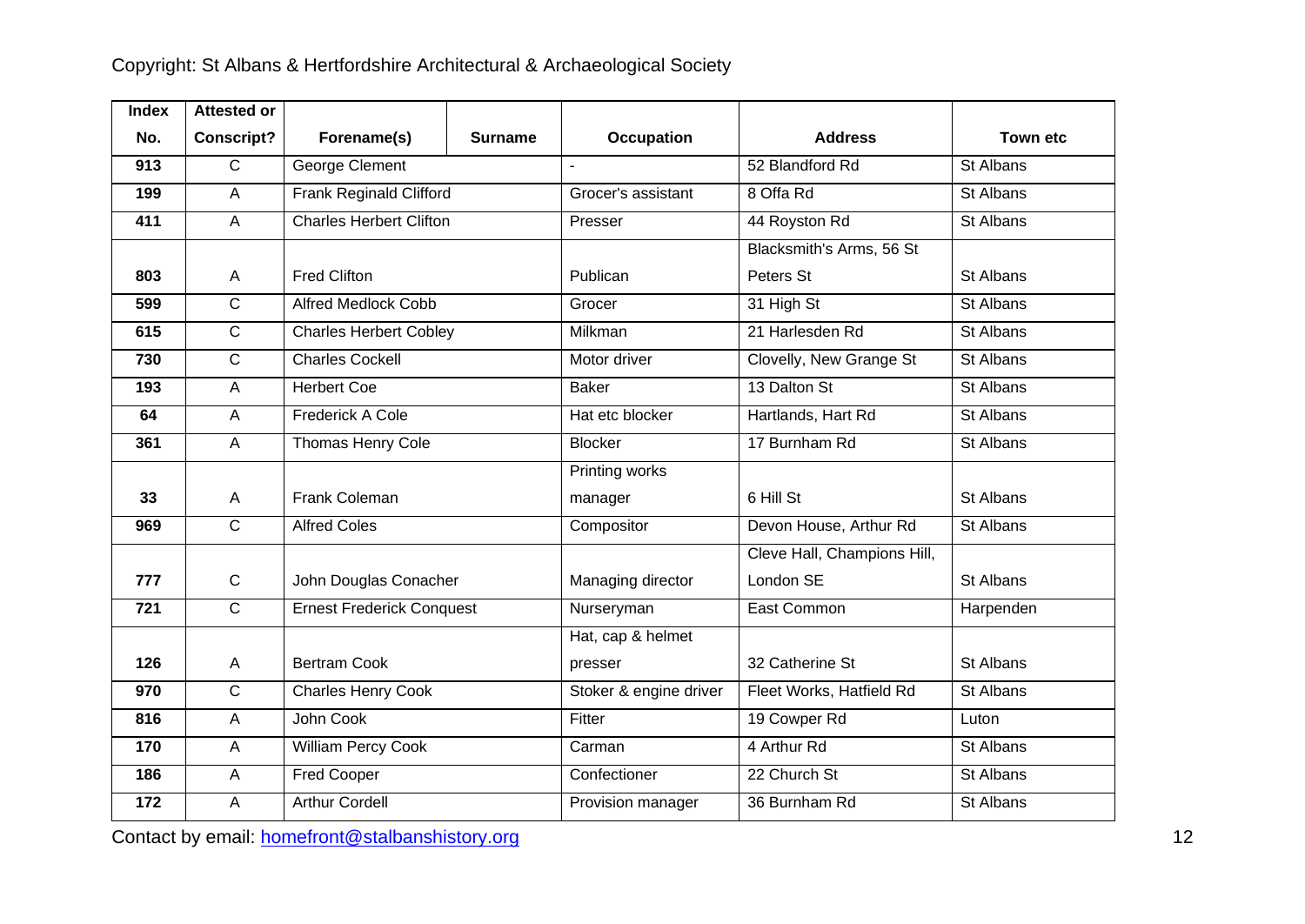| <b>Index</b> | <b>Attested or</b> |                                 |         |                       |                         |           |
|--------------|--------------------|---------------------------------|---------|-----------------------|-------------------------|-----------|
| No.          | <b>Conscript?</b>  | Forename(s)                     | Surname | Occupation            | <b>Address</b>          | Town etc  |
| 228          | A                  | Henry Cordell                   |         | Presser               | 55 Burnham Rd           | St Albans |
| 538          | $\overline{A}$     | <b>Cyril Corley</b>             |         | Heeling operator      | 28 Albert St            | St Albans |
| 46           | $\mathsf{A}$       | <b>Harry Corley</b>             |         | Brush maker           | 58 Cavendish Rd         | St Albans |
| 39           | A                  | Harry Cotton                    |         | Lithographic printer  | 29 Liverpool Rd         | St Albans |
|              |                    |                                 |         |                       | White Hart Cottages,    |           |
| 914          | $\mathsf{C}$       | <b>Arthur Cottrell</b>          |         | Edge parer            | <b>Holywell Hill</b>    | St Albans |
| 507          | $\overline{C}$     | Alexander Couch                 |         | Ladies tailor         | <b>Chequer St</b>       | St Albans |
| 422          | $\overline{A}$     | <b>Albert Charles S Cousins</b> |         | Hairdresser           | 38 Ramsbury Rd          | St Albans |
| 103          | A                  | <b>Edward Ernest Cousins</b>    |         | Chemist's assistant   | 38 Ramsbury Rd          | St Albans |
|              |                    |                                 |         |                       | 63 Park Corner (Sopwell |           |
| 709          | $\mathsf{C}$       | John Cove                       |         | Bead moulder          | Lane)                   | St Albans |
| 407          | $\mathsf{A}$       | Lewis Cowan                     |         | Machine manager       | Kings Rd                | St Albans |
| 276          | $\overline{A}$     | <b>Frederick Cox</b>            |         | Overlooker            | 6 Watsons Walk          | St Albans |
| 346          | $\overline{A}$     | <b>Frederick William Cox</b>    |         | Provision merchant    | 60 London Rd            | St Albans |
| 915          | $\mathsf{C}$       | Henry H Cox                     |         | 3rd class writer      | 7 Watsons Walk          | St Albans |
|              |                    |                                 |         | Foreman, trimming     |                         |           |
| 557          | $\mathbf C$        | <b>Herbert George Cox</b>       |         | dept                  | 34 Heath Rd             | St Albans |
|              |                    |                                 |         | Polisher & pinion     |                         |           |
| $\mathbf{2}$ | A                  | Horace Edward Henry Cox         |         | grinder               | 48 Folly Avenue         | St Albans |
| 55           | A                  | Percy William Cox               |         | Cowman                | 55 Kings Rd             | St Albans |
|              |                    |                                 |         | Operator on Water Gas |                         |           |
| 409          | $\mathsf{A}$       | Frederick William Cramphorn     |         | Plant                 | 11 Thorpe Rd            | St Albans |
| 198          | A                  | Owen Crane                      |         | Brewery engineer      | 6 Saracens Head Yd      | St Albans |
| 362          | A                  | <b>Frederick Crawley</b>        |         | Lorryman driver       | 14 Warwick Rd           | St Albans |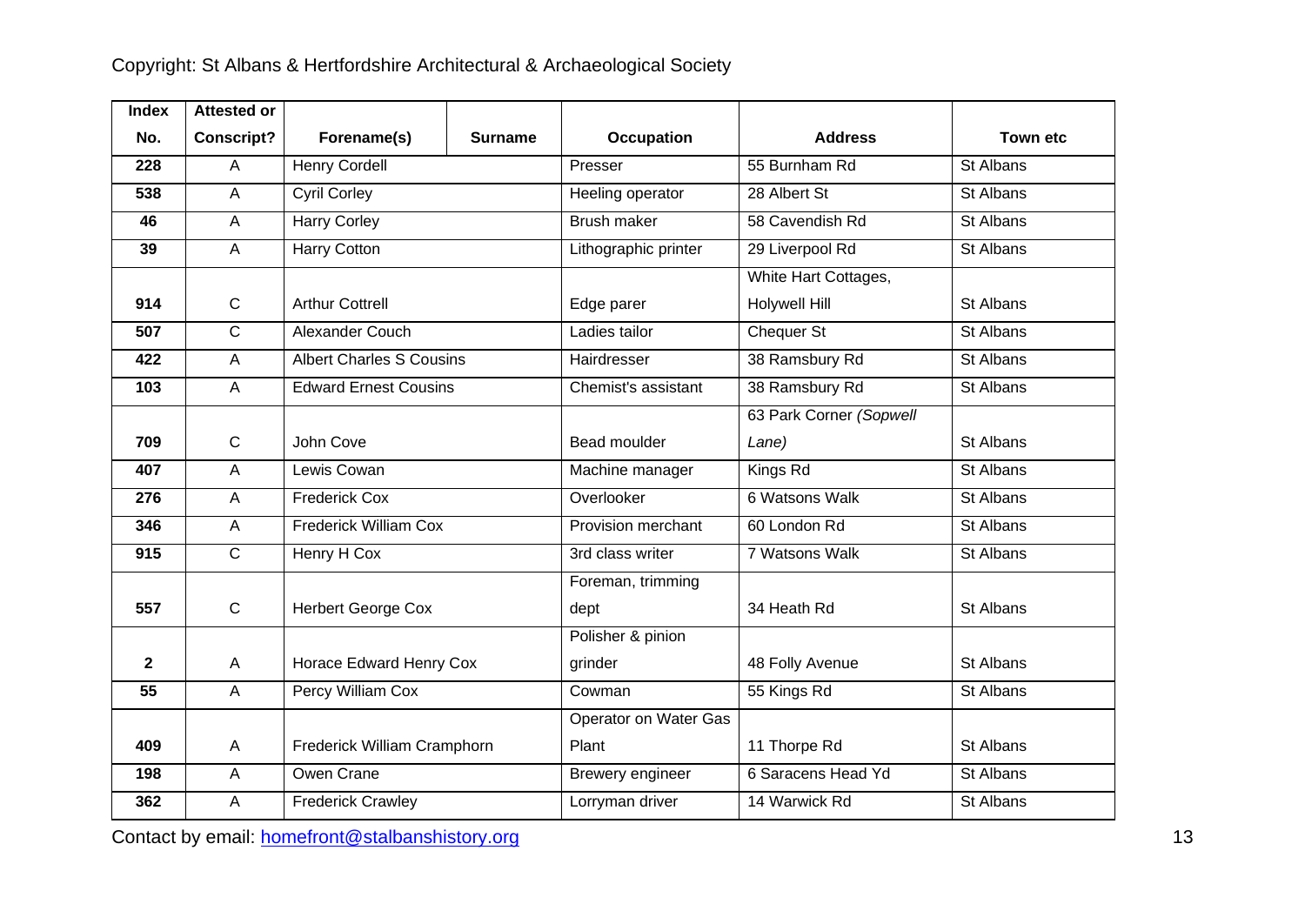| <b>Index</b> | <b>Attested or</b> |                              |                |                        |                          |                |
|--------------|--------------------|------------------------------|----------------|------------------------|--------------------------|----------------|
| No.          | <b>Conscript?</b>  | Forename(s)                  | <b>Surname</b> | <b>Occupation</b>      | <b>Address</b>           | Town etc       |
| 916          | $\mathsf{C}$       | <b>William Crawley</b>       |                |                        |                          | $\overline{a}$ |
| 455          | $\overline{A}$     | <b>Thomas Critchinson</b>    |                | Manager, tyre & motor  | 78 Silvyn Avenue,        | Wood Green     |
| 614          | $\overline{C}$     | Albert Josiah Critten        |                | <b>Baker</b>           | 39 Culver Rd             | St Albans      |
|              |                    |                              |                | Part-time slaughterman | 7 Winton Terrace, Old    |                |
| 350          | A                  | <b>Frederick Croft</b>       |                | & port butcher         | London Rd                | St Albans      |
| 868          | $\overline{C}$     | <b>Charles Edward Crouch</b> |                | Tailor's presser       | Roding House, Castle Rd  | St Albans      |
| 244          | $\overline{A}$     | George Crouch                |                | Presser                | Roding House, Castle Rd  | St Albans      |
| 230          | A                  | <b>Sidney Crouch</b>         |                | Presser                | 32 Albert St             | St Albans      |
| 594          | $\mathsf{C}$       | William George Culverwell    |                | Compositor             | 4 Folly Lane             | St Albans      |
| 708          | $\overline{C}$     | <b>Herbert Currant</b>       |                | Moulder                | Corinth House, Offa Rd   | St Albans      |
| 917          | $\mathsf{C}$       | John F Currant               |                | Machine blocker        | 17 Bardwell Rd           | St Albans      |
| 540          | $\mathsf{A}$       | Arthur Henry Currell         |                | Presser & sorter       | 19 Oster Terrace         | St Albans      |
| 261          | A                  | Henry George Currell         |                | Motor lorry driver     | 9 Princes Rd             | St Albans      |
| 174          | $\overline{C}$     | <b>Charles Arthur Cuzner</b> |                | Market gardener        | 1 Hill St                | St Albans      |
| 918          | $\overline{C}$     | John E                       | Dakin          |                        | Ravenscar, Lemsford Rd   | St Albans      |
| 356          | $\overline{C}$     | Henry John                   | Dally          | Coach painter          | 63 London Rd             | St Albans      |
|              |                    |                              |                | Printing works         |                          |                |
| 38           | $\mathsf{A}$       | Alfred William               | Dangerfield    | manager                | <b>Battlefield Rd</b>    | St Albans      |
|              |                    |                              |                | Technical              |                          |                |
| 623          | $\mathsf{C}$       | <b>Frederick James</b>       | Dangerfield    | representative         | <b>Granville Rd</b>      | St Albans      |
|              |                    |                              |                |                        | 105 Park Corner (Sopwell |                |
| 698          | $\mathsf{C}$       | John Edward                  | Darby          | Straw hat packer       | Lane)                    | St Albans      |
| 262          | A                  | <b>Charles Henry</b>         | Darnell        | Printer's overseer     | 23 Tess Rd               | St Albans      |
| 719          | $\mathsf{C}$       | <b>Albert Cecil</b>          | Davies         | Postman                | 59 Lattimore Rd          | St Albans      |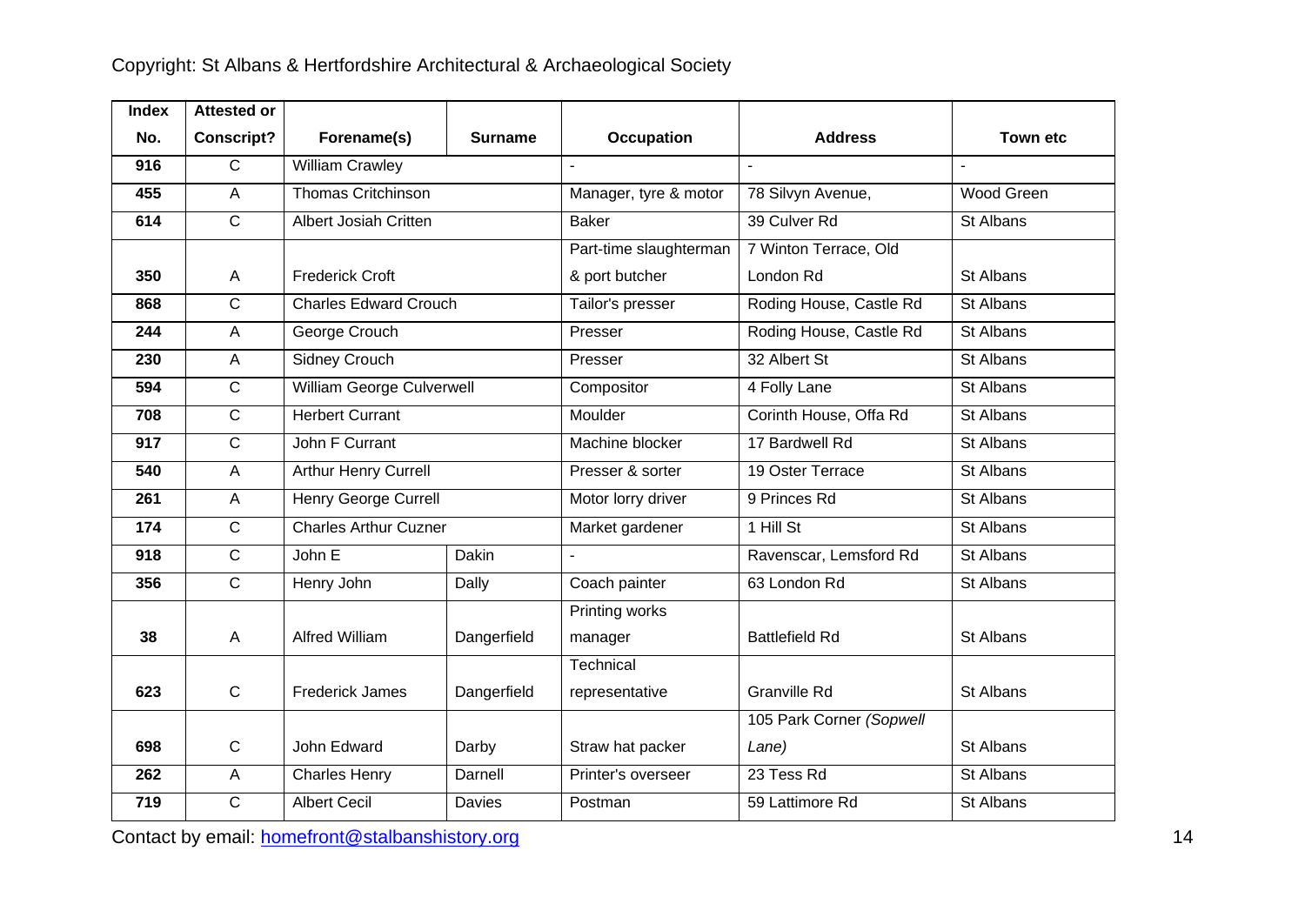| <b>Index</b> | <b>Attested or</b> |                          |                |                            |                          |                 |
|--------------|--------------------|--------------------------|----------------|----------------------------|--------------------------|-----------------|
| No.          | <b>Conscript?</b>  | Forename(s)              | <b>Surname</b> | <b>Occupation</b>          | <b>Address</b>           | <b>Town etc</b> |
| 509          | $\overline{C}$     | Andrew                   | <b>Davies</b>  | Tailor                     | Larkhill, Kingsbury      | St Albans       |
| 148          | A                  | <b>Horace Llewhellin</b> | Davies         | Printer                    | 59 Lattimore Rd          | St Albans       |
|              |                    |                          |                | General draper &           |                          |                 |
| 919          | $\mathbf C$        | James                    | Davies         | outfitter                  | London Rd                | St Albans       |
| 920          | C                  | <b>Robert William</b>    | Davis          | Fruiterer & greengrocer    | French Row/Victoria St   | St Albans       |
|              |                    |                          |                | Motor factor's             |                          |                 |
| 855          | $\mathbf C$        | Cyril Edmund             | Dawson         | apprentice                 | 78 Ramsbury Rd           | St Albans       |
| 412          | A                  | <b>Francis Gerald</b>    | Dawson         | Ironmonger's manager       | <b>Cross Path</b>        | Radlett         |
|              |                    |                          |                |                            | Romeland Field, Ramsbury |                 |
| 921          | $\mathsf{C}$       | George HJ                | Dawson         | Managing director          | Rd                       | St Albans       |
| 619          | $\overline{C}$     | Albert George            | Day            | Toy manufacturer           | <b>Russell Avenue</b>    | St Albans       |
| 554          | $\overline{C}$     | <b>Alfred George</b>     | Day            | Managing director          | The Deanes, Althorpe Rd  | St Albans       |
|              |                    | <b>Arthur Ernest</b>     |                | Manager of blocking,       |                          |                 |
| 555          | $\mathbf C$        | William                  | Day            | stiffening depts etc       | 37 Ramsbury Rd           | St Albans       |
| 345          | A                  | Earl Ash                 | Day            | Draper                     | <b>St Peters St</b>      | St Albans       |
| 10           | A                  | Frank Edmund             | Day            | <b>Clerk to Town Clerk</b> | 27 Clifton St            | St Albans       |
|              |                    |                          |                | Manager, trimming          |                          |                 |
| 371          | A                  | George                   | Day            | dept                       | 35 Ramsbury Rd           | St Albans       |
| 607          | $\mathsf{C}$       | John Thomas              | Day            | Watch & clock repairer     | 141 Victoria St          | St Albans       |
| 1037         | A                  | Percy William            | Day            | Baker & delivery man       | 62 Lattimore Rd          | St Albans       |
| 553          | $\overline{C}$     | John                     | Dayton         | <b>Builder</b>             | 35 Church St             | St Albans       |
| 389          | A                  | <b>Walter Leonard</b>    | Deamer         | Coal carman                | 9 Portland St            | St Albans       |
| 710          | $\mathsf{C}$       | <b>Arthur Augustus</b>   | Dear           | Solid type builder         | 46a Burnham Rd           | St Albans       |
| 320          | A                  | William Reuben           | Deermer        | Drug room hand             | East Common              | Redbourne       |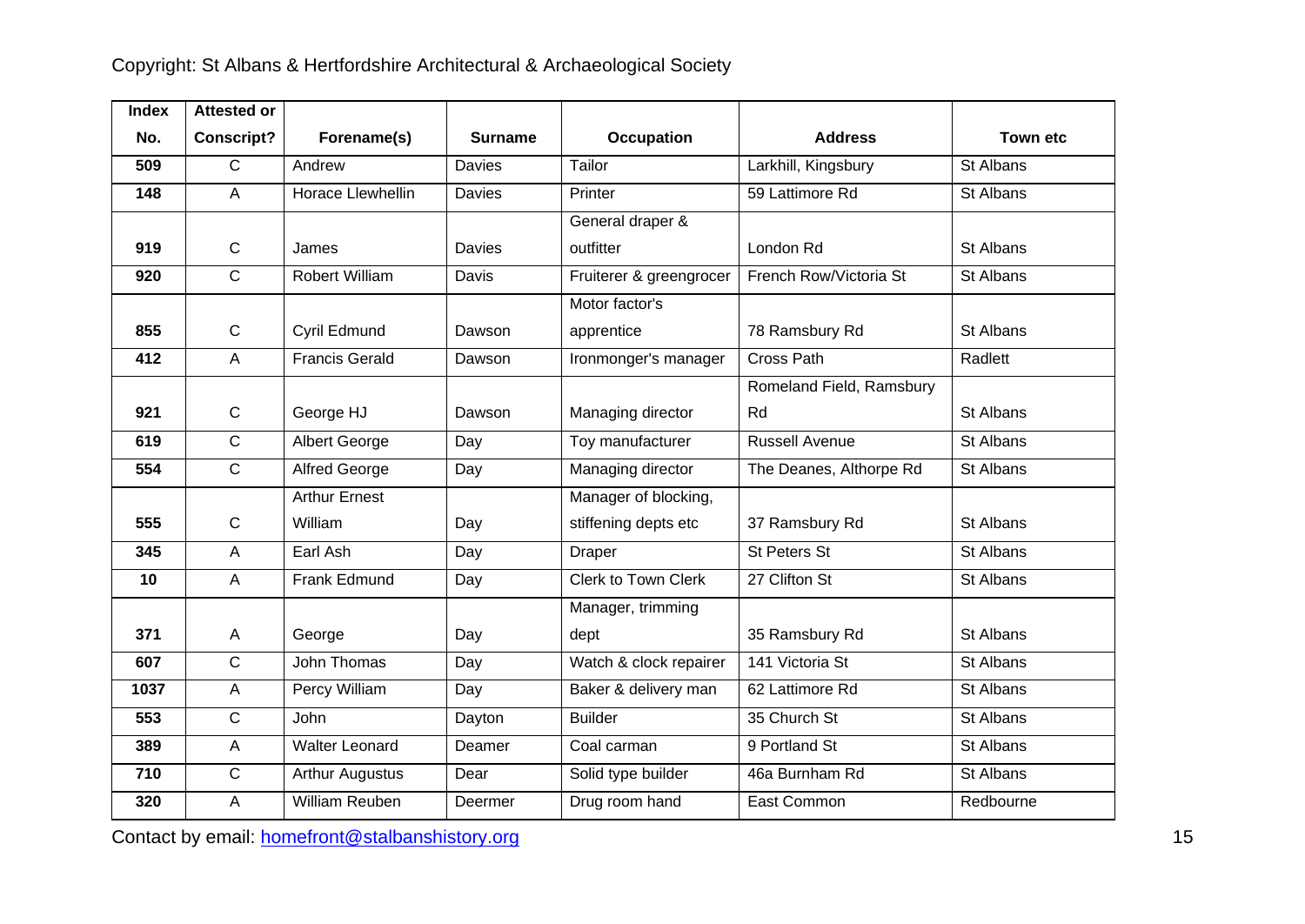| <b>Index</b>    | <b>Attested or</b> |                       |                 |                              |                         |                 |
|-----------------|--------------------|-----------------------|-----------------|------------------------------|-------------------------|-----------------|
| No.             | <b>Conscript?</b>  | Forename(s)           | <b>Surname</b>  | Occupation                   | <b>Address</b>          | <b>Town etc</b> |
| $\frac{1}{114}$ | $\overline{A}$     | <b>Albert Edward</b>  | Dench           | Motor garage manager         | 16 Harlesden Rd         | St Albans       |
| 158             | $\overline{A}$     | <b>Frank Charles</b>  | Dennett         | Schoolmaster                 | Ottery, Belmont Hill    | St Albans       |
| 272             | $\mathsf{A}$       | William               | Dennis          | Compositor                   | 139 Camp Rd             | St Albans       |
|                 |                    |                       |                 | Chief clerk, surveyor's      |                         |                 |
| 207             | $\mathsf{A}$       | George                | Derman          | office                       | 4 Warwick Rd            | St Albans       |
|                 |                    |                       |                 | Fishmonger & potato          |                         |                 |
| 875             | $\mathbf C$        | William A             | Deuxberry       | merchant                     | 30 Verulam Rd           | St Albans       |
| 8               | $\overline{A}$     | Henry Welton          | Dewhurst        | <b>Midland Railway Clerk</b> | 4 Oswald Rd             | St Albans       |
| 478             | A                  | <b>Arthur Charles</b> | <b>Dimmock</b>  | <b>Blocker</b>               | 56 Kings Rd             | St Albans       |
|                 |                    |                       |                 |                              | 2 Alma Cottages, London |                 |
| 817             | A                  | Fred                  | <b>Dimmock</b>  | Linotype operator            | Rd                      | St Albans       |
| 561             | $\overline{A}$     | <b>William James</b>  | <b>Dimmock</b>  | Coal carman                  | 26 Oster St             | St Albans       |
| 922             | $\overline{C}$     | John William          | <b>Dinsdale</b> | Foreman dryer                | College Rd              | St Albans       |
| 330             | $\overline{A}$     | George                | Dollimore       | Presser                      | 31 Portland St          | St Albans       |
| 530             | $\overline{A}$     | <b>Augustus Henry</b> | Dolling         | Welt sewer                   | 36 Kimberley Rd         | St Albans       |
| 818             | $\mathsf{C}$       | Harry W               | Dolling         | <b>Builder's clerk</b>       | 65 Victoria St          | St Albans       |
| 971             | $\overline{C}$     | Frederick             | Dorling         | Rough stuff cutter           | Longmire Rd             | St Albans       |
| 869             | $\overline{C}$     | Arthur James          | Dorrell         | Schoolboy                    | Shandwick, Carlisle Ave | St Albans       |
| 876             | $\overline{C}$     | James                 | Dow             | Stone hand                   | 85 Dane Rd,             | Luton           |
| 342             | $\mathsf{A}$       | George                | Draper          | <b>Butcher</b>               | 31 Pageant Rd           | St Albans       |
|                 |                    |                       |                 | Engineer, cycle              |                         |                 |
| 923             | $\mathsf{C}$       | Louis A               | Dryden          | repairer                     | 20 Verulam Rd           | St Albans       |
| 179             | $\mathsf{A}$       | William               | Dumpleton       | Tailor                       | Holmlea, Cape Rd        | St Albans       |
| 520             | $\mathsf{C}$       | Lorenzo Stanley       | Dunham          | Compositor                   | 7 Eaton Rd              | St Albans       |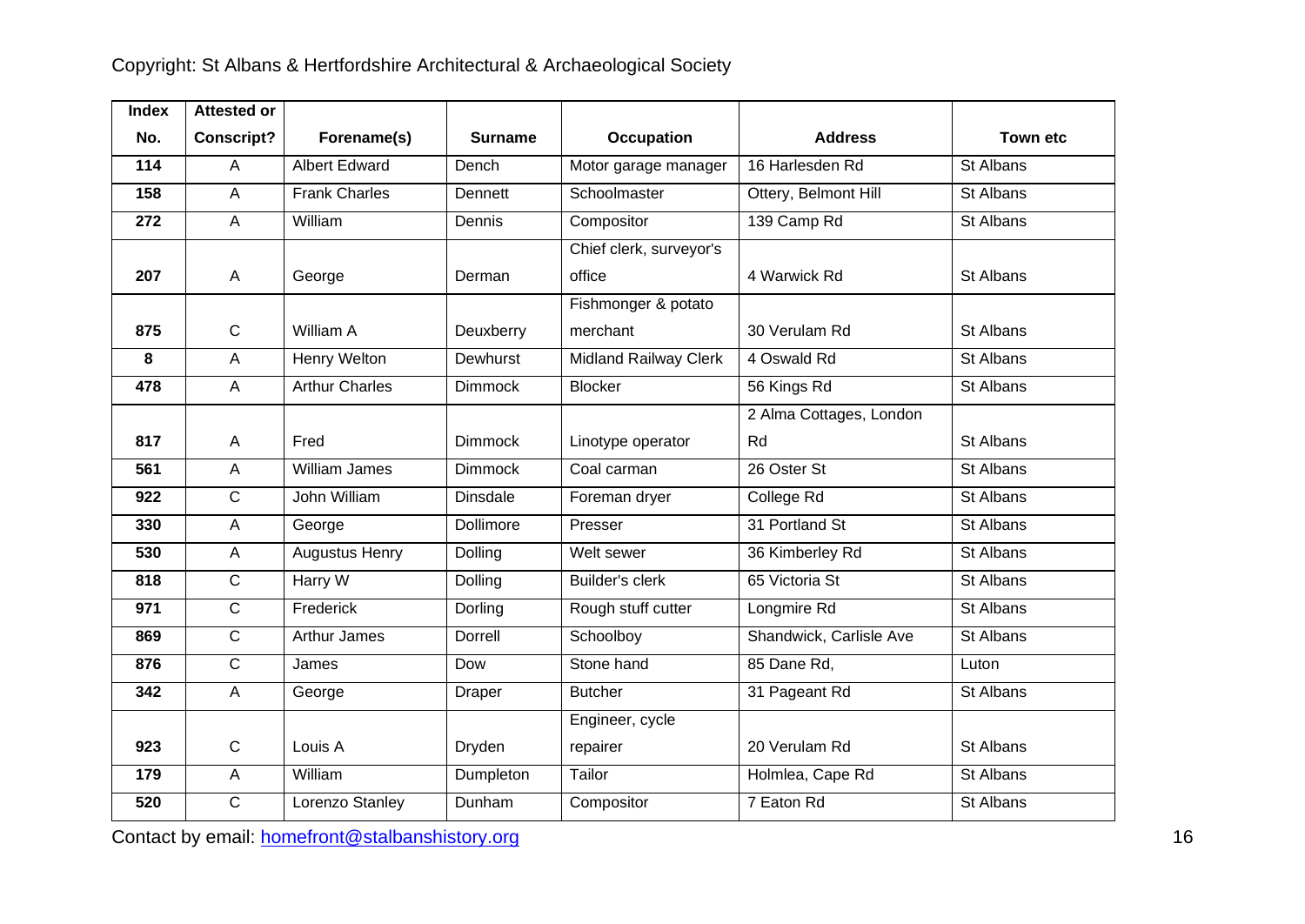| <b>Index</b> | <b>Attested or</b> |                         |                |                         |                              |                 |
|--------------|--------------------|-------------------------|----------------|-------------------------|------------------------------|-----------------|
| No.          | <b>Conscript?</b>  | Forename(s)             | <b>Surname</b> | <b>Occupation</b>       | <b>Address</b>               | <b>Town etc</b> |
|              |                    |                         |                | Horse driver with fever |                              |                 |
|              |                    |                         |                | ambulance for St        |                              |                 |
| 378          | A                  | <b>Arthur Stanley</b>   | Dunkley        | Albans Corporation      | 76 Albert St                 | St Albans       |
| 321          | A                  | John William            | Dunkley        | Gas engine attendant    | 120 Hatfield Rd              | St Albans       |
| 41           | A                  | Charles                 | Dwight         | <b>Brush finisher</b>   | 49 Boundary Rd               | St Albans       |
| 265          | $\overline{A}$     | <b>Albert Edward</b>    | <b>Dymock</b>  | Machine minder          | 27 Bedford Rd                | St Albans       |
|              |                    |                         |                | Hat, cap & helmet       |                              |                 |
| 144          | A                  | Cecil                   | Eames          | presser                 | 16 Wellington Rd             | St Albans       |
| 706          | $\overline{C}$     | Frederick               | Eames          | <b>Bottler</b>          | 67 Kings Rd                  | St Albans       |
| 134          | $\overline{A}$     | Charles                 | Earwicker      | Clicker                 | 21 Lower Dagnall St          | St Albans       |
| 157          | A                  | Joseph                  | Earwicker      | Railway clerk           | 21 Lower Dagnall St          | St Albans       |
| 233          | A                  | Henry                   | Eastall        | Tailor                  | 117 Castle Rd                | St Albans       |
| 291          | A                  | Albert Dan              | Eaton          | Farrier                 | 54 Kimberley Rd North        | St Albans       |
|              |                    |                         |                |                         | c/o British & Argentine Meat |                 |
| 782          | $\mathbf C$        | George                  | Eaton          | Manager                 | Co, Victoria St              | St Albans       |
|              |                    |                         |                | Manager, weekly         | The Cloisters, Abbey View    |                 |
| 403          | A                  | Edwin                   | Eddy           | newspaper               | Rd                           | St Albans       |
| 360          | $\overline{C}$     | <b>Percival William</b> | Edmonds        | <b>Blocker</b>          | Hart Rd                      | St Albans       |
|              |                    |                         |                |                         | 6 Rugby Mansions, Addison    |                 |
| 819          | $\mathsf{C}$       | Henry C                 | Edwards        | Assistant manager       | Bridge, W                    | London          |
| 924          | $\overline{C}$     | James W                 | Edwards        | Restaurant proprietor   | 8 George St                  | St Albans       |
| 208          | $\overline{A}$     | Charles                 | Elbourn        | Horse driver            | 7 Arthur Rd                  | St Albans       |
| 679          | $\overline{C}$     | Jonas                   | Ellingham      | Printers clerk          | 43 Granville Rd              | St Albans       |
| 359          | $\overline{A}$     | Albert E                | Elliott        | Wet cleaner             | 52 Alexandra Rd              | St Albans       |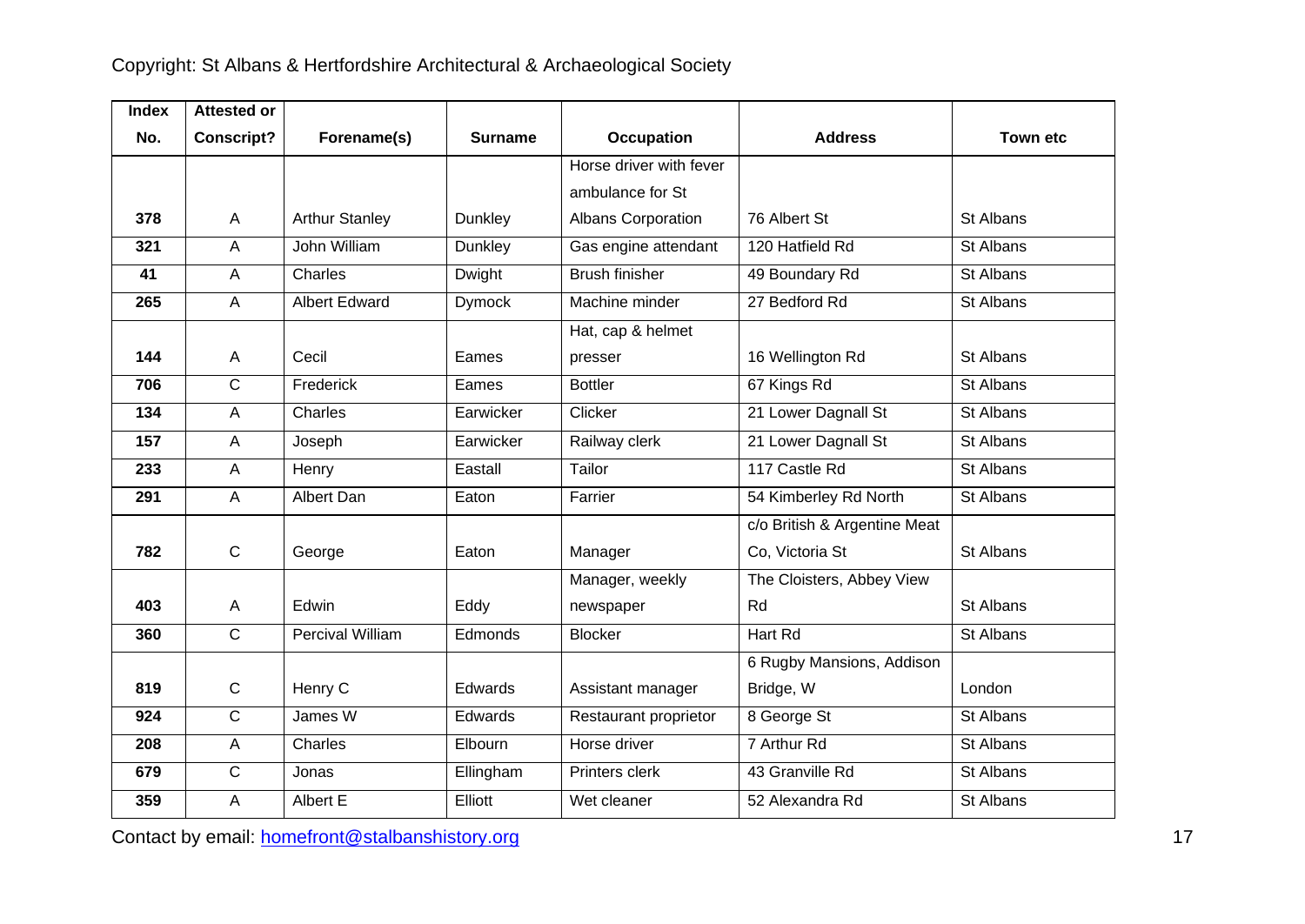| <b>Index</b> | <b>Attested or</b> |                          |                |                         |                              |                 |
|--------------|--------------------|--------------------------|----------------|-------------------------|------------------------------|-----------------|
| No.          | <b>Conscript?</b>  | Forename(s)              | <b>Surname</b> | <b>Occupation</b>       | <b>Address</b>               | <b>Town etc</b> |
| 488          | $\overline{C}$     | George Taylor            | England        | Fruiterer               | Verulam Rd                   | St Albans       |
| 74           | $\overline{A}$     | James Alfred             | England        | Accountants clerk       | Woodcote, Kingsbury Ave      | St Albans       |
| 432          | A                  | <b>Arthur Stanley</b>    | Evans          | Plumber                 | 9 Eaton Rd                   | St Albans       |
| 383          | $\overline{A}$     | <b>Edward James</b>      | Evans          | Motor driver            | Fishpool St                  | St Albans       |
|              |                    |                          |                | Manager, fruiterer's    |                              |                 |
| 790          | A                  | Ernest Joseph            | Evans          | shop                    | 18 Pageant Rd                | St Albans       |
|              |                    |                          |                | Clerk to clerk of Rural |                              |                 |
| 804          | $\mathbf C$        | Evan AC                  | Evans          | <b>District Council</b> | 30 Glenferrie Rd             | St Albans       |
|              |                    |                          |                | School attendance       |                              |                 |
| 1019         | $\mathbf C$        | Henry                    | Everett        | officer                 | 17 New Kent Rd               | St Albans       |
| 107          | A                  | Walter                   | Everett        | <b>Butcher</b>          | 44 Holywell Hill             | St Albans       |
| 577          | $\mathsf{C}$       | <b>Francis Charles</b>   | Ewer           | Decorator               | 34 Cannon St                 | St Albans       |
|              |                    |                          |                | Builder, plumber &      |                              |                 |
| 925          | $\mathbf C$        | John Edward              | Ewer           | sanitary engineer       | <b>Fishpool St</b>           | St Albans       |
|              |                    |                          |                |                         | 7 Fairfield Cottages, Culver |                 |
| 521          | $\mathbf C$        | <b>Robert Charles</b>    | Ewer           | Printer                 | Rd                           | St Albans       |
|              |                    |                          |                | Manager, boot & shoe    |                              |                 |
| 926          | $\mathsf{C}$       | William R                | Ewing          | stores                  | 31 St Peters St              | St Albans       |
| 575          | $\overline{C}$     | William John             | Fairy          | Engine driver           | 15 Longmire Rd               | St Albans       |
| 1017         | C                  | Robert S                 | Fannin         | Dentistry               | 12 St Peters St              | St Albans       |
| 696          | $\overline{C}$     | Samuel                   | Farmer         | <b>Clerk</b>            | 170 Fishpool St              | St Albans       |
| 529          | $\mathsf{A}$       | <b>Frederick Charles</b> | Faulder        | Foreman                 | 57 Albert St                 | St Albans       |
| 498          | $\overline{C}$     | George                   | Faulder        | Clothier                | 3 Grange St                  | St Albans       |
| 260          | A                  | Charles                  | Faulkner       | Orchid grower           | 15 Church St                 | St Albans       |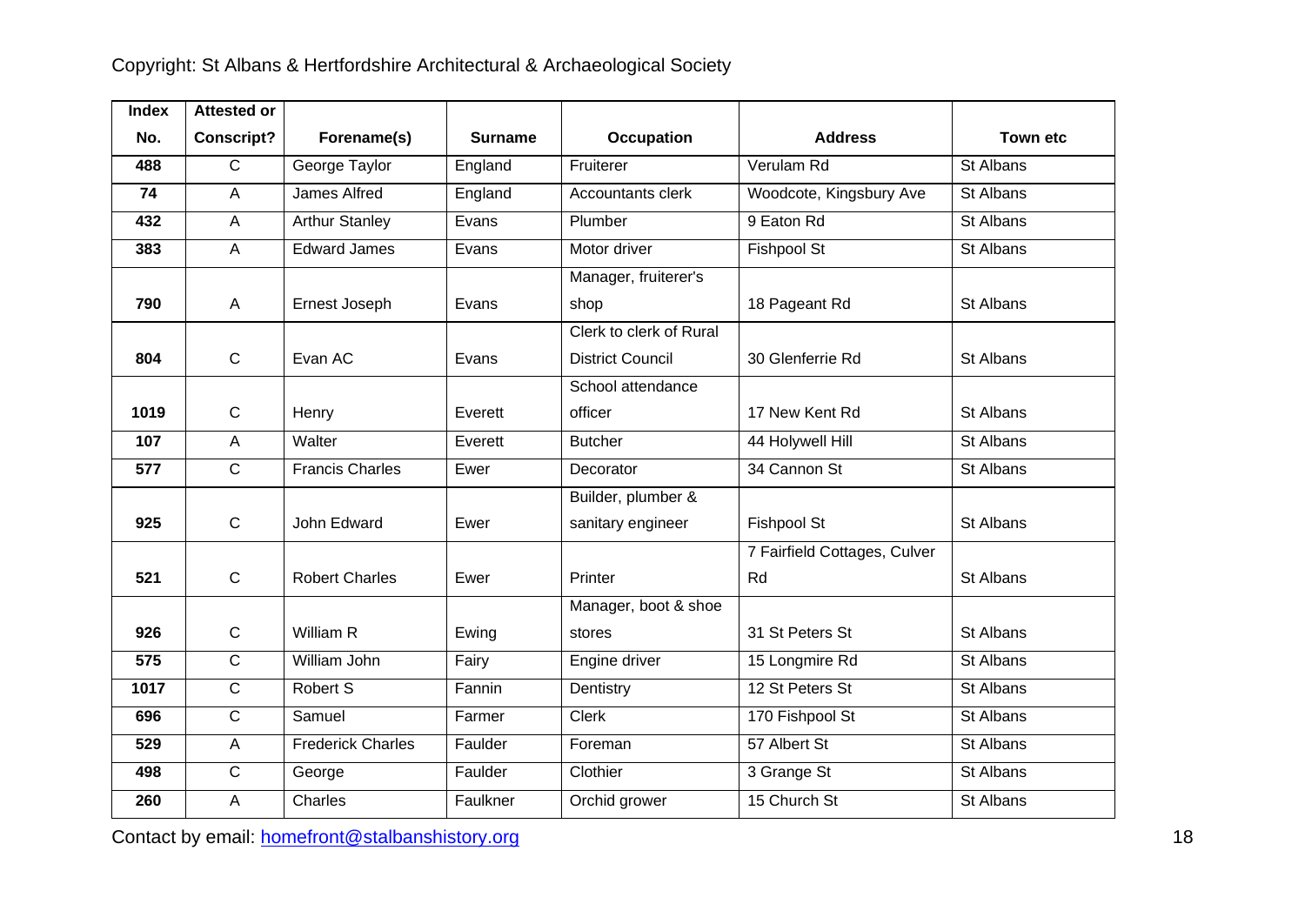| <b>Index</b> | <b>Attested or</b> |                          |          |                        |                           |                 |
|--------------|--------------------|--------------------------|----------|------------------------|---------------------------|-----------------|
| No.          | <b>Conscript?</b>  | Forename(s)              | Surname  | <b>Occupation</b>      | <b>Address</b>            | <b>Town etc</b> |
| 111          | $\overline{C}$     | <b>Edgar Percy</b>       | Faux     |                        | "Somerville", Clarence Rd | St Albans       |
| 532          | $\overline{A}$     | <b>Frederick William</b> | Fearn    | Edge setter            | 71 Church St              | St Albans       |
| 161          | $\overline{A}$     | James Edmund             | Fearnley | Metal spinner          | 63 Cavendish Rd           | St Albans       |
| 366          | $\mathsf{A}$       | Leonard Montague         | Fellowes | Mason & undertaker     | 7 Cavendish Rd            | St Albans       |
| 791          | $\overline{C}$     | Walter                   | Felstead | Boot manager           | Dagmar, Kingsbury Avenue  | St Albans       |
|              |                    |                          |          | Bookkeeper &           | Haslemere, Beaconsfield   |                 |
| 11           | $\mathsf{A}$       | Horace Edgar             | Fenwick  | salesman               | Rd                        | St Albans       |
| 972          | $\overline{C}$     | Arthur                   | Field    | Coal porter            | Heath Rd                  | Harpenden       |
| 296          | $\overline{A}$     | <b>Arthur William</b>    | Field    | Salesman               | 15 Spicer St              | St Albans       |
| 247          | $\overline{A}$     | Ernest                   | Field    | Presser                | 16 Cambridge Rd           | St Albans       |
| 295          | $\overline{A}$     | <b>Ernest George</b>     | Field    | Salesman               | 17 Spicer St              | St Albans       |
| 209          | $\mathsf{A}$       | Henry George             | Field    | Gardener               | 34 Marlborough Rd         | St Albans       |
| 927          | $\overline{C}$     | Joseph                   | Figg     | General labourer       | 11 College Place          | St Albans       |
|              |                    |                          |          | Commercial motor lorry |                           |                 |
| 56           | $\mathsf{A}$       | William George           | Figg     | driver                 | 16 College Place          | St Albans       |
| 973          | $\overline{C}$     | James H                  | Finch    | Master butcher         | 289 Hatfield Rd           | St Albans       |
| 820          | $\overline{C}$     | William James            | Finch    | Printer's apprentice   | 12 Bedford Rd             | St Albans       |
| 486          | $\overline{A}$     | Charles George           | Fisher   | Managing foreman       | Kingsbury Avenue          | St Albans       |
| 256          | $\overline{A}$     | Frederick                | Fisher   | Orchid grower          | 5 Wellington Rd, The Camp | St Albans       |
| 703          | $\overline{A}$     | Thomas                   | Fisher   | Chemist & optician     | 7 Market Place            | St Albans       |
| 461          | $\overline{A}$     | <b>William Henry</b>     | Fisher   | Flour miller           | 160 Fishpool St           | St Albans       |
|              |                    |                          |          |                        | Portland House, Verulam   |                 |
| 692          | $\mathsf{C}$       | Frederick                | Fitzjohn | Jobmaster              | Rd                        | St Albans       |
| 110          | $\overline{C}$     | Henry                    | Fitzjohn | Jobmaster              | Portland House, Verulam   | St Albans       |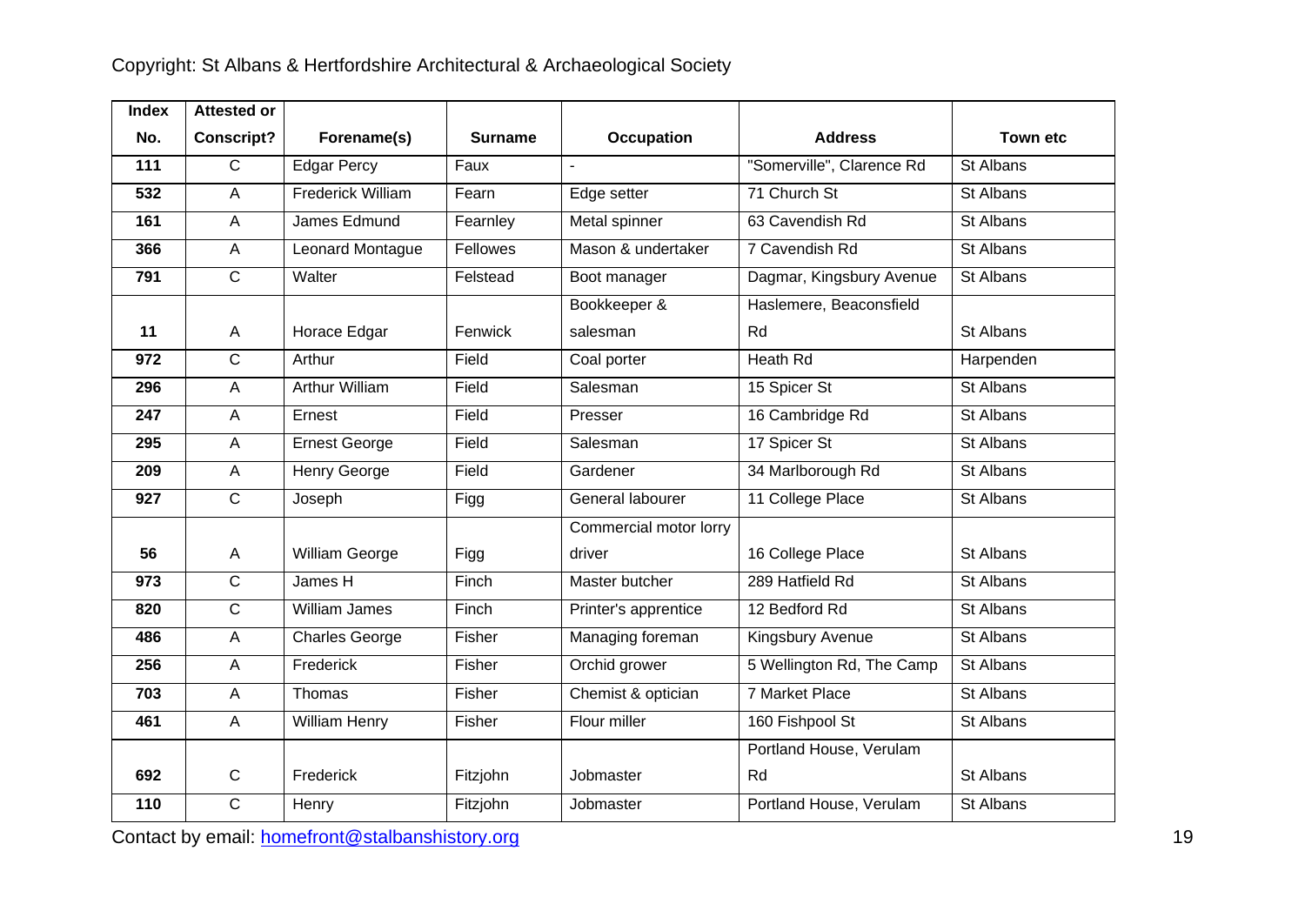| <b>Index</b> | <b>Attested or</b> |                       |                |                        |                            |                 |
|--------------|--------------------|-----------------------|----------------|------------------------|----------------------------|-----------------|
| No.          | <b>Conscript?</b>  | Forename(s)           | <b>Surname</b> | <b>Occupation</b>      | <b>Address</b>             | <b>Town etc</b> |
|              |                    |                       |                |                        | Rd                         |                 |
| 188          | $\overline{A}$     | Rodney                | Fitzjohn       | Ironmonger's assistant | 12 Walton St               | St Albans       |
|              |                    |                       |                | Taxi-cab owner &       |                            |                 |
| 877          | $\mathbf C$        | Harry W               | Flindell       | driver                 | 44 Alma Rd                 | St Albans       |
|              |                    |                       |                |                        | 9 Heath Terrace, Sandridge |                 |
| 395          | A                  | Ernest                | <b>Folds</b>   | Labourer               | Rd                         | St Albans       |
| 489          | $\overline{C}$     | Harry                 | Folds          | Fruiterer              | 124 Victoria St            | St Albans       |
| 740          | $\overline{C}$     | John William          | Folds          | Machine minder         | 37 West View Rd            | St Albans       |
|              |                    | Gordon Julian         | Forbes-        |                        |                            |                 |
| 588          | $\mathsf{C}$       | Frederick             | Mangan         | <b>Baker</b>           | 90 Culver Rd               | St Albans       |
| 639          | $\overline{C}$     | Henry                 | Ford           | Carting contractor     | 38 Inkerman Rd             | St Albans       |
| 242          | A                  | Albert F              | Foster         | Tailor                 | Fernlea, Royston Rd        | St Albans       |
| 793          | C                  | Alfred                | Foster         | Gardener               | 24 Castle Rd               | St Albans       |
|              |                    |                       |                | Warehouse & special    |                            |                 |
| 779          | $\mathbf C$        | Henry                 | Foster         | order                  | 43 Portland St             | St Albans       |
|              |                    |                       |                | Foreman and wood-      |                            |                 |
| 878          | $\mathsf{C}$       | <b>Albert CF</b>      | Fox            | working machinist      | Charnwood, Kingsbury Ave   | St Albans       |
| 732          | $\mathsf{C}$       | Robert Alma           | Fox            | Outfitter's asst       | Olive House, Dalton St     | St Albans       |
| 974          | $\mathsf{C}$       | Robert W              | <b>Fox</b>     | Head schoolmaster      | 39 Liverpool Rd            | St Albans       |
| 173          | A                  | John                  | Francis        | Painter & decorator    | 48 Pageant Rd              | St Albans       |
| 58           | A                  | Percy Edgar           | Franklin       | <b>Bank clerk</b>      | 19 Clifton St              | St Albans       |
| 154          | A                  | Reginald H            | Freshwater     | Machiner               | 16 Hill End Cottages       | St Albans       |
| 622          | $\overline{C}$     | <b>William Fraser</b> | Frew           | Assistant examiner     | 2 Brampton Rd              | St Albans       |
| 312          | A                  | Robert                | Frost          | Engine driver          | 14 Pageant Rd              | St Albans       |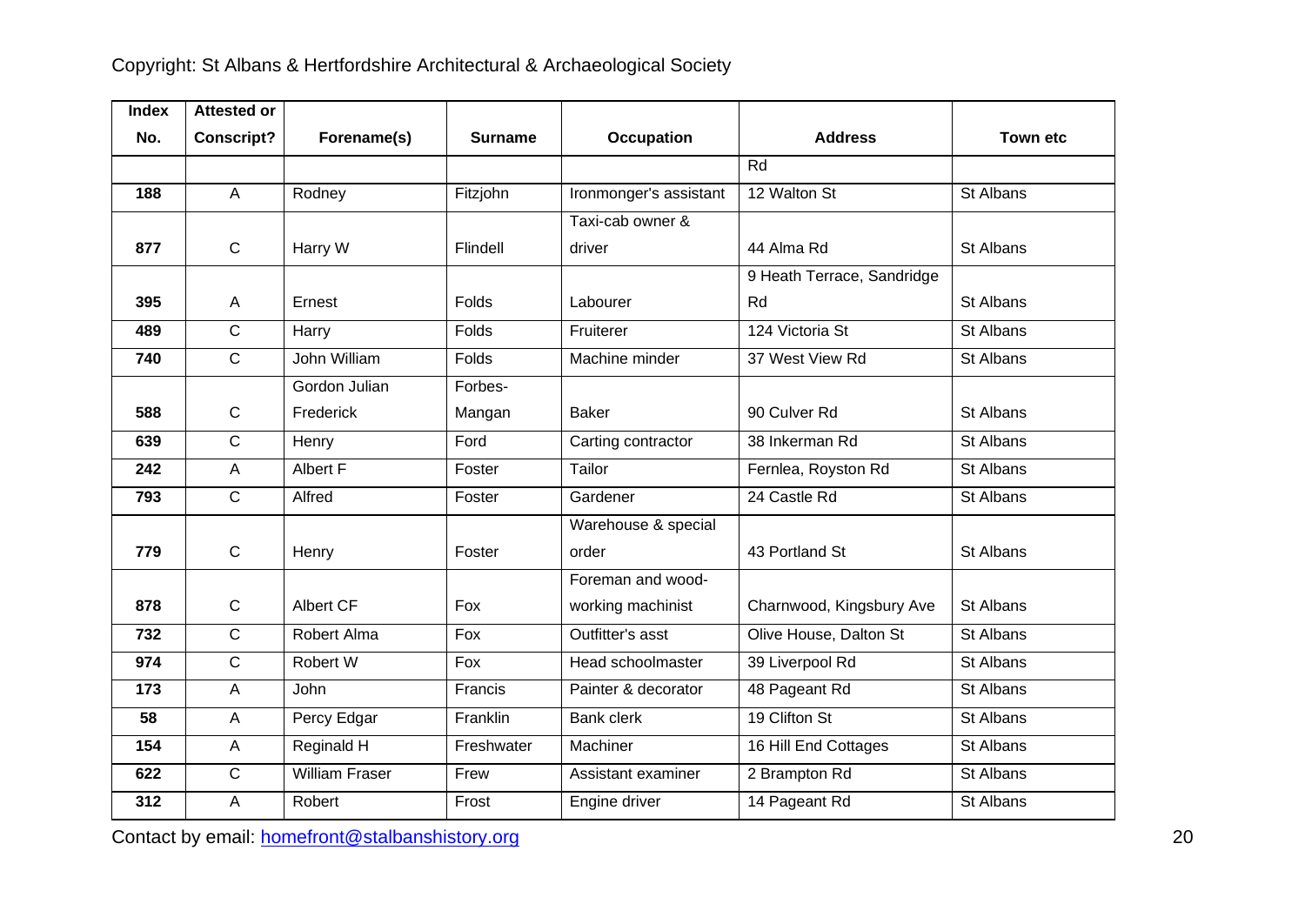| <b>Index</b> | <b>Attested or</b> |                             |                |                        |                             |                 |
|--------------|--------------------|-----------------------------|----------------|------------------------|-----------------------------|-----------------|
| No.          | <b>Conscript?</b>  | Forename(s)                 | <b>Surname</b> | <b>Occupation</b>      | <b>Address</b>              | <b>Town etc</b> |
| 93           | A                  | Arthur George               | Fryer          | Milk foreman           | 2 Princes Rd                | St Albans       |
| 70           | $\overline{A}$     | Ernest                      | <b>Fulks</b>   | <b>Baker</b>           | Matlock, Camp Lane          | St Albans       |
| 1033         | $\mathsf{C}$       | Thomas                      | Furlong        | Warehouseman           | Ladysmith Rd                | St Albans       |
|              |                    |                             |                |                        | Beverley Cottage, Grange    |                 |
| 516          | $\mathsf{C}$       | John                        | <b>Furness</b> | Piston maker           | <b>St</b>                   | St Albans       |
|              |                    |                             |                | Assistant              |                             |                 |
| 870          | $\mathbf C$        | Amos                        | Gaddsden       | superintendent         | 25 Sandfield Rd             | St Albans       |
| 879          | $\mathsf{C}$       | Arthur                      | Gandy          | Beerhouse manager      | 3 Romeland Hill             | St Albans       |
| 871          | $\overline{C}$     | <b>Aubrey Desmond</b>       | Gardner        | Tailor's machinist     | <b>Boundary Road</b>        | St Albans       |
| 853          | $\mathsf{C}$       | <b>Sidney Samuel</b>        | Gathard        | Pawnbroker             | 11 Worley Rd                | St Albans       |
| 375          | $\overline{A}$     | Herbert                     | Gayler         | Joiner                 | 53 Catherine St             | St Albans       |
| 44           | $\overline{A}$     | <b>Ernest Edward</b>        | Gazeley        | <b>Bristle dresser</b> | 6 Dolphin Yd, Holywell Hill | St Albans       |
| 754          | $\overline{C}$     | Thomas                      | Gazeley        | <b>Blocker</b>         | 33 Keyfield Terrace         | St Albans       |
| 928          | $\overline{C}$     | Alfred M                    | Gentle         | $\blacksquare$         | 32 Church Crescent          | St Albans       |
| 460          | $\mathsf A$        | <b>Walter Francis Cross</b> | George         | Manager                | Sopwell                     | St Albans       |
| 274          | A                  | Roger Edward                | Gibbard        | Helmet presser         | 49 Adelaide St              | St Albans       |
|              |                    |                             |                | Hat, cap & helmet      |                             |                 |
| 14           | $\overline{A}$     | William George              | Gibbard        | blocker                | 16 New Dalton St            | St Albans       |
| 314          | A                  | Charles                     | Gibbs          | Dough mixer            | <b>Lower Cravells Rd</b>    | Harpenden       |
| 606          | $\overline{C}$     | Samuel John                 | Gibbs          | House finisher         | 4 Sandfield Rd              | St Albans       |
| 660          | $\mathsf{C}$       | Alfred                      | Giddens        | Milkman                | 17 Walton St                | St Albans       |
|              |                    |                             |                | Woodworking            |                             |                 |
| 821          | $\mathsf{C}$       | Edward                      | Giddings       | machinist              | 41 Dalton St                | St Albans       |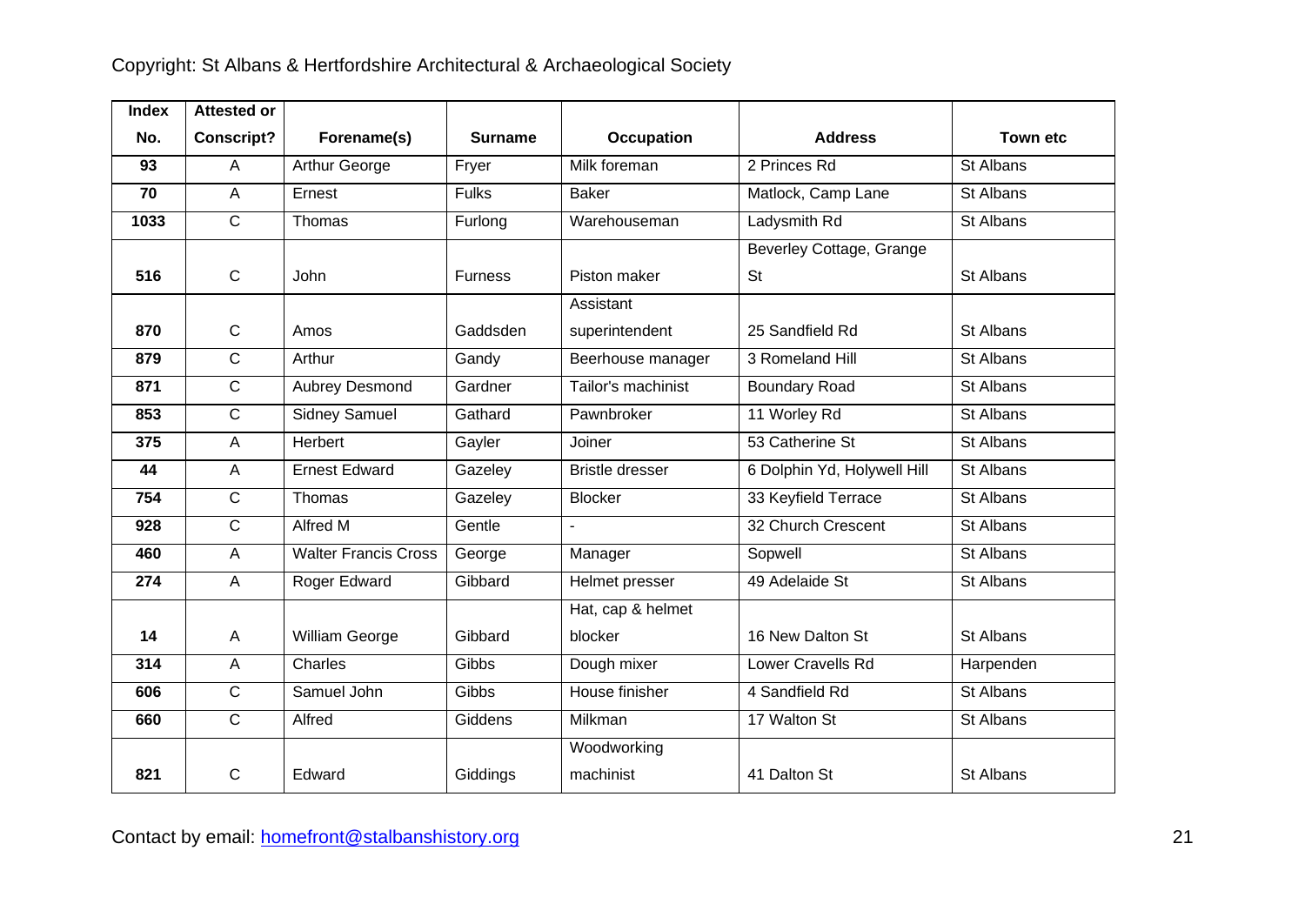| <b>Index</b> | <b>Attested or</b> |                        |                |                        |                         |                     |
|--------------|--------------------|------------------------|----------------|------------------------|-------------------------|---------------------|
| No.          | <b>Conscript?</b>  | Forename(s)            | <b>Surname</b> | <b>Occupation</b>      | <b>Address</b>          | <b>Town etc</b>     |
|              |                    |                        |                | Wood working           |                         |                     |
| 34           | $\mathsf{A}$       | James                  | Giddings       | department             | 5 Cross St (North)      | St Albans           |
| 302          | $\overline{A}$     | <b>Francis Herbert</b> | Giffen         | Farrier                | <b>Townsend Farm</b>    | St Albans           |
| 341          | $\overline{A}$     | Percy                  | Giles          | Rural postman          | 143 Camp Lane           | St Albans           |
| 822          | $\overline{C}$     | John James             | Glencross      | Private secretary      | Nithside, Grimston Rd   | St Albans           |
| 823          | $\overline{C}$     | Joseph                 | Glover         | Cloth worker & presser | <b>Grange Cottage</b>   | <b>Colney Heath</b> |
| 627          | $\overline{C}$     | Oswald                 | Godman         | Postman                | 8 Oswald Rd             | St Albans           |
| 824          | $\overline{C}$     | George                 | Golding        | Dairyman               |                         |                     |
| 598          | $\overline{C}$     | William                | Golding        | Milkman                | 29 Longmire Rd          | St Albans           |
| 975          | $\overline{C}$     | Alfred                 | Goldsmith      | Carpenter              | The Chalet, Prospect Rd | St Albans           |
| 413          | A                  | <b>Richard How</b>     | Gooch          | Provision merchant     | <b>New Grange St</b>    | St Albans           |
| 400          | $\overline{A}$     | <b>Walter Horace</b>   | Goodchild      | Undertaker             | Greta, Dalton St        | St Albans           |
| 880          | $\overline{C}$     | <b>William Thomas</b>  | Goodchild      | Undertaker             | 9 Catherine St          | St Albans           |
|              |                    | Horace Edward          |                |                        |                         |                     |
| 259          | $\mathsf{A}$       | Charles                | Goodenough     | Orchid grower          | 31 Oster Terrace        | St Albans           |
| 418          | A                  | <b>Ernest Edward</b>   | Goodey         | Furniture dealer       | 7 Holywell Hill         | St Albans           |
| 232          | $\mathsf{A}$       | Harry                  | Goodfellow     | Tailor                 | 121 Castle Rd           | St Albans           |
| 568          | $\mathsf{C}$       | George Vass            | Goodman        | <b>Baker</b>           | 54 Dagnall St           | St Albans           |
| 881          | $\overline{C}$     | James Cameron          | Gracie         | Department manager     | 5 New Dalton St         | St Albans           |
| 453          | $\overline{A}$     | <b>Robert Stanley</b>  | Grange         | Machine minder         | 17 Camp Rd              | St Albans           |
| 210          | A                  | Alfred                 | Gray           | Horse driver           | 23 Old London Rd        | St Albans           |
| 69           | $\mathsf{A}$       | Andrew                 | Gray           | Architect's assistant  | 3 Liverpool Rd          | St Albans           |
| 825          | $\mathsf{C}$       | Arthur                 | Gray           | Road repairer          | 58 Oster St             | St Albans           |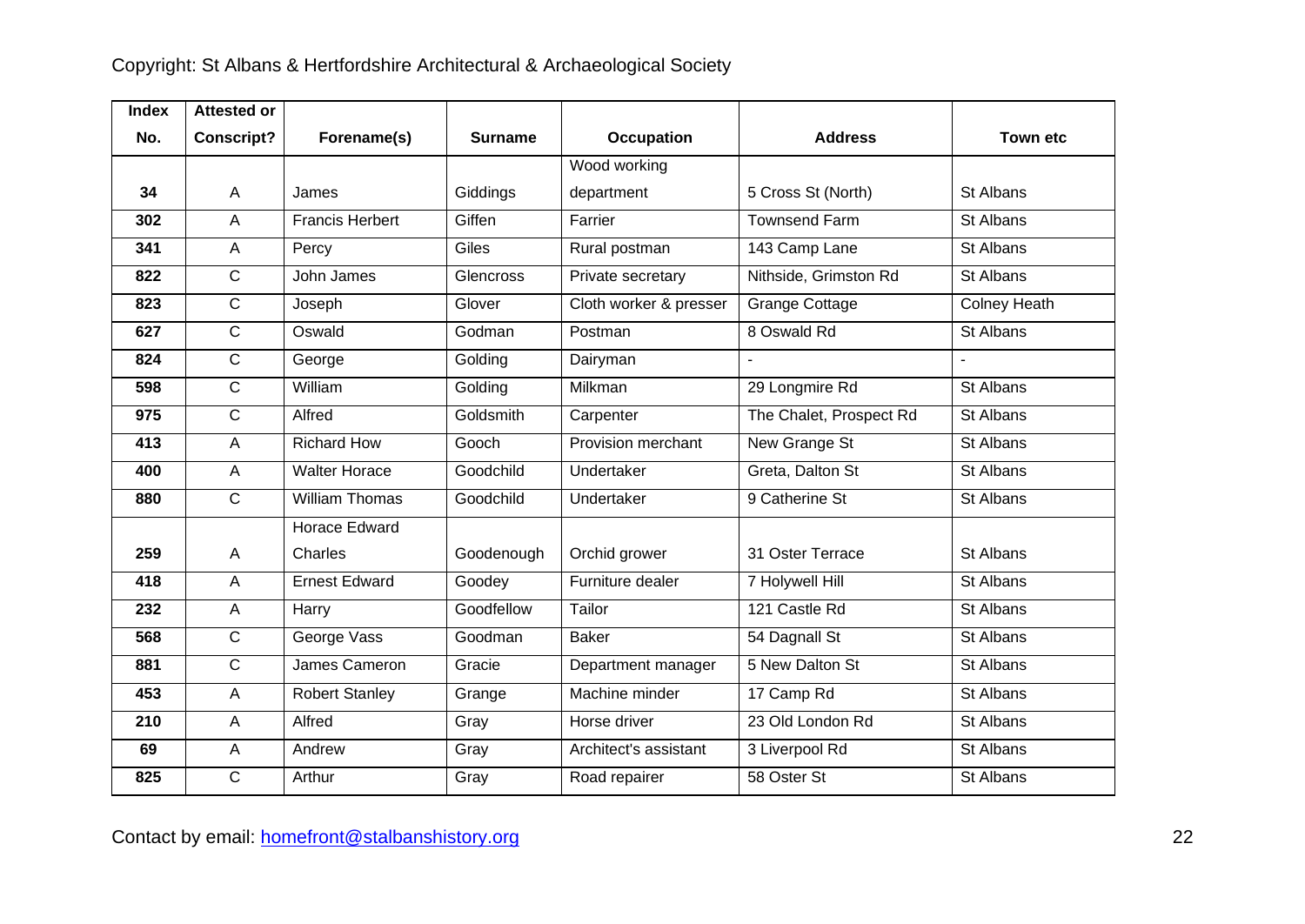| <b>Index</b> | <b>Attested or</b> |                         |                |                    |                         |                 |
|--------------|--------------------|-------------------------|----------------|--------------------|-------------------------|-----------------|
| No.          | <b>Conscript?</b>  | Forename(s)             | <b>Surname</b> | Occupation         | <b>Address</b>          | <b>Town etc</b> |
| 185          | A                  | Herbert                 | Gray           | Foreman            | The Hill                | Wheathampstead  |
| 136          | $\overline{A}$     | <b>Walter Thomas</b>    | Gray           | <b>Clerk</b>       | 129 Hatfield Rd         | St Albans       |
| 527          | A                  | Arthur                  | Green          | Foreman            | 70a Albert St           | St Albans       |
| 222          | $\overline{A}$     | Clarence                | Green          | Works chemist      | The Wych, Blenheim Rd   | St Albans       |
| 211          | $\overline{A}$     | <b>Ernest William</b>   | Green          | City librarian     | Fairleigh, Carlisle Ave | St Albans       |
| 976          | $\overline{C}$     | Henry T                 | Green          | Farm labourer      | Dalton St               | St Albans       |
| 353          | A                  | Seth William            | Green          | Hairdresser        | <b>New Grange St</b>    | St Albans       |
| 224          | $\overline{A}$     | Reginald                | Greenfield     | Tailor             | 4 Hedley Rd             | St Albans       |
| 605          | A                  | Ernest                  | Greening       | Manager, chemists  | 145 Victoria St         | St Albans       |
| 621          | $\overline{C}$     | Harry                   | Griggs         | Photographer       | 1 Folly Ave             | St Albans       |
| 856          | $\overline{C}$     | Max                     | Grossman       | Tailor's machinist | 19 Castle Rd            | St Albans       |
| 368          | $\mathsf A$        | George Henry            | Grover         | Coal merchant      | 12 Glenferrie Rd        | St Albans       |
| 446          | $\mathsf A$        | Frank                   | Gulliver       | <b>Blocker</b>     | Offa Rd                 | St Albans       |
| 164          | $\mathsf{C}$       | <b>Charles Alban</b>    | Hale           | Traveller          | <b>Clarence Rd</b>      | St Albans       |
| 522          | $\overline{C}$     | <b>Frederick George</b> | Hale           | Printer            | 36 Bardwell Rd          | St Albans       |
| 240          | $\overline{A}$     | Ernest                  | Hales          | Department foreman | 23 Albion Rd            | St Albans       |
|              |                    |                         |                |                    | 94 Park Corner (Sopwell |                 |
| 245          | $\overline{A}$     | Ralph                   | Hales          |                    | Lane)                   | St Albans       |
| 781          | $\overline{C}$     | Percy E                 | Hall           | Railway employee   | 20 Sandfield Rd         | St Albans       |
| 91           | $\overline{A}$     | <b>Alfred William</b>   | Halsey         | Nursery foreman    | 37 Temperance St        | St Albans       |
| 146          | $\overline{C}$     | Albert George           | Hammond        | Clerk              | 2 Ladysmith Rd          | St Albans       |
| 552          | $\overline{C}$     | <b>Walter James</b>     | Hammond        | <b>Builder</b>     | 65 St Peters St         | St Albans       |
| 977          | $\overline{C}$     | Alfred                  | Hancock        | Assistant manager  | Verulam Rd              | St Albans       |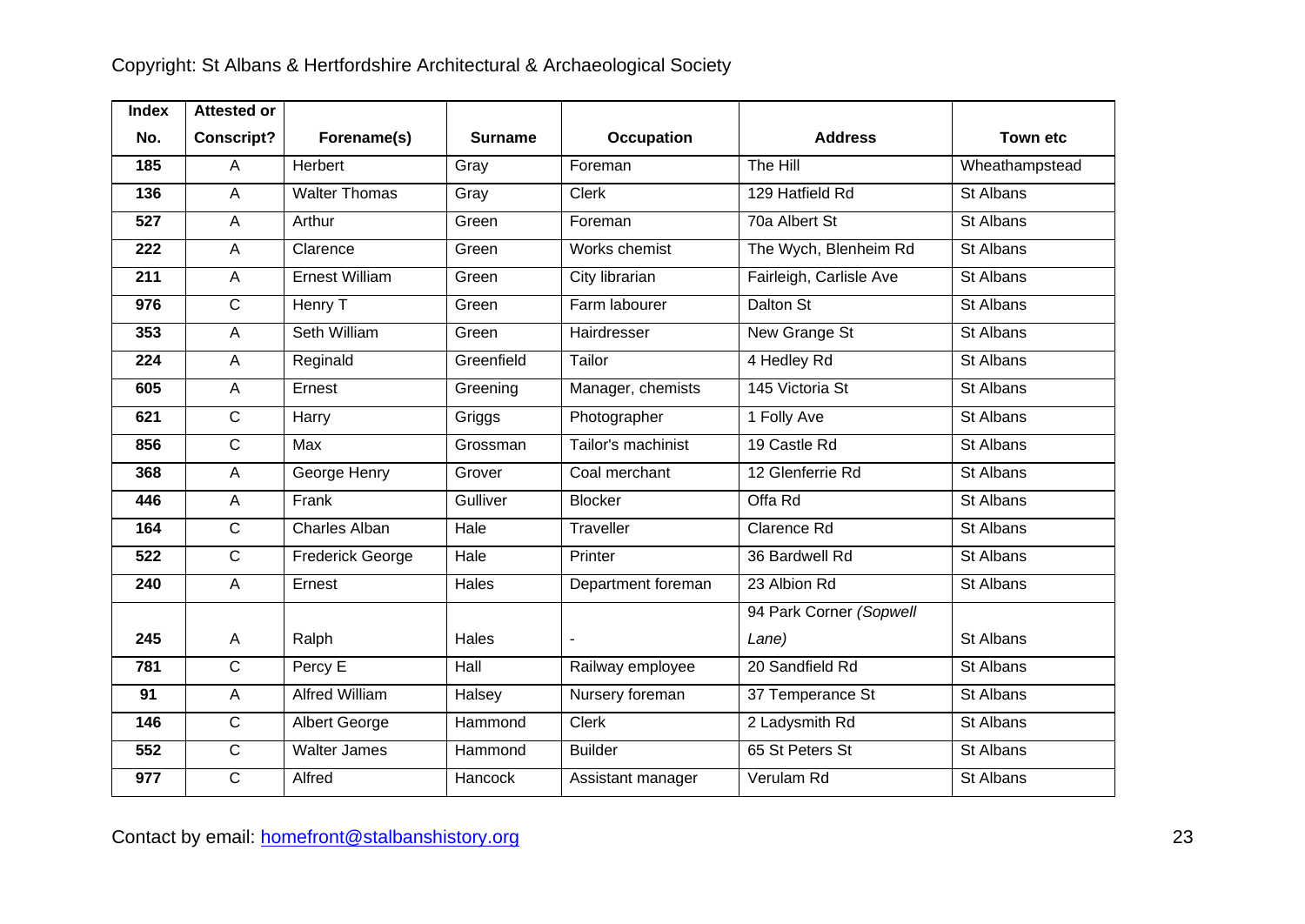| <b>Index</b> | <b>Attested or</b> |                       |                |                     |                         |                 |
|--------------|--------------------|-----------------------|----------------|---------------------|-------------------------|-----------------|
| No.          | <b>Conscript?</b>  | Forename(s)           | <b>Surname</b> | <b>Occupation</b>   | <b>Address</b>          | <b>Town etc</b> |
| 524          | $\mathsf{C}$       | Charles               | Hand           | Cutter              | 70 Brampton Rd          | St Albans       |
| 854          | $\overline{C}$     | Harry B               | Hankey         | Hairdresser         | 15 Verulam Rd           | St Albans       |
| 52           | A                  | <b>Charles Albert</b> | Hankin         | Cowman              | 36 Cavendish Rd         | St Albans       |
|              |                    |                       |                | Grocer & provision  | Bedford House, Lemsford |                 |
| 978          | $\mathsf{C}$       | Edward                | Hanley         | merchant            | Rd                      | St Albans       |
|              |                    |                       |                |                     | Bedford House, Lemsford |                 |
| 929          | $\mathsf C$        | William               | Hanley         | Grocery manager     | Rd                      | St Albans       |
| 92           | $\overline{A}$     | George H              | Harding        | Tailor man          | 58 Albert St            | St Albans       |
| 517          | $\mathsf{C}$       | Robert                | Hardy          | Foreman             | 5 Paxton Rd             | St Albans       |
| 1047         | $\overline{A}$     | <b>Albert Daniel</b>  | Harnett        | Coal carman         | 41 Arthur Rd            | St Albans       |
| 370          | $\mathsf A$        | Alfred                | Harrington     | Compositor          | 11 New Kent Rd          | St Albans       |
| 930          | $\overline{C}$     | Frank                 | Harrington     | Master tailor       | 1 Holywell Hill         | St Albans       |
| 437          | $\overline{A}$     | Arthur G              | Harris         | Carter              | 24 Orchard St           | St Albans       |
| 931          | $\overline{C}$     | Frederick W           | Harris         | Monotype operator   | 28 Arthur Rd            | St Albans       |
| 89           | $\mathsf A$        | Sidney James          | Harrison       | Railway clerk       | 23 New Kent Rd          | St Albans       |
| 165          | $\overline{A}$     | William Jackson       | Harrison       | Grocery provisions  | 49 London Rd            | St Albans       |
| 388          | $\mathsf A$        | Albert                | Harvey         | Coal hawker         | 38 Portland St          | St Albans       |
| 391          | A                  | Archibald             | Harvey         | Ledger clerk        | 33 Cornwall Rd          | St Albans       |
| 482          | $\overline{C}$     | <b>Arthur David</b>   | Harvey         | Licensed victualler | The Camp House          | St Albans       |
| 492          | $\mathsf{C}$       | <b>Charles Henry</b>  | Hathaway       | Coal carter         | 38 Catherine St         | St Albans       |
| 1015         | $\mathsf{C}$       | Ernest P              | <b>Hawkes</b>  | Stereotyper         | 16 Bedford Rd           | St Albans       |
|              |                    | <b>Leonard Victor</b> |                |                     |                         |                 |
| 68           | A                  | Harold                | Hazelton       | Advertising manager | 8 Harlesden Rd          | St Albans       |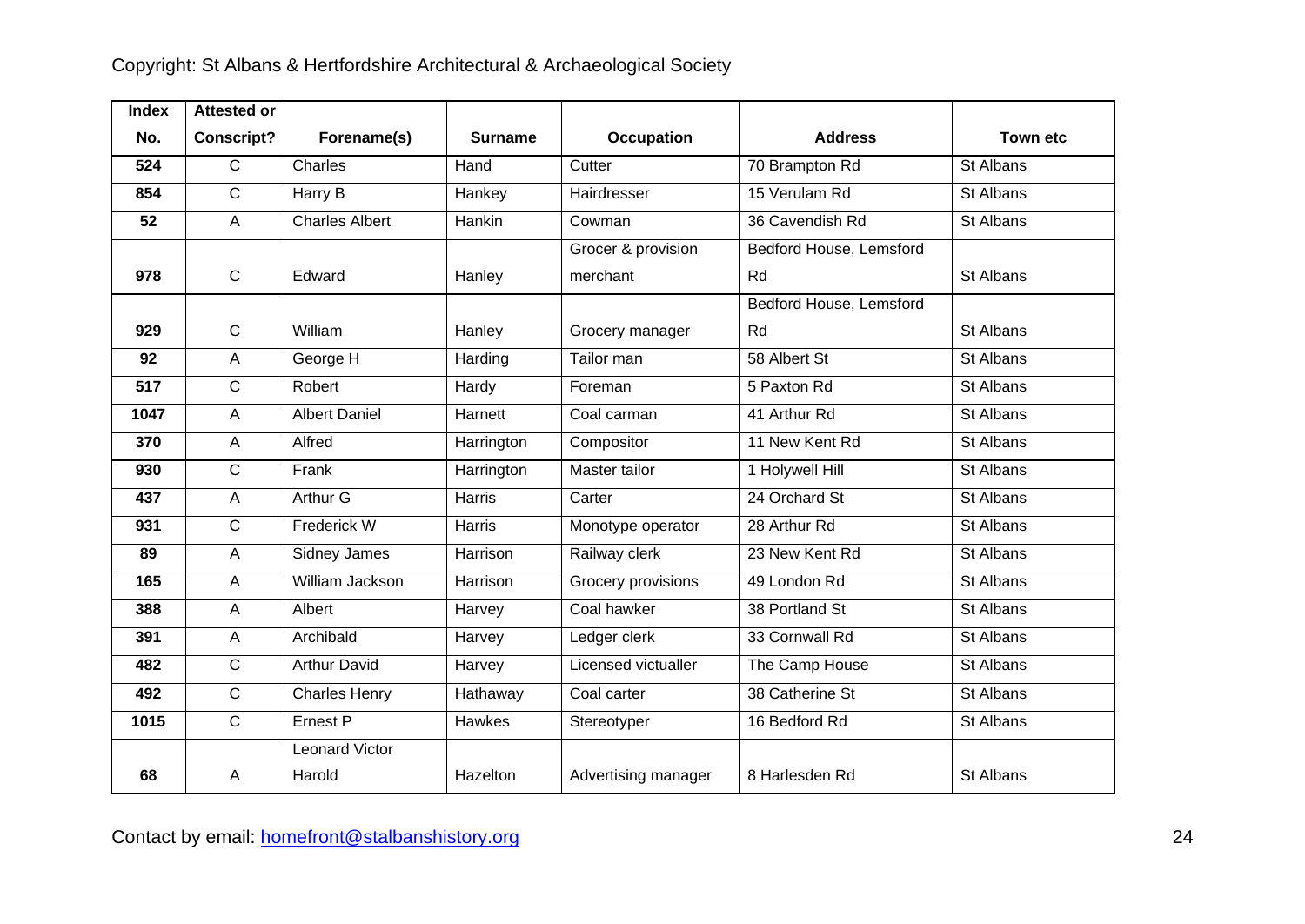| <b>Index</b> | <b>Attested or</b> |                            |                |                           |                           |                     |
|--------------|--------------------|----------------------------|----------------|---------------------------|---------------------------|---------------------|
| No.          | <b>Conscript?</b>  | Forename(s)                | <b>Surname</b> | Occupation                | <b>Address</b>            | <b>Town etc</b>     |
|              |                    |                            |                | Foreman of blocking       |                           |                     |
| 932          | $\mathbf C$        | Frederick J                | Heading        | dept                      | 8 Inkerman Rd             | St Albans           |
|              |                    |                            |                | Pounding up machine       |                           |                     |
| 19           | A                  | Reginald                   | Heading        | operator                  | 68 Bernard St             | St Albans           |
| 386          | $\overline{A}$     | Frank                      | Hearn          | <b>Butcher</b>            | 10 Bedford Rd             | St Albans           |
| 431          | A                  | Henry                      | Hearn          | Boot repairer             | 22 Thorpe Rd              | St Albans           |
| 535          | A                  | <b>Albert Edward</b>       | Heathcote      | Tacking operator          | 16 Pageant Rd             | St Albans           |
| 493          | $\mathsf{C}$       | William Edwin              | Hendle         | Plasterer etc             | Primrose Villa, Camp Lane | St Albans           |
| 476          | $\overline{A}$     | <b>Walter Edward</b>       | Hensby         | Ironmonger's mechanic     | 33 Scubitts Square        | Radlett             |
| 197          | A                  | Arthur                     | Henshaw        | Mechanical engineer       | 7 Oster Terrace           | St Albans           |
| 581          | $\mathsf{C}$       | <b>Egbert Percival</b>     | Herring        | Deputy manager            | 168 Gleneagle St          | Streatham           |
| 980          | $\overline{C}$     | Thomas                     | Hester         |                           | 36 Prospect Rd            | St Albans           |
| 120          | $\overline{A}$     | <b>Christopher Langton</b> | Hewer          | Medical student           | <b>Clarence Rd</b>        | St Albans           |
| 748          | $\mathsf{C}$       | Henry                      | Hewett         | Fat pressman              | 36 Culver Rd              | St Albans           |
| 212          | A                  | Herbert                    | Hewitt         | Assistant sewerman        | 16 Lattimore Rd           | St Albans           |
| 608          | $\overline{C}$     | Leonard Stracey            | Hibbert        | <b>Butcher</b>            | 59 Albert St              | St Albans           |
| 600          | $\overline{C}$     | Ernest                     | Hickling       | <b>Draper</b>             | 2 George St               | St Albans           |
| 80           | A                  | <b>Henry Vincent</b>       | Hickman        | Cashier                   | Lynne, Selby Ave          | St Albans           |
| 308          | A                  | <b>Ernest Walter</b>       | Hider          | Ledger clerk              | Lesvie, Hart Rd           | St Albans           |
| 933          | $\overline{C}$     | <b>Ernest FW</b>           | Hieatt         | <b>Clerk</b>              | Homeland, York Rd         | St Albans           |
| 98           | $\overline{A}$     | Thomas                     | Higham         | Engineer, fitter & turner | 17 Cavendish Rd           | St Albans           |
| 113          | $\mathsf{C}$       | <b>Ernest Victor</b>       | Hill           | Lorry driver              | New Watling Place         | Frogmore, St Albans |
| 251          | A                  | John                       | Hill           | Presser                   | 13 Kimberley Rd           | St Albans           |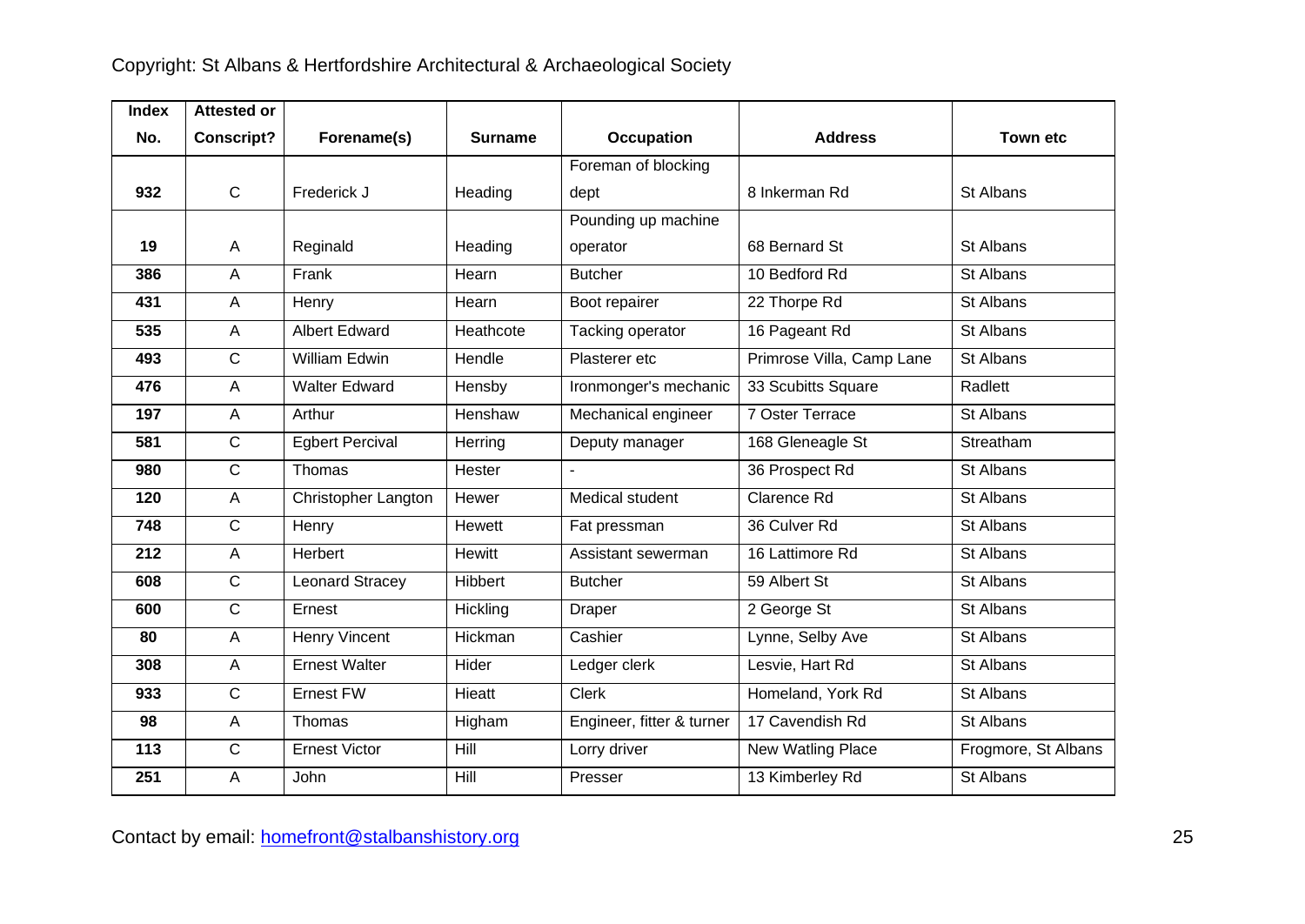| <b>Index</b> | <b>Attested or</b> |                         |                  |                     |                            |                 |
|--------------|--------------------|-------------------------|------------------|---------------------|----------------------------|-----------------|
| No.          | <b>Conscript?</b>  | Forename(s)             | <b>Surname</b>   | <b>Occupation</b>   | <b>Address</b>             | <b>Town etc</b> |
| 704          | $\mathsf{C}$       | Thomas                  | Hill             | Greengrocer         | Culver Terrace, Culver Rd  | St Albans       |
|              |                    |                         |                  |                     | Melbourne House, Victoria  |                 |
| 934          | $\mathsf{C}$       | Albert L                | <b>Hines</b>     | Cabinet maker       | <b>St</b>                  | St Albans       |
|              |                    |                         |                  |                     | 1 Blue House Hill, St      |                 |
| 699          | $\mathsf C$        | Harry                   | Hireson          | Gardener            | Michaels                   | St Albans       |
|              |                    |                         |                  | Foreman & market    |                            |                 |
| 88           | $\overline{A}$     | John Percival           | Hireson          | grower              | 29 Oster St                | St Albans       |
| 326          | $\overline{A}$     | <b>Archibald Philip</b> | <b>Hitchcock</b> | Working chemist     | Elmshurst, Carlisle Avenue | St Albans       |
| 393          | $\mathsf A$        | <b>Edward William</b>   | <b>Hitchcock</b> | Managing director   | Grange St                  | St Albans       |
| 394          | $\overline{A}$     | Charles                 | Hocken           | Electrical engineer | Park House, Clarence Rd    | St Albans       |
|              |                    |                         |                  | Jobbing woodwork    |                            |                 |
| 935          | $\mathsf{C}$       | Albert J                | Hockett          | repairer            | 29 Blandford Rd            | St Albans       |
| 3            | A                  | William                 | Hodsdon          | Brush manufacturer  | 142 Fishpool St            | St Albans       |
| 43           | $\overline{A}$     | George                  | Holder           | Brush manufacturer  | 13 Fishpool St             | St Albans       |
| 21           | $\overline{A}$     | <b>Frank Charles</b>    | Hollick          | <b>Clerk</b>        | 28 Chequer St              | St Albans       |
| 153          | $\mathsf{C}$       | Henry S                 | Holt             | Machiner            | 91 Marmadon Rd             | Plumstead       |
| 1048         | $\overline{C}$     | Ernest                  | Hooker           | $\mathbf{r}$        | 4 Alma Cut                 | St Albans       |
| 981          | $\mathsf{C}$       | Frank                   | Hooker           | Printer             | Clovelly, Abbey View Rd    | St Albans       |
| 77           | $\overline{A}$     | Ralph                   | Hooker           | House decorator     | Clovelly, Abbey View Rd    | St Albans       |
| 339          | $\overline{A}$     | <b>Alfred Thomas</b>    | Hopkins          | Plumber             | 134 Hatfield Rd            | St Albans       |
|              |                    | <b>Arthur Edward</b>    |                  |                     |                            |                 |
| 285          | $\overline{A}$     | James                   | Hopkins          | Plumber             | Kings Cottage              | London Colney   |
| 610          | $\overline{C}$     | <b>Reginald Fleet</b>   | Hopper           | Dentist             | 123 Hatfield Rd            | St Albans       |
| 1021         | $\overline{C}$     | Albert                  | Hornett          | Flour miller        | <b>Beresford Rd</b>        | St Albans       |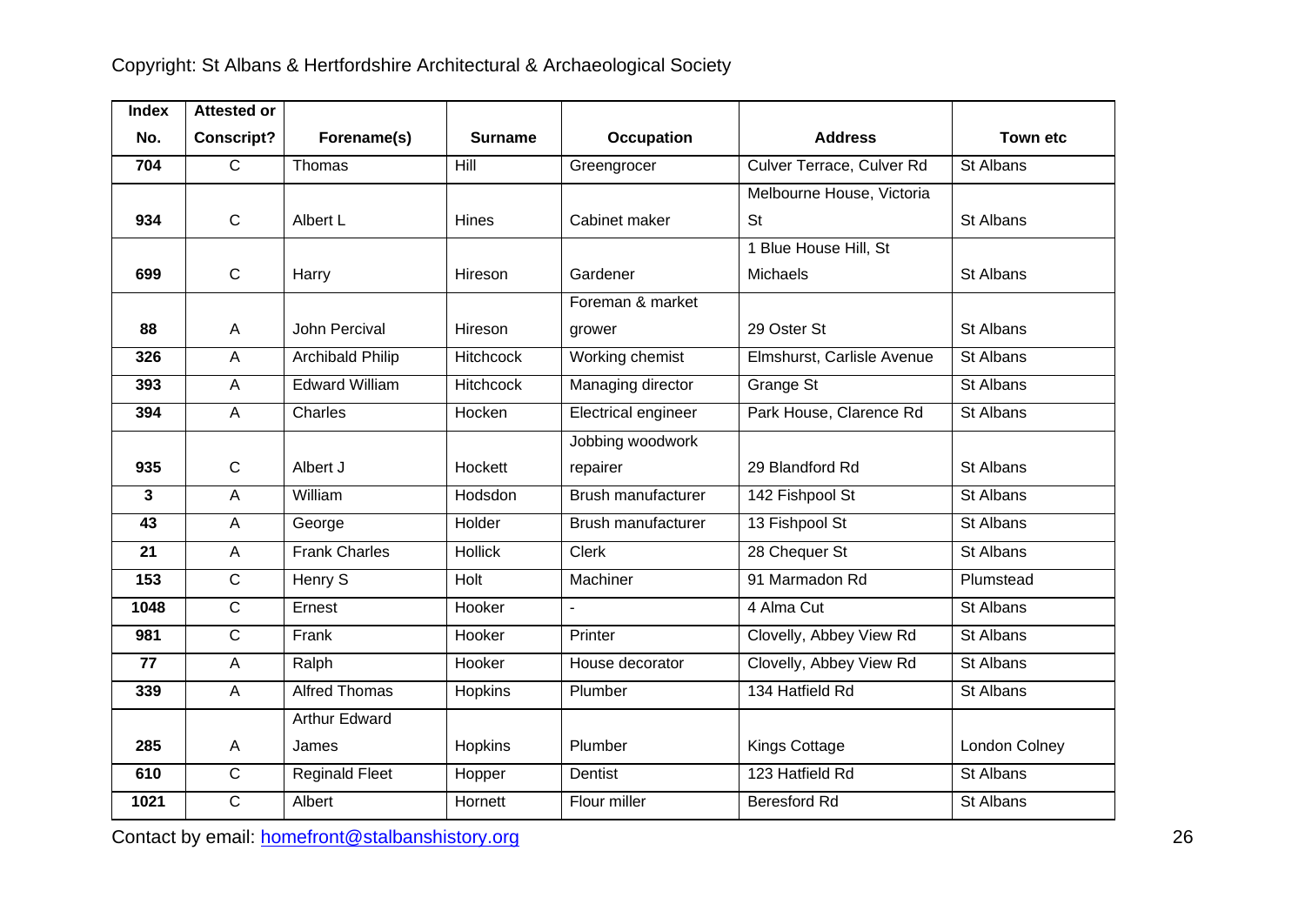| <b>Index</b> | <b>Attested or</b> |                       |                |                          |                            |                    |
|--------------|--------------------|-----------------------|----------------|--------------------------|----------------------------|--------------------|
| No.          | <b>Conscript?</b>  | Forename(s)           | <b>Surname</b> | Occupation               | <b>Address</b>             | <b>Town etc</b>    |
| 774          | $\overline{C}$     | Alfred                | Hornett        | Engine driver            | 10 Berrydell               | <b>Park Street</b> |
| 690          | $\overline{C}$     | George                | Hornett        | <b>Stiffener</b>         | 3 Hall Heath, Sandpit Lane | St Albans          |
| 726          | $\overline{C}$     | William               | Hornett        | Flour miller & rollerman | Cape Villa, Cape Rd        | St Albans          |
|              |                    |                       |                |                          | YMCA Hut, The Grange       |                    |
| 32           | A                  | <b>Herbert Oliver</b> | Horney         | YMCA worker              | Gardens, St Peters St      | St Albans          |
| 65           | $\mathsf{A}$       | William               | Horney         | Tailor's cutter          | 3 Cross St                 | St Albans          |
| 279          | $\overline{A}$     | <b>Ernest James</b>   | Howard         | Helmet presser           | 53 Cannon St               | St Albans          |
| 1024         | $\mathsf{C}$       | James H               | Howard         | Manager                  |                            | St Albans          |
| 435          | $\overline{A}$     | <b>Francis Walter</b> | Howe           | Tailor's presser         | 98 Fishpool St             | St Albans          |
| 628          | $\mathsf{C}$       | Frank                 | Howe           | $\blacksquare$           | ÷,                         | $\blacksquare$     |
|              |                    |                       |                | Manager, butcher's       |                            |                    |
| 108          | A                  | Sidney                | Howling        | retail shop              | <b>Union Lane</b>          | St Albans          |
| 479          | $\overline{A}$     | Arthur                | Hull           | Warehouseman             | 17 Lower Paxton Rd         | St Albans          |
| 310          | $\overline{A}$     | Walter                | <b>Hull</b>    | Department foreman       | 34 New Kent Rd             | St Albans          |
| 960          | $\overline{C}$     | James D               | Hunt           |                          | 31 St Michaels St          | St Albans          |
|              |                    | <b>Leonard Edward</b> |                |                          |                            |                    |
| 659          | $\mathsf{C}$       | Herbert               | Hunter         | <b>Bank Clerk</b>        | 31 Selby Avenue            | St Albans          |
| 805          | $\overline{C}$     | Thomas                | Hutchinson     |                          | 43 Glenferrie Rd           | St Albans          |
| 149          | $\overline{A}$     | <b>Herbert Frank</b>  | Hyland         | Manufacturer's agent     | Woodlands, London Rd       | St Albans          |
| 712          | $\overline{C}$     | William               | Illman         | Solid type builder       | 4 Cavendish Rd             | St Albans          |
| 961          | $\overline{C}$     | <b>Walter S</b>       | Imber          | Letterpress minder       | 3 Napier Rd                | Luton              |
| 485          | $\overline{A}$     | Thomas                | Impey          | <b>Blacksmith</b>        | 17 Dalton St               | St Albans          |
| 752          | $\mathsf{C}$       | Harry                 | <b>Ivory</b>   | Presser                  | 9 Upper Heath Rd           | St Albans          |
| 570          | $\overline{C}$     | Arthur                | Izzard         | Cowman etc               | 18 Ladysmith Rd            | St Albans          |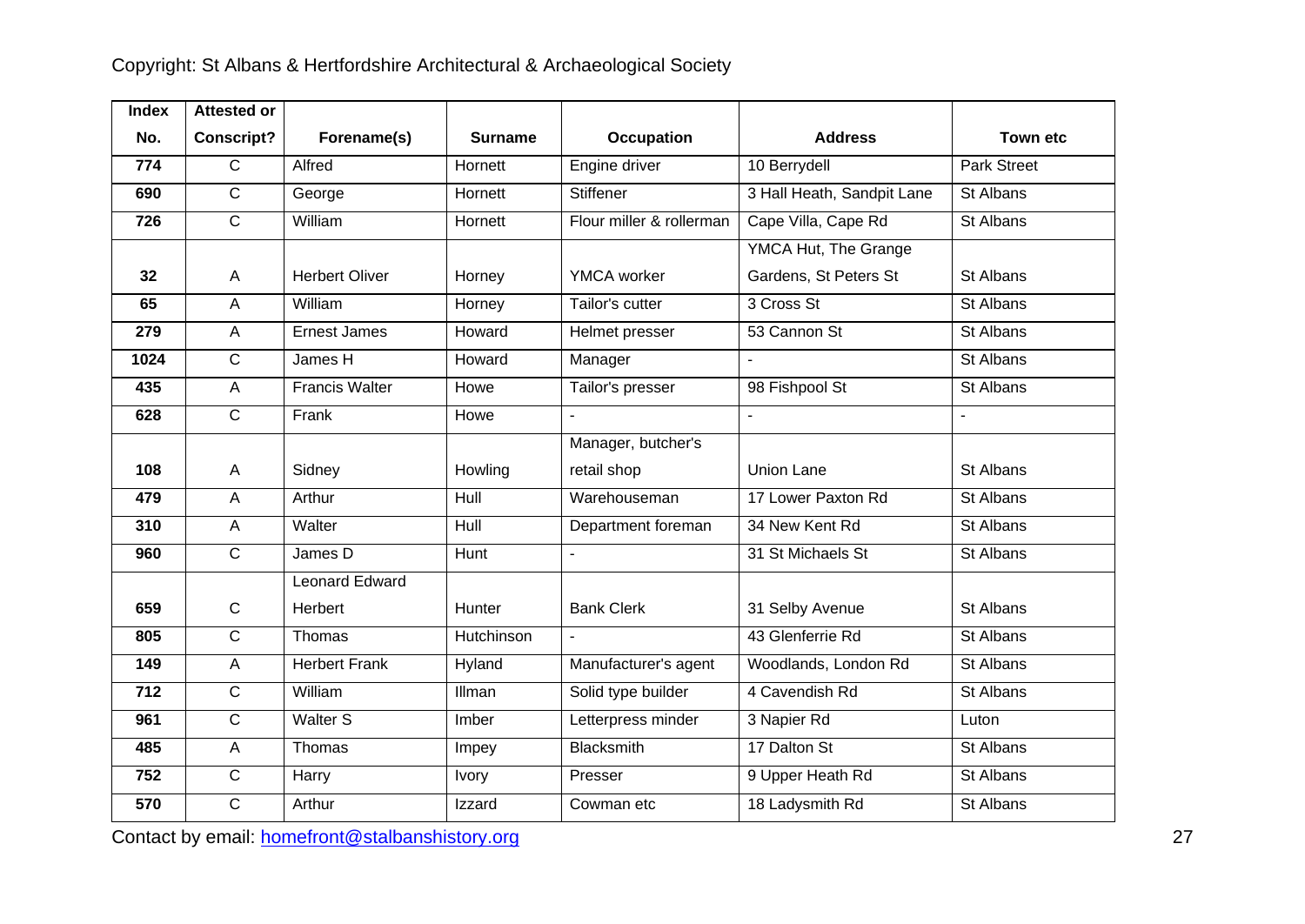| <b>Index</b> | <b>Attested or</b> |                      |                |                        |                          |                 |
|--------------|--------------------|----------------------|----------------|------------------------|--------------------------|-----------------|
| No.          | <b>Conscript?</b>  | Forename(s)          | <b>Surname</b> | <b>Occupation</b>      | <b>Address</b>           | <b>Town etc</b> |
|              |                    |                      |                |                        | 2 Battlemount, Sandridge |                 |
| 795          | $\mathsf{C}$       | Robert G             | Izzard         | Motor car driver       | Rd                       | St Albans       |
| 101          | A                  | Marshall             | Jackson        | Medical student        | 29 Beaconsfield Rd       | St Albans       |
| 328          | $\overline{A}$     | William              | Jackson        | Manager                | 20 Walton St             | St Albans       |
|              |                    |                      |                | Fruiterer &            |                          |                 |
| 637          | $\mathsf C$        | Henry John           | Jagell         | Greengrocer            | 185 Hatfield Rd          | St Albans       |
| 982          | $\mathsf{C}$       | John Edward          | Jagger         | Manager, repairer      | Shalmy, Abbey View Rd    | St Albans       |
| 626          | $\overline{C}$     | <b>Harold Arthur</b> | James          | Secretary              | 27 Bedford Rd            | St Albans       |
| 572          | $\overline{C}$     | Robert               | James          | Coal carman            | 8 Guildford Rd           | St Albans       |
| 826          | $\overline{C}$     | Oliver <sub>R</sub>  | Jarred         | Manager                | 5 Market Place           | St Albans       |
|              |                    |                      |                | Joint manager of dairy |                          |                 |
| 9            | A                  | <b>Frank Vivian</b>  | Jarrett        | business               | 12 Victoria St           | St Albans       |
| 249          | $\overline{A}$     | John William         | Jarvis         | Tailor                 | 13 Royston Rd            | St Albans       |
| 983          | $\overline{C}$     | Frederick W          | Javeleau       | Drayman                | 41 Sopwell Lane          | St Albans       |
| 194          | A                  | Harry Richard        | Javeleau       | Woodman                | 192 Fishpool St          | St Albans       |
| 513          | $\overline{C}$     | Ernest John          | Jeeves         | Stereotyper            | 26 Sandfield Rd          | St Albans       |
|              |                    |                      |                | Folding machine        |                          |                 |
| 680          | $\mathsf{C}$       | Frederick            | <b>Jeffs</b>   | minder                 | 7 Ladysmith Rd           | St Albans       |
| 168          | A                  | Reginald Ivan        | Jennings       | <b>Clerk</b>           | 67 Heath Rd              | St Albans       |
| 936          | C                  | <b>Charles S</b>     | Johnson        | Straw hat manufacturer | 94 Victoria St           | St Albans       |
| 1028         | $\overline{C}$     | Frederick            | Johnson        | Straw hat manufacturer | Verulam Rd               | St Albans       |
| 464          | $\overline{A}$     | Frank                | Jolly          | Lorry driver           | 23 Liverpool Rd          | St Albans       |
| 270          | A                  | Ernest               | Jones          | Imposition hand        | 19 Portland Rd           | Luton           |
| 984          | C                  | George H             | Jones          | Licensed victualler    | Acorn Tavern             | St Albans       |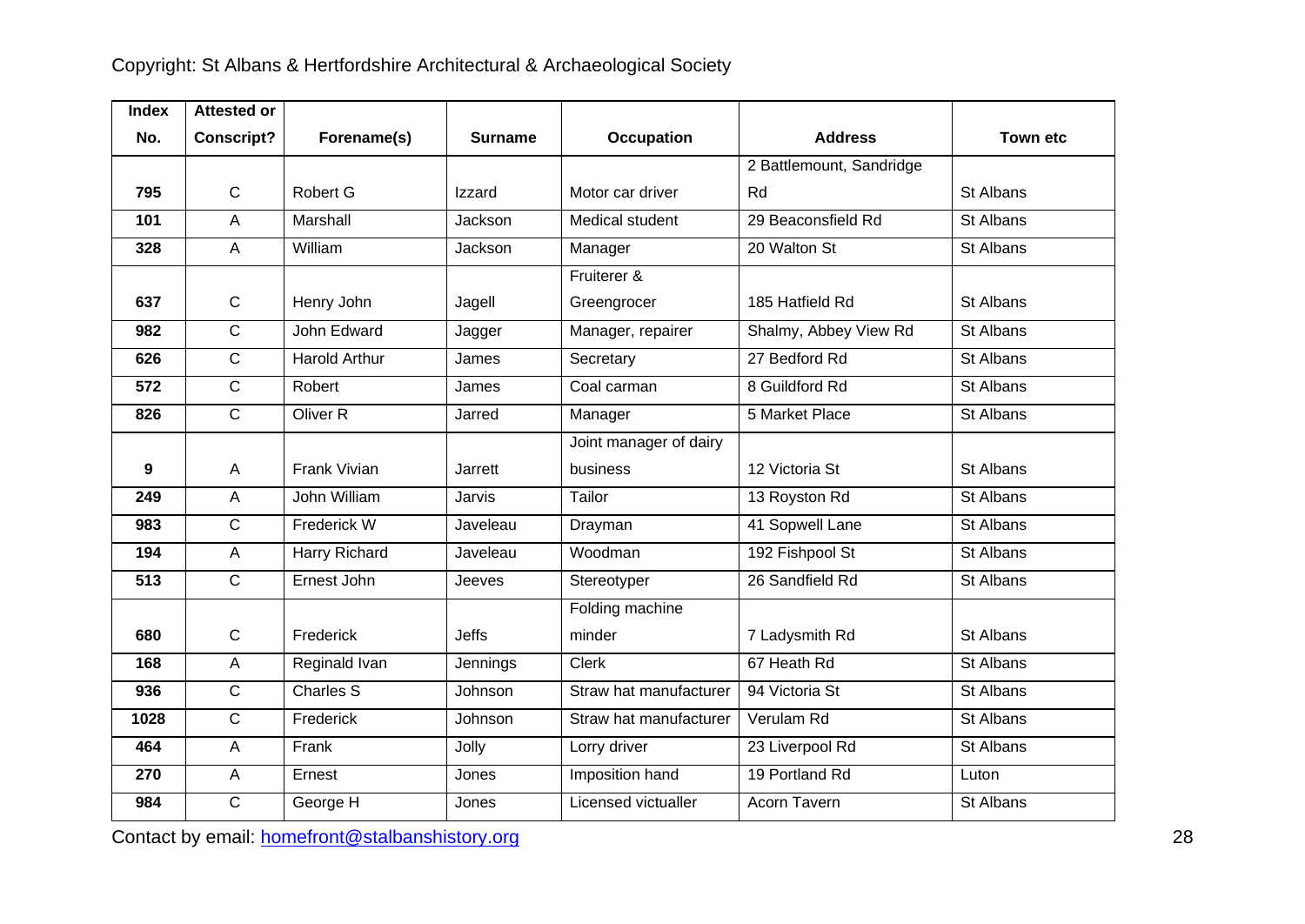| <b>Index</b> | <b>Attested or</b> |                       |          |                        |                         |                  |
|--------------|--------------------|-----------------------|----------|------------------------|-------------------------|------------------|
| No.          | <b>Conscript?</b>  | Forename(s)           | Surname  | Occupation             | <b>Address</b>          | <b>Town etc</b>  |
| 560          | $\overline{C}$     | Thomas Edward         | Jones    | Foreman                | Elstow, Cape Rd         | St Albans        |
| 333          | $\overline{A}$     | William               | Jones    | Newsagent              | 25 Catherine St         | St Albans        |
| 425          | $\overline{A}$     | <b>William Arthur</b> | Jones    | <b>Butcher</b>         | 35 Culver Rd            | St Albans        |
| 539          | $\mathsf{C}$       | Harry Edwin           | Joyner   | Works manager          | Nazewick, Upton Ave     | St Albans        |
| 764          | $\overline{A}$     | Henry James           | Juniper  | Cowman                 | 34 Bedford Rd           | St Albans        |
| 597          | $\mathsf{C}$       | <b>Walter Henry</b>   | Keen     | Coal carter            | 1 Beresford Rd          | St Albans        |
| 48           | $\overline{A}$     | Alfred                | Keene    | Butcher's manager      | 7 Burnham Rd            | St Albans        |
| 1039         | $\mathsf{C}$       | John                  | Keep     |                        | 26 Marlborough Rd       | St Albans        |
| 739          | $\overline{C}$     | Thomas                | Keightly | Compositor             | 10 Ladysmith Rd         | St Albans        |
| 315          | $\overline{A}$     | Horace                | Kempster | <b>Tread fitter</b>    | 17 Alexandra Rd         | St Albans        |
|              |                    |                       |          |                        |                         | Clapham, London, |
| 477          | A                  | Arthur                | Kendall  | Warehouseman           | 36 Lamborn Rd           | <b>SE</b>        |
| 503          | $\mathsf{C}$       | John Thomas           | Kendall  | Foreman                | 25 Ladysmith Rd         | St Albans        |
| 937          | $\mathbf C$        | Edward S              | Kent     | <b>Brewer</b>          | Holywell Lodge          | St Albans        |
| 827          | $\overline{C}$     | Frederick             | Kent     | Shop manager           | 5 Culver Rd             | St Albans        |
| 737          | $\overline{C}$     | Louis Edwin           | Kenyon   | Dental surgeon         | 23 London Rd            | St Albans        |
| 293          | $\overline{A}$     | Leonard John          | Kerrison | Assistant at gas works | 132b London Rd          | St Albans        |
|              |                    |                       |          | Compositor on          |                         |                  |
| 985          | $\mathbf C$        | Alfred                | Kettel   | monotype galleys       | 53 Stanhope Rd          | St Albans        |
| 253          | $\overline{A}$     | Horace Stephen        | Kiff     | Tailor                 | 43 Harlesden Rd         | St Albans        |
| 257          | $\overline{A}$     | Samuel                | Kiff     | Orchid grower          | 7 Camp Hill             | St Albans        |
|              |                    |                       |          |                        | 1 New Cottages, Watford |                  |
| 828          | $\mathsf{C}$       | Walter                | Kiff     | <b>Bleacher</b>        | Rd                      | St Albans        |
| 829          | $\overline{C}$     | <b>Ernest George</b>  | Kimpton  | <b>Stiffener</b>       | 71 Fishpool St          | St Albans        |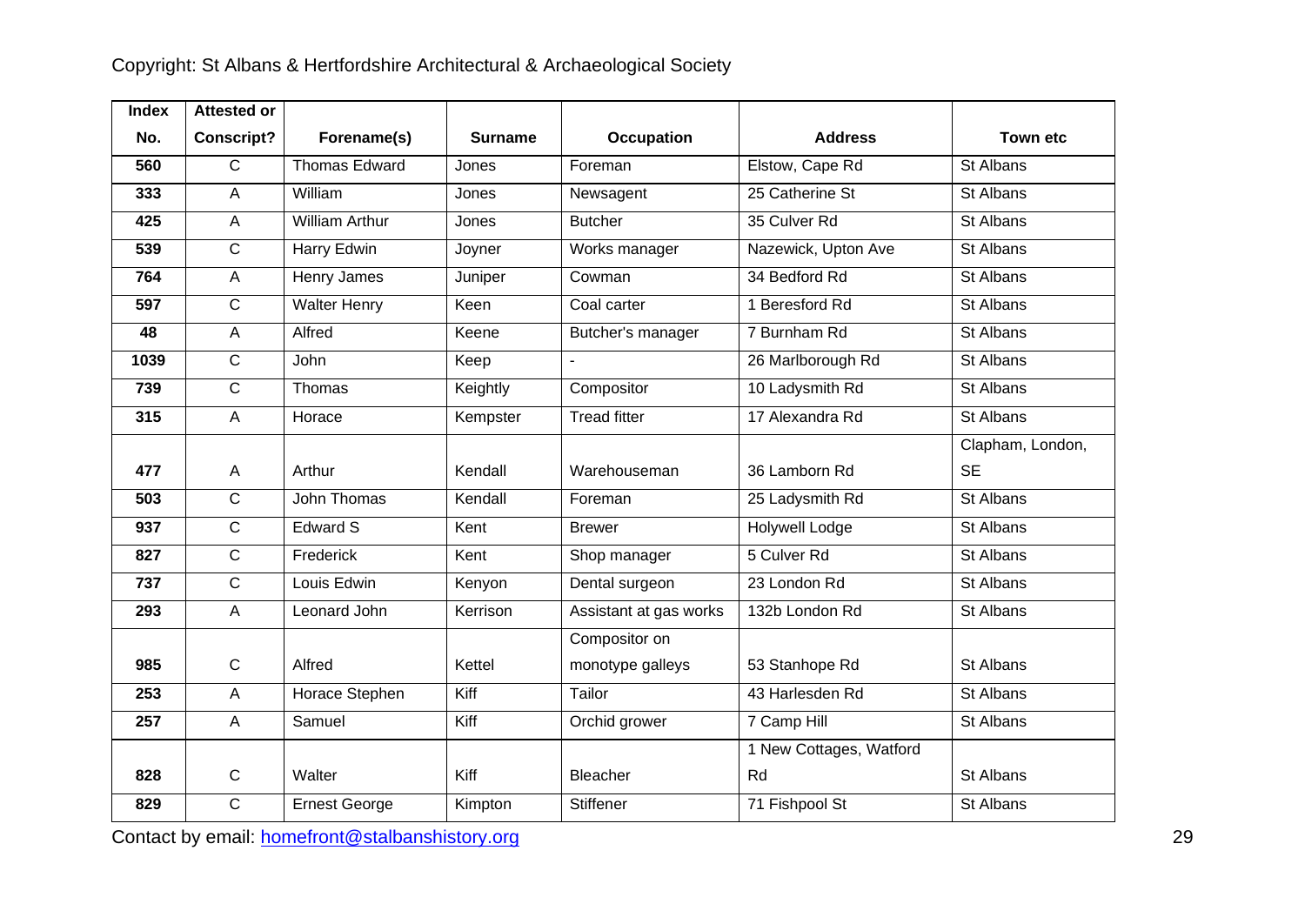| <b>Index</b>   | <b>Attested or</b> |                       |                |                     |                               |                 |
|----------------|--------------------|-----------------------|----------------|---------------------|-------------------------------|-----------------|
| No.            | <b>Conscript?</b>  | Forename(s)           | <b>Surname</b> | Occupation          | <b>Address</b>                | <b>Town etc</b> |
| 762            | $\overline{A}$     | Aubrey George         | King           | <b>Butcher</b>      | 56 Bernard St                 | St Albans       |
| 564            | $\overline{C}$     | John                  | King           | Wheelwright         | 7 Alma Rd                     | St Albans       |
| 438            | $\mathsf A$        | William               | Kirk           | Lithographic artist | Park Villa, Stanhope Rs       | St Albans       |
| 227            | A                  | Joseph                | Kirkham        | Presser             | 47 Burnham Rd                 | St Albans       |
| 798            | A                  | Henry                 | Kite           | Medical student     | Rushmere, York Rd             | St Albans       |
| 115            | A                  | Harry Robert          | Knight         | House painter       | 18 Alexandra Rd               | St Albans       |
| 396            | $\overline{A}$     | <b>Ernest Albert</b>  | Knowles        | Secretary           | Forestdene, Grange St         | St Albans       |
|                |                    |                       |                |                     | 8 Plumbers Row, Fieldgate     |                 |
| 858            | $\mathbf C$        | Abraham               | Krimgoltz      | Foreman, cap dept   | <b>St</b>                     | Stepney         |
| 882            | $\overline{C}$     | Reuben                | Krumholtz      | Cap blocker         | 2 Camp View Rd                | St Albans       |
| 117            | $\overline{C}$     | John                  | Lambert        | Pattern maker       | 14 Ridgmont Rd                | St Albans       |
| 676            | $\overline{C}$     | Frederick             | Lane           | <b>Blocker</b>      | 38 Bardwell Rd                | St Albans       |
| 429            | $\overline{A}$     | William               | Lane           | Licensed victualler | King William IV, St Peters St | St Albans       |
| 286            | $\overline{A}$     | David Henry           | Lange          | Bootmaker           | 4 Albion Rd                   | St Albans       |
|                |                    |                       |                | Brewer & assistant  |                               |                 |
| 938            | $\mathbf C$        | Ernest B              | Laslett        | manager             | 9 Britton Avenue              | St Albans       |
| 830            | $\overline{C}$     | Benjamin G            | Laver          | Compositor          | 9 Royston Rd                  | St Albans       |
|                |                    |                       |                | Market gardener &   |                               |                 |
| 6              | A                  | <b>Arthur Charles</b> | Lawrence       | hawker              | 22 Catherine St               | St Albans       |
| 311            | $\overline{A}$     | <b>John</b>           | Lawrence       | Market gardener     | 68 Catherine St               | St Albans       |
| $\overline{7}$ | A                  | Robert                | Lawrence       | Chauffeur           | 4 Orchard St                  | St Albans       |
| 155            | $\overline{A}$     | Isaac                 | Lazarus        | Machiner            | 46 Royston Rd                 | St Albans       |
|                |                    |                       |                |                     | Lower Red Lion PH,            |                 |
| 50             | A                  | William               | Leatherdale    | Publican            | Fishpool St                   | St Albans       |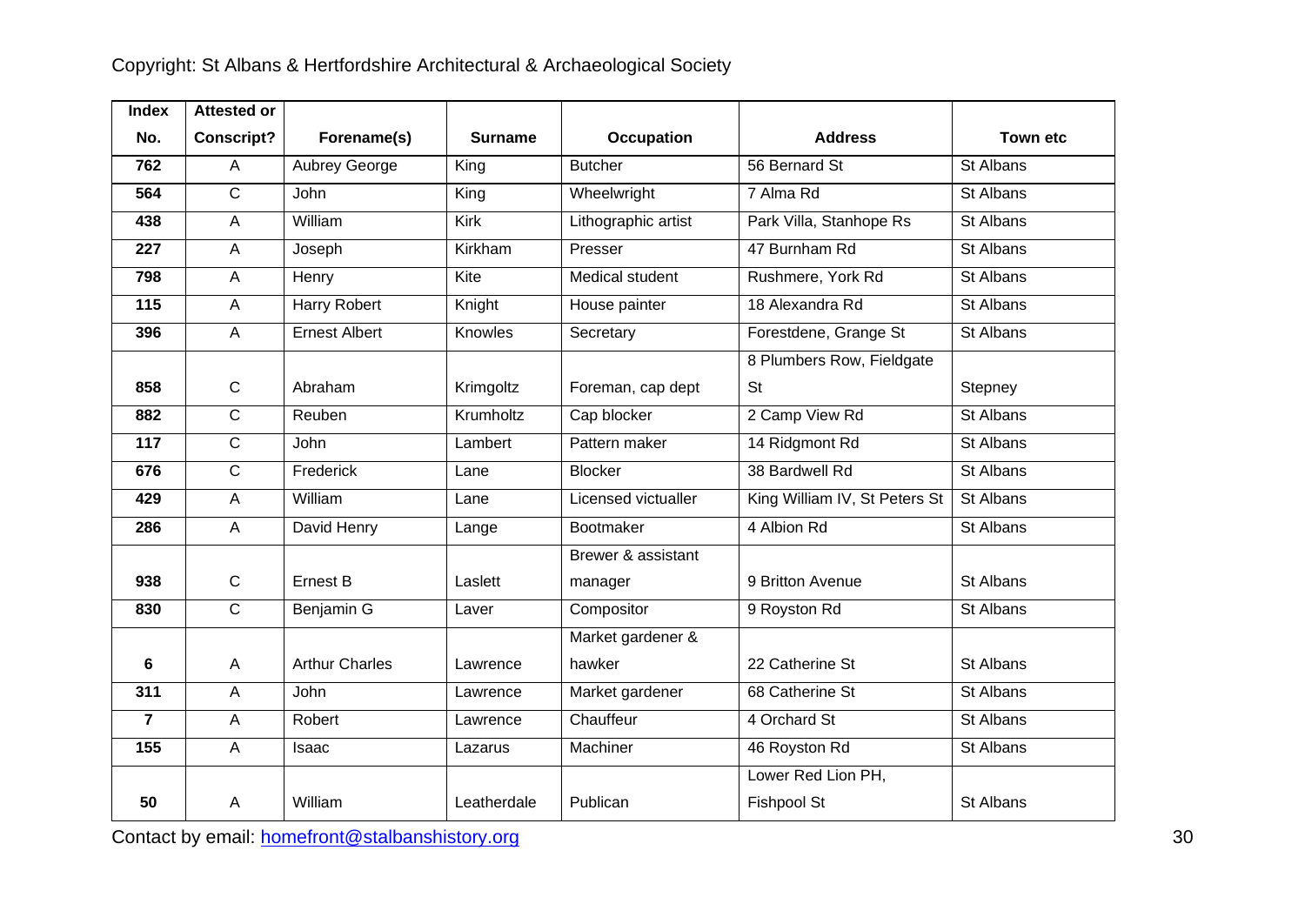| <b>Index</b> | <b>Attested or</b> |                       |                |                       |                           |           |
|--------------|--------------------|-----------------------|----------------|-----------------------|---------------------------|-----------|
| No.          | <b>Conscript?</b>  | Forename(s)           | <b>Surname</b> | <b>Occupation</b>     | <b>Address</b>            | Town etc  |
| 501          | $\overline{C}$     | Alfred Joseph         | Lee            | Boot manufacturer     | 55 Ramsbury Rd            | St Albans |
|              |                    |                       |                | Mineral water         |                           |           |
| 576          | $\mathbf C$        | David                 | Lee            | manufacturer          | 25 The Camp               | St Albans |
| 500          | $\mathsf{C}$       | <b>Edwin Samuel</b>   | Lee            | Boot manufacturer     | Woodstock Rd              | St Albans |
| 792          | $\mathsf{C}$       | Frank E               | Lee            | <b>Student</b>        | Caerwent, Grosvenor Rd    | St Albans |
| 499          | $\overline{C}$     | George                | Lee            | Clicker               | 13 Thornton St            | St Albans |
| 657          | $\overline{C}$     | George                | Lee            | Watercress man        | Nokes Cottage, Springwell | St Albans |
| $\mathbf{1}$ | $\overline{A}$     | Henry                 | Leno           | Farmer                | 95 Verulam Rd             | St Albans |
|              |                    |                       |                | Playhouse manager in  |                           |           |
| 756          | $\mathsf{C}$       | George J              | Lester         | Northampton           | 71 Culver Rd              | St Albans |
| 883          | $\overline{C}$     | <b>Bertie Harry</b>   | Levin          | Slaughterman          | Verulam Rd                | St Albans |
| 213          | $\mathsf{A}$       | Albert                | Lewis          | Gardener              | 101 London Rd             | St Albans |
| 649          | $\overline{C}$     | Horace                | Lewis          | Labourer              | 10 Longmire Rd            | St Albans |
| 1042         | $\overline{C}$     | Walter                | Lewis          | Sanitary engineer     | 31 Catherine St           | St Albans |
| 986          | $\mathsf{C}$       | William               | Lewis          | Labourer              | Crossdale, Hart Rd        | St Albans |
| 30           | $\overline{A}$     | <b>Jesse Charles</b>  | Lines          | Ploughman             | 27 Heath Rd               | St Albans |
|              |                    |                       |                | Market gardener & pig |                           |           |
| 689          | $\mathsf{A}$       | <b>William Henry</b>  | Lines          | breeder               | The Beeches, Sandridge Rd | St Albans |
| 987          | $\mathsf{C}$       | Frederick             | Linger         | Labourer              | 14 Sandridge Rd           | St Albans |
| 988          | $\overline{C}$     | Thomas                | Linger         | Labourer              |                           | St Albans |
| 727          | $\overline{C}$     | Walter A              | Linney         | Flour miller          | Oriel Cottage, Kings Rd   | St Albans |
|              |                    | <b>Rudolph Gerald</b> |                |                       |                           |           |
| 122          | $\mathsf{C}$       | Hubert                | Litchfield     | Clerk                 | 41 Thorpe Rd              | St Albans |
| 125          | A                  | Frederick             | Little         | Clicker               | "Chiselhurst", Grange St  | St Albans |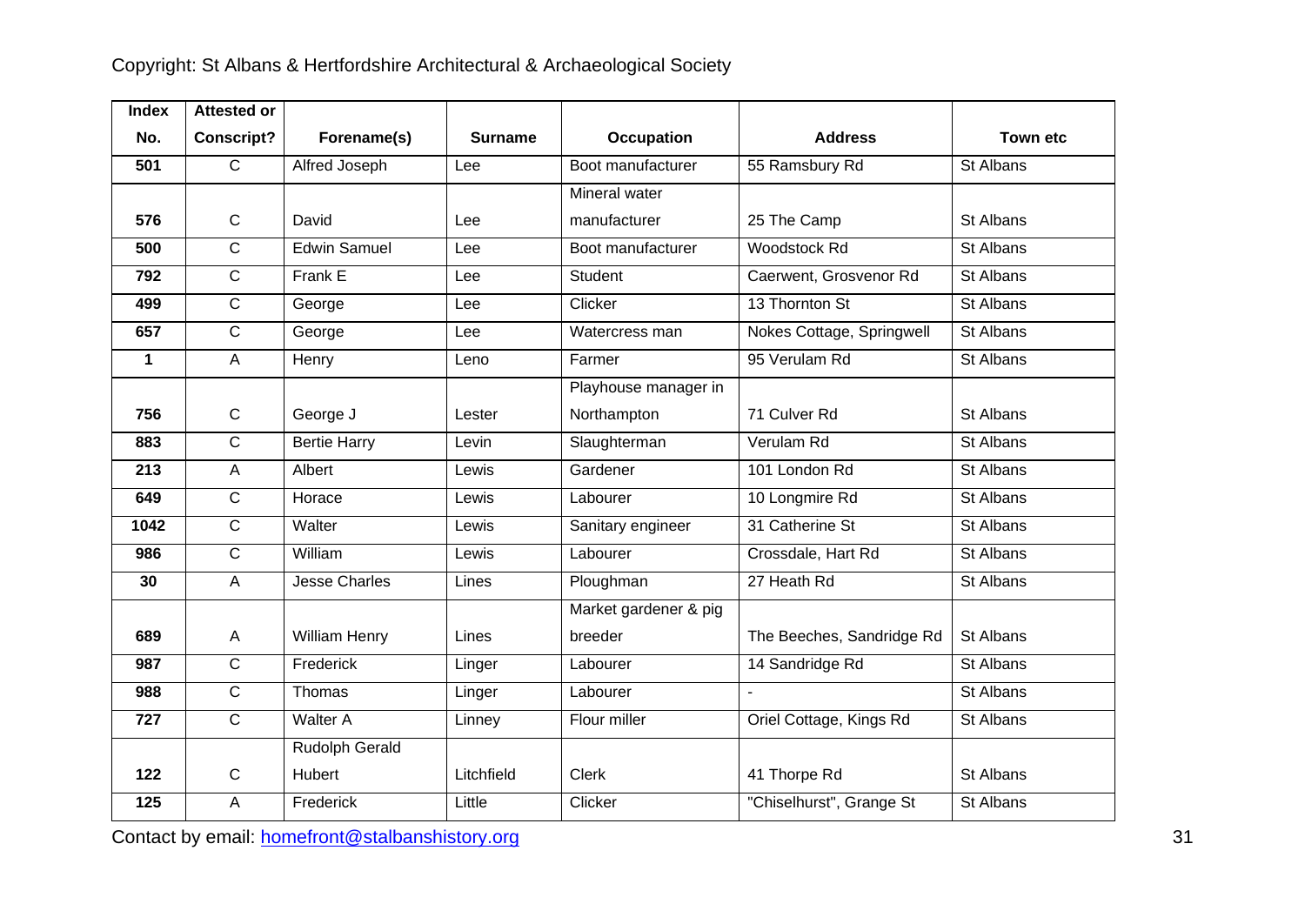| <b>Index</b> | <b>Attested or</b> |                             |                |                       |                      |                 |
|--------------|--------------------|-----------------------------|----------------|-----------------------|----------------------|-----------------|
| No.          | <b>Conscript?</b>  | Forename(s)                 | <b>Surname</b> | <b>Occupation</b>     | <b>Address</b>       | <b>Town etc</b> |
| 463          | $\overline{A}$     | William                     | Littlechild    | Packer                | <b>Wellington Rd</b> | St Albans       |
| 439          | $\overline{A}$     | <b>Edward David</b>         | Livermore      | Compositor            | 24 Bedford Rd        | St Albans       |
| 4            | $\overline{A}$     | <b>Ernest Albert Arthur</b> | Livermore      | Assistant manager     | 26 Bedford Rd        | St Albans       |
| 398          | $\overline{A}$     | William                     | Livermore      | Manager, hat business | 31 Clifton St        | St Albans       |
| 142          | $\overline{A}$     | Harry                       | Lloyd          | Railway clerk         | 15 Watsons Walk      | St Albans       |
| 682          | $\overline{C}$     | John William                | Lloyd          | Motor van driver      | 10 Camp Rd           | St Albans       |
| 989          | $\overline{C}$     | Charles                     | Lock           |                       | Stanhope Rd          | St Albans       |
| 457          | $\overline{A}$     | Henry John                  | Loe            | Finance clerk         | Upper Marlborough Rd | St Albans       |
| 336          | $\overline{A}$     | William Joseph              | Lomath         | Traveller             | 9 West View Rd       | St Albans       |
| 648          | $\mathsf{A}$       | William                     | Long           | Foreman               | 137 Verulam Rd       | St Albans       |
| 26           | $\overline{A}$     | Robert R                    | Lovegrove      | Grocer's assistant    | 41 Tess Rd           | St Albans       |
|              |                    |                             |                | Grocer & beer (off    |                      |                 |
| 990          | $\mathbf C$        | <b>Frederick Albert</b>     | Lowe           | licence) retailer     | Inkerman Rd          | St Albans       |
| 547          | $\overline{C}$     | David                       | Luck           | Gardener              | 46 Cannon St         | St Albans       |
| 778          | $\overline{C}$     | William                     | Ludlow         | Manager               | 17 Market Place      | St Albans       |
| 542          | $\overline{A}$     | <b>Frederick William</b>    | Lunnon         | Edge setter           | 20 Hill St           | St Albans       |
| 421          | $\overline{A}$     | William Michelson           | Lupton         | Provision merchant    | 133 Hatfield Rd      | St Albans       |
| 528          | $\overline{A}$     | John                        | Lyall          | Foreman               | 40 Alma Rd           | St Albans       |
| 831          | $\overline{A}$     | ER                          | Lynes          | <b>Shed Labourer</b>  | 25 Watsons Row       | St Albans       |
|              |                    |                             |                | Factory manager,      |                      |                 |
| 562          | $\overline{A}$     | Leonard Archibald           | MacQueen       | Company secretary     | 6 Arthur St          | St Albans       |
| 767          | $\overline{C}$     | George                      | Maddox         | Milkman               | 28 Oswald Rd         | St Albans       |
| 832          | $\overline{C}$     | Sidney George               | Maddox         | Fish & fruit buyer    | 6 Oswald Rd          | St Albans       |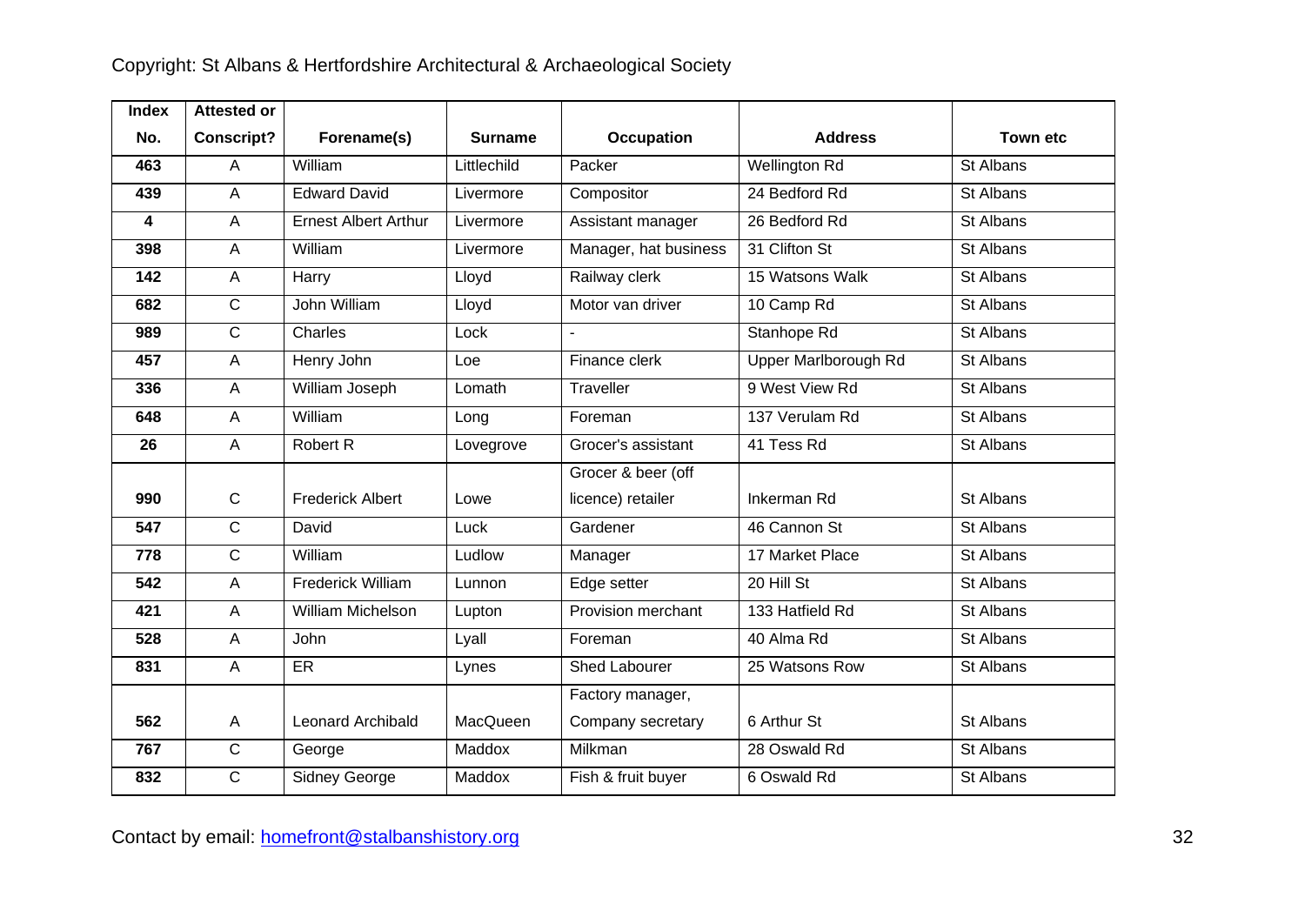| <b>Index</b> | <b>Attested or</b> |                        |                |                     |                        |                 |
|--------------|--------------------|------------------------|----------------|---------------------|------------------------|-----------------|
| No.          | <b>Conscript?</b>  | Forename(s)            | <b>Surname</b> | Occupation          | <b>Address</b>         | <b>Town etc</b> |
|              |                    | Reginald Joseph        |                |                     |                        |                 |
| 565          | $\mathsf C$        | Stapleton              | Mallam         | Wheelwright         | 4 Lower Paxton Rd      | St Albans       |
| 833          | $\overline{C}$     | <b>Herbert William</b> | Maloney        | Labourer            | 21 Upper Culver Rd     | St Albans       |
| 331          | $\overline{A}$     | John William           | Malyan         | Designer            | 106 Fishpool St        | St Albans       |
| 436          | $\overline{C}$     | Henry                  | Malyon         | Carter              | 57 Old London Rd       | St Albans       |
| 358          | $\overline{A}$     | Thomas Henry           | Manger         | Van driver          | 28 Cavendish Rd        | St Albans       |
| 1035         | A                  | Alan                   | <b>Manners</b> | <b>Milker</b>       | 19 Upper Culver Rd     | St Albans       |
| 118          | $\overline{A}$     | <b>Charles Edward</b>  | <b>Manners</b> | Tailor's presser    | 17 Paxton Rd           | St Albans       |
| 169          | $\overline{C}$     | Max                    | Marcuso        | Toy manufacturer    | St Peters St           | St Albans       |
| 751          | $\overline{C}$     | Ernest W               | Mardell        | Painter             | 35 West View Rd        | St Albans       |
| 214          | A                  | Harry                  | Mardle         | Steam roller driver | 38 Alexandra Rd        | St Albans       |
| 1038         | $\overline{C}$     | Isaac                  | Mark           | $\blacksquare$      | Ravenscar, Lemsford Rd | St Albans       |
| 1043         | $\overline{C}$     | George                 | Marshall       | Manager             | 60 Oster St            | St Albans       |
| 636          | $\overline{C}$     | George Henry           | Marshall       | Dairyman            | 2 Kimberley Rd         | St Albans       |
| 236          | $\overline{A}$     | James                  | Marshall       | Presser             | Reigate, College Rd    | St Albans       |
| 884          | $\overline{C}$     | William George         | Marshall       | Deputy town clerk   | <b>Britton Avenue</b>  | St Albans       |
| 571          | $\overline{C}$     | <b>Alfred James</b>    | Martin         | Coal wharf manager  | 25 Longmire Rd         | St Albans       |
| 669          | $\overline{C}$     | Arthur                 | Martin         | Farm bailiff        | 82 Sandridge Rd        | St Albans       |
| 731          | $\overline{A}$     | <b>Ernest Edward</b>   | Martin         | Boot repairer       | 17 George St           | St Albans       |
| 424          | $\overline{A}$     | George                 | Martin         | Furniture dealer    | 14 Victoria St         | St Albans       |
|              |                    |                        |                | Straw hat           |                        |                 |
| 797          | $\overline{A}$     | James                  | Martin         | warehouseman        | 34 Bernard St          | St Albans       |
| 277          | A                  | Thomas Lilystone       | Martin         | Band knife cutter   | 40 Alma Rd             | St Albans       |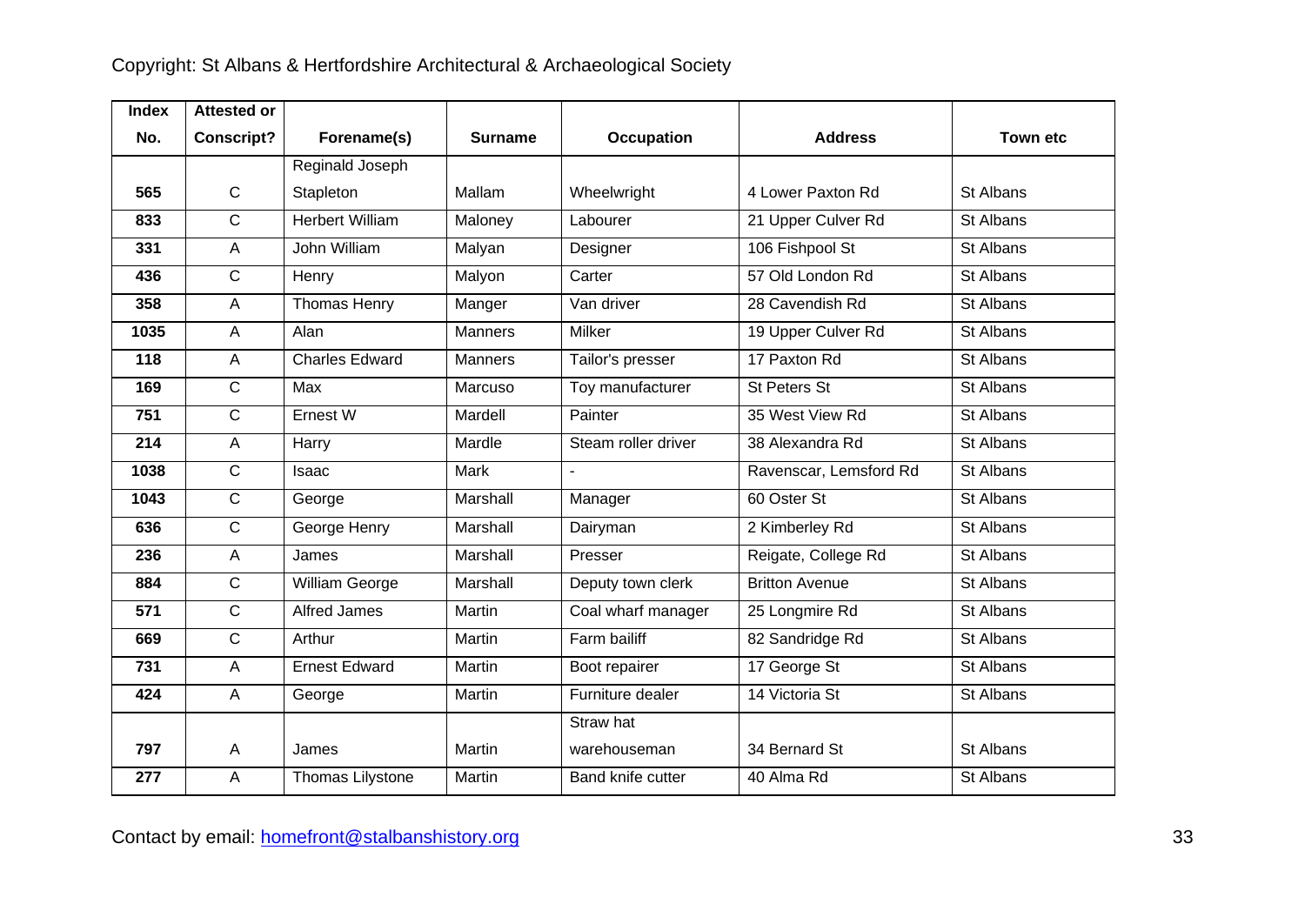| <b>Index</b> | <b>Attested or</b> |                         |                 |                        |                        |                 |
|--------------|--------------------|-------------------------|-----------------|------------------------|------------------------|-----------------|
| No.          | <b>Conscript?</b>  | Forename(s)             | <b>Surname</b>  | <b>Occupation</b>      | <b>Address</b>         | <b>Town etc</b> |
|              |                    |                         |                 | Lasting machine        |                        |                 |
| 991          | $\mathsf{C}$       | Thomas J                | Mason           | operator               | Maxwell Rd             | St Albans       |
|              |                    |                         |                 | Hat, cap & helmet      |                        |                 |
| 885          | $\mathsf{C}$       | William R               | Mason           | presser                | 39 Cavendish Rd        | St Albans       |
| 665          | A                  | <b>Charles Edwin</b>    | Massey          | Sawyer & machinist     | 49 Ramsbury Rd         | St Albans       |
| 939          | $\mathsf{C}$       | William                 | Masson          | Licensed victualler    | The Boot Inn           | St Albans       |
| 474          | $\overline{A}$     | <b>Robert Davies</b>    | Mathison        | Newsagent & stationer  | 147 Victoria St        | St Albans       |
| 744          | $\overline{C}$     | <b>Arthur James</b>     | <b>Matthews</b> | Coal carter            | 32 Portland St         | St Albans       |
| 872          | $\overline{C}$     | <b>Charles Thomas</b>   | <b>Matthews</b> | Compositor             | 69 Burnham Rd          | St Albans       |
|              |                    |                         |                 |                        | Heath House, Harpenden |                 |
| 587          | $\mathsf{C}$       | <b>William Arthur</b>   | <b>Matthews</b> | Dentist                | Rd                     | St Albans       |
| 654          | $\overline{C}$     | Thomas William          | Mays            | Deputy manager         | 13 Clarence Rd         | St Albans       |
| 573          | $\overline{A}$     | Alan                    | McAllen         | Temporary clerk        | 6 Clarence Rd          | St Albans       |
| 620          | $\mathsf{C}$       | William                 | McColm          | Draper                 | 123 Verulam Rd         | St Albans       |
| 940          | $\mathsf{C}$       | <b>Frederick Samuel</b> | Mead            | Gardener               | Albert St              | St Albans       |
| 470          | A                  | John                    | Mead            | Ploughman              | 6 Bedford Rd           | St Albans       |
| 399          | $\overline{A}$     | John William            | Mead            | Manager                | 10 Etna Rd             | St Albans       |
| 1050         | $\overline{C}$     | Walter                  | Mead            | <b>Bricklayer</b>      | Church St              | St Albans       |
| 280          | $\mathsf{A}$       | George Frank            | Meagher         | Presser                | 26 Cannon St           | St Albans       |
| 325          | A                  | Arthur                  | Merridale       | <b>Baker</b>           | Grange St              | St Albans       |
| 1030         | $\overline{C}$     | Thomas                  | Messenger       | Labourer               | Church St              | St Albans       |
| 886          | $\overline{C}$     | William                 | Messer          | <b>Tree feller</b>     | 3 Townsend Cottages    | St Albans       |
|              |                    |                         |                 | Off licence holder and |                        |                 |
| 419          | $\overline{A}$     | <b>Frederick George</b> | Middlemiss      | general dealer         | 53 Alexandra Rd        | St Albans       |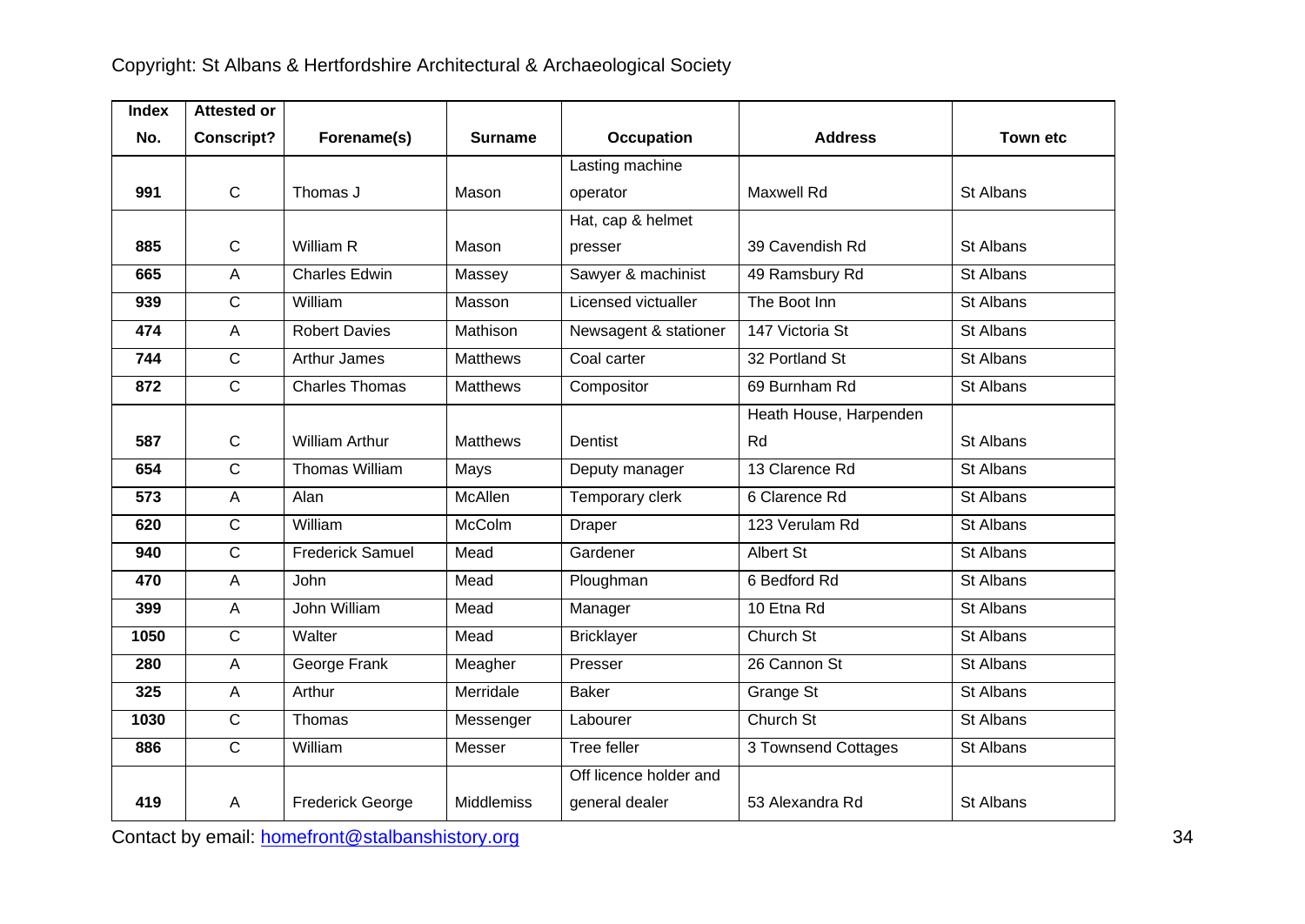| <b>Index</b> | <b>Attested or</b> |                         |                |                      |                         |                 |
|--------------|--------------------|-------------------------|----------------|----------------------|-------------------------|-----------------|
| No.          | <b>Conscript?</b>  | Forename(s)             | <b>Surname</b> | <b>Occupation</b>    | <b>Address</b>          | <b>Town etc</b> |
| 1012         | $\overline{C}$     | William C               | Millard        | Electrical engineer  | Logan Villa, Camp Rd    | St Albans       |
| 292          | $\overline{A}$     | <b>Albert Walter</b>    | <b>Mills</b>   | Optician             | 27 Blandford Rd         | St Albans       |
|              |                    |                         |                | <b>Steam laundry</b> |                         |                 |
| 941          | $\mathsf{C}$       | <b>Frederick George</b> | Milsted        | proprietor           | 90 Sandridge Rd         | St Albans       |
| 834          | $\overline{C}$     | Thomas Philip           | Mines          | Machiner ruler       | Electra, 19 Camp Lane   | St Albans       |
|              |                    |                         |                | Grocer & sub-        |                         |                 |
| 992          | $\mathsf{C}$       | Harry                   | <b>Minter</b>  | postmaster           | 30 Culver Rd            | St Albans       |
| 225          | A                  | Herbert                 | Mitchell       | Tailor               | 32 Arthur Rd            | St Albans       |
| 187          | A                  | <b>Herbert Clarence</b> | Mitchell       | Clerk                | 152 Victoria St         | St Albans       |
| 942          | $\overline{C}$     | Charles E               | Moore          | Builder & plumber    | 46 Adelaide St          | St Albans       |
| 769          | A                  | Henry                   | Moore          | Tailor               | 33 Newcombe Rd          | Luton           |
| 289          | $\overline{A}$     | John                    | Moore          | Pattern cutter       | 52 Castle Rd            | St Albans       |
| 317          | $\overline{A}$     | Leonard                 | Moore          | Improver             | 17 Cavendish Rd         | St Albans       |
| 159          | $\overline{A}$     | Evan Idrisyn            | Morgan         | Dental apprentice    | 69 Pageant Rd           | St Albans       |
| 189          | A                  | <b>Stanley William</b>  | Morley         | Master baker         | 4 Guilford Terrace      | St Albans       |
| 133          | $\overline{A}$     | <b>Thomas Reginald</b>  | Morley         | <b>Baker</b>         | Debrow Villa, Camp Lane | St Albans       |
| 609          | $\overline{C}$     | <b>Thomas William</b>   | Morris         | Grocer               | 151 Victoria St         | St Albans       |
| 1014         | $\overline{C}$     | William                 | <b>Morris</b>  | General labourer     | Fern Cottage, Cape Rd   | St Albans       |
| 624          | $\overline{C}$     | George                  | Morrish        | Printer              | 46 Ramsbury Rd          | St Albans       |
| 166          | $\overline{C}$     | Ivor Charles            | Morrison       | Estate valuer        | 33 Hatfield Rd          | St Albans       |
| 405          | $\overline{A}$     | <b>Charles Thomas</b>   | Morten         | Hatters printer      | 10 Offa Rd              | St Albans       |
| 385          | $\mathsf{A}$       | <b>Albert Edward</b>    | <b>Moss</b>    | Ironmonger's manager | 54 Heath Rd             | St Albans       |
| 589          | $\mathsf{C}$       | George John             | Mumford        | <b>Baker</b>         | 5 Sandpit Lane          | St Albans       |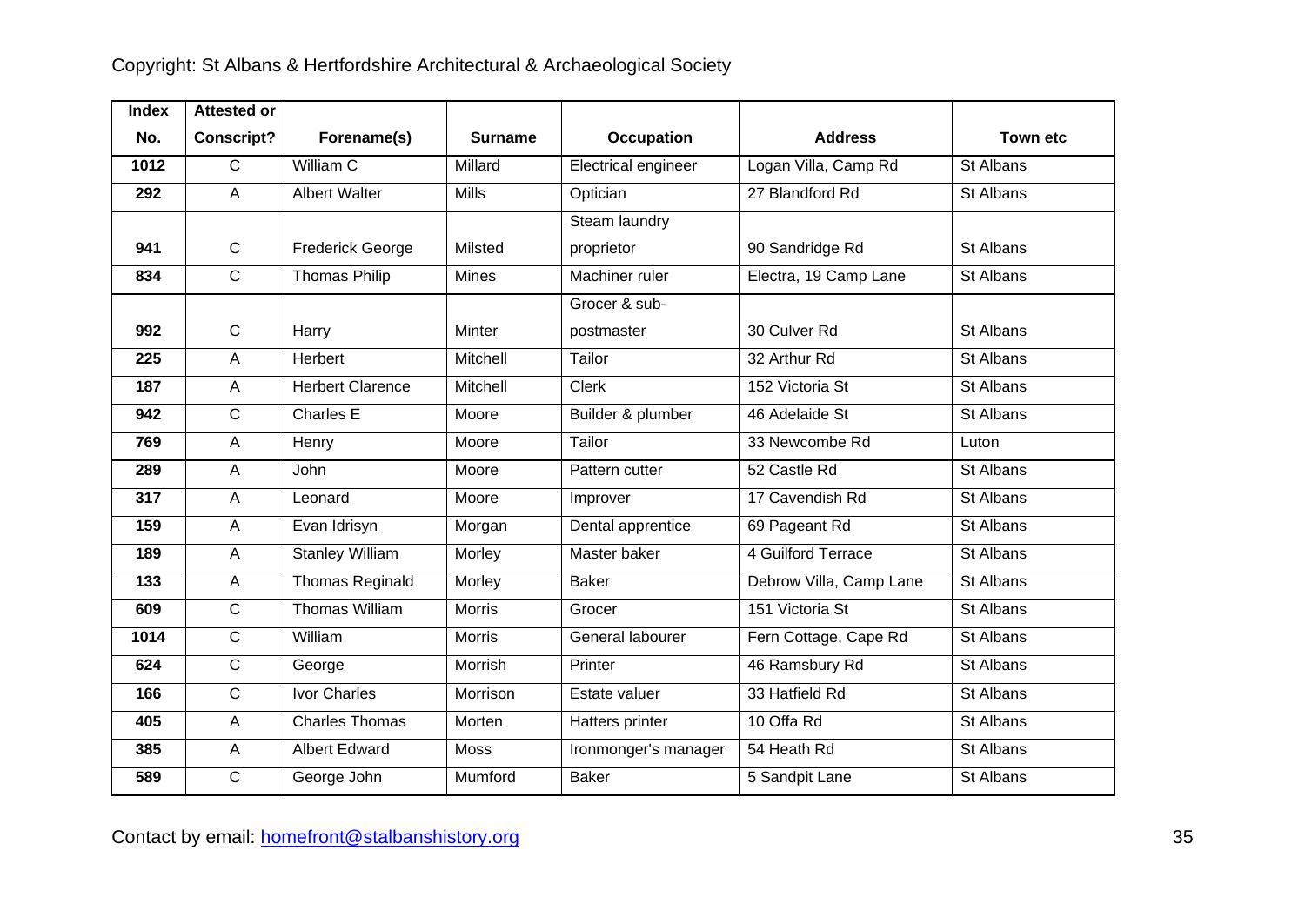| <b>Index</b> | <b>Attested or</b> |                          |                |                       |                           |                 |
|--------------|--------------------|--------------------------|----------------|-----------------------|---------------------------|-----------------|
| No.          | <b>Conscript?</b>  | Forename(s)              | <b>Surname</b> | <b>Occupation</b>     | <b>Address</b>            | <b>Town etc</b> |
| 443          | A                  | William                  | Muskett        | Stone polisher        | 34 Adelaide St            | St Albans       |
| 250          | $\mathsf A$        | Solomon                  | <b>Myers</b>   | Machiner              | 2 Hedley Rd               | St Albans       |
| 124          | A                  | Adolph                   | Nachbaur       | Overlooker            | 4 Cavendish Rd            | St Albans       |
| 215          | A                  | <b>Frederick Turney</b>  | Negus          | Municipal surveyor    | Eldoret, Abbey View Rd    | St Albans       |
| 835          | $\mathsf{C}$       | Marcus Robert            | <b>Negus</b>   | Photographer          | Carn Brae, Britton Avenue | St Albans       |
| 430          | A                  | Raymond George           | Nelson         | Draper                | 121 Hatfield Rd           | St Albans       |
| 340          | A                  | Sydney James             | Newbury        | Hairdresser           | <b>Market Place</b>       | St Albans       |
| 943          | $\mathsf{C}$       | William A                | Newell         | Clerk                 | Hilbie, Mount Pleasant    | St Albans       |
| 771          | $\mathsf A$        | William G                | Newell         | Lasting operator      | 40 Kimberley Rd           | St Albans       |
| 787          | $\mathbf C$        | Geoffrey                 | <b>Niblett</b> | Student               | 17 Beaconsfield Rd        | St Albans       |
| 357          | $\mathsf A$        | <b>Edward Ernest</b>     | Nicholls       | Bedding cleaner       | 18 Royston Rd             | St Albans       |
| 83           | A                  | <b>Arthur Frank</b>      | Nightingale    | Coal merchant         | 184 Hatfield Rd           | St Albans       |
| 327          | A                  | Frank S                  | <b>Nisbett</b> | Deputy manager        | Cranbrook, Union Lane     | St Albans       |
| 591          | A                  | <b>Alfred Millington</b> | Nixon          | Manager               | Verulam Rd                | St Albans       |
| 646          | $\mathbf C$        | John                     | Noel           | Engineer              | 7 Dalton St               | St Albans       |
| 387          | $\overline{A}$     | William Henry            | <b>Norris</b>  | Provision merchant    | 10 Holywell Hill          | St Albans       |
| 567          | $\mathsf{C}$       | Horace                   | Oakley         | <b>Butcher</b>        | 68 Lattimore Rd           | St Albans       |
|              |                    |                          |                | Grocer & provision    |                           |                 |
| 944          | $\mathsf{C}$       | <b>Richard W</b>         | Oakley         | merchant              | 45 Catherine St           | St Albans       |
| 670          | $\overline{C}$     | Frederick                | O'dell         | Fitter & turner       | 33 Boundary Rd            | St Albans       |
| 800          | $\mathsf A$        | Louis Herbert            | Offer          | Clerk in goods office | Claremont, Beresford Rd   | St Albans       |
| 887          | $\overline{C}$     | John                     | Olney          | Grocer & oilman       | 19 Sandpit Lane           | St Albans       |
| 28           | $\mathsf A$        | Percy C                  | Olney          | Boot shop manager     | 21 Market Place           | St Albans       |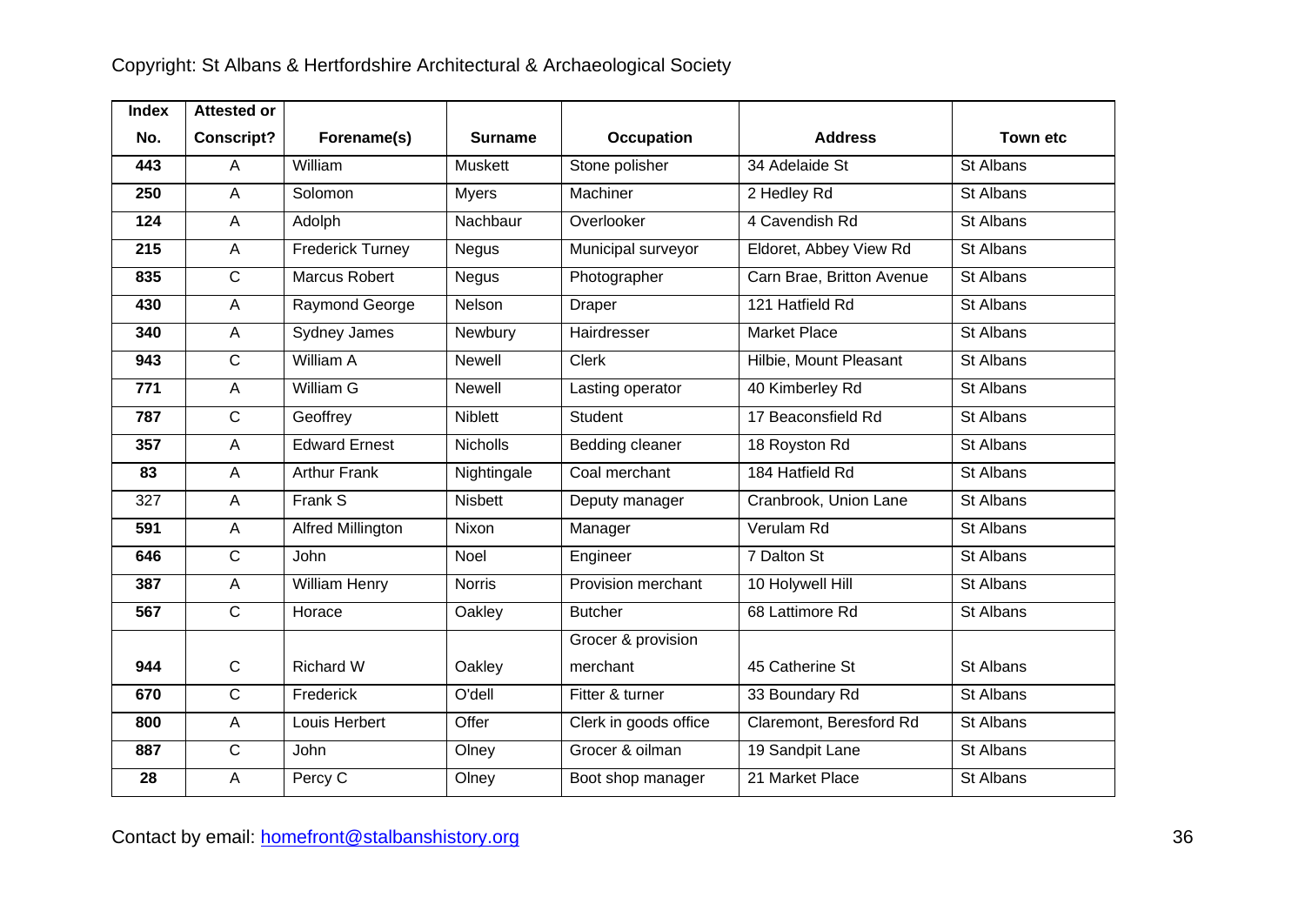| <b>Index</b> | <b>Attested or</b> |                          |                |                          |                           |                 |
|--------------|--------------------|--------------------------|----------------|--------------------------|---------------------------|-----------------|
| No.          | <b>Conscript?</b>  | Forename(s)              | <b>Surname</b> | Occupation               | <b>Address</b>            | <b>Town etc</b> |
|              |                    |                          |                | Solicitor & public       |                           |                 |
| 1022         | $\mathsf{C}$       | Thomas                   | Ottaway        | notary                   |                           | St Albans       |
| 82           | A                  | Henry Kinnear            | Ovey           | Dental assistant         | 33 Ramsbury Rd            | St Albans       |
|              |                    |                          |                |                          | Westwood House, Clarence  |                 |
| 836          | $\mathsf{C}$       | <b>Archibald Charles</b> | Owles          | Draper                   | Rd                        | Harpenden       |
| 441          | $\overline{A}$     | <b>Ernest George</b>     | Page           | Engineer fitter          | 4 Lattimore Rd            | St Albans       |
| 632          | $\mathsf{C}$       | <b>Herbert Edward</b>    | Page           | Motor driver             | 10 Cross St North         | St Albans       |
| 707          | $\mathsf{C}$       | Reginald                 | Page           | House finisher           | 35 Beaconsfield Rd        | St Albans       |
| 558          | $\mathsf{C}$       | Sydney Hindmarsh         | Page           | Manager                  | 72 Hatfield Rd            | St Albans       |
|              |                    |                          |                |                          | Monks Horton, Sandpit     |                 |
| 700          | $\mathsf{C}$       | William                  | Page           | Furniture dealer         | Lane                      | St Albans       |
| 278          | $\overline{A}$     | William Horace           | Page           | <b>Stiffener</b>         | 56 Kimberley Rd           | St Albans       |
| 106          | $\overline{A}$     | John Hayward             | Paget          | Dental surgeon           | 24 London Rd              | St Albans       |
| 329          | $\overline{A}$     | <b>Ernest Edward</b>     | Painter        | Sheet iron worker        | 37 Cannon St              | St Albans       |
| 201          | $\overline{A}$     | James AG                 | Painter        | <b>Clerk</b>             | Oakdeen, Hart Rd          | St Albans       |
| 18           | $\overline{A}$     | Arthur James             | Palmer         | <b>Band knife cutter</b> | 29 Cavendish Rd           | St Albans       |
| 515          | $\mathsf{C}$       | <b>Charles George</b>    | Palmer         | Piston maker             | 14 Glenferrie Rd          | St Albans       |
| 559          | $\mathsf{C}$       | Horace Reginald          | Palmer         | Straw hat packer         | Nyra, Hart Rd             | St Albans       |
|              |                    | Percy William            |                |                          |                           |                 |
| 401          | $\overline{A}$     | Thomas                   | Palmer         | Confidential agent       | Hemyock, Belmont Hill     | St Albans       |
| 569          | $\overline{C}$     | Percy Christopher        | Parratt        | <b>Butcher</b>           | 31 Catherine St           | St Albans       |
| 701          | $\overline{A}$     | Walter                   | Parsons        | <b>Bread baker</b>       | Heath Bakery, Boundary Rd | St Albans       |
| 150          | $\mathsf{C}$       | Thomas                   | Partridge      | Watercress grower        | 56 Albert St              | St Albans       |
| 472          | $\overline{A}$     | Arthur                   | Payne          | Roadman                  | 35 Arthur Rd              | St Albans       |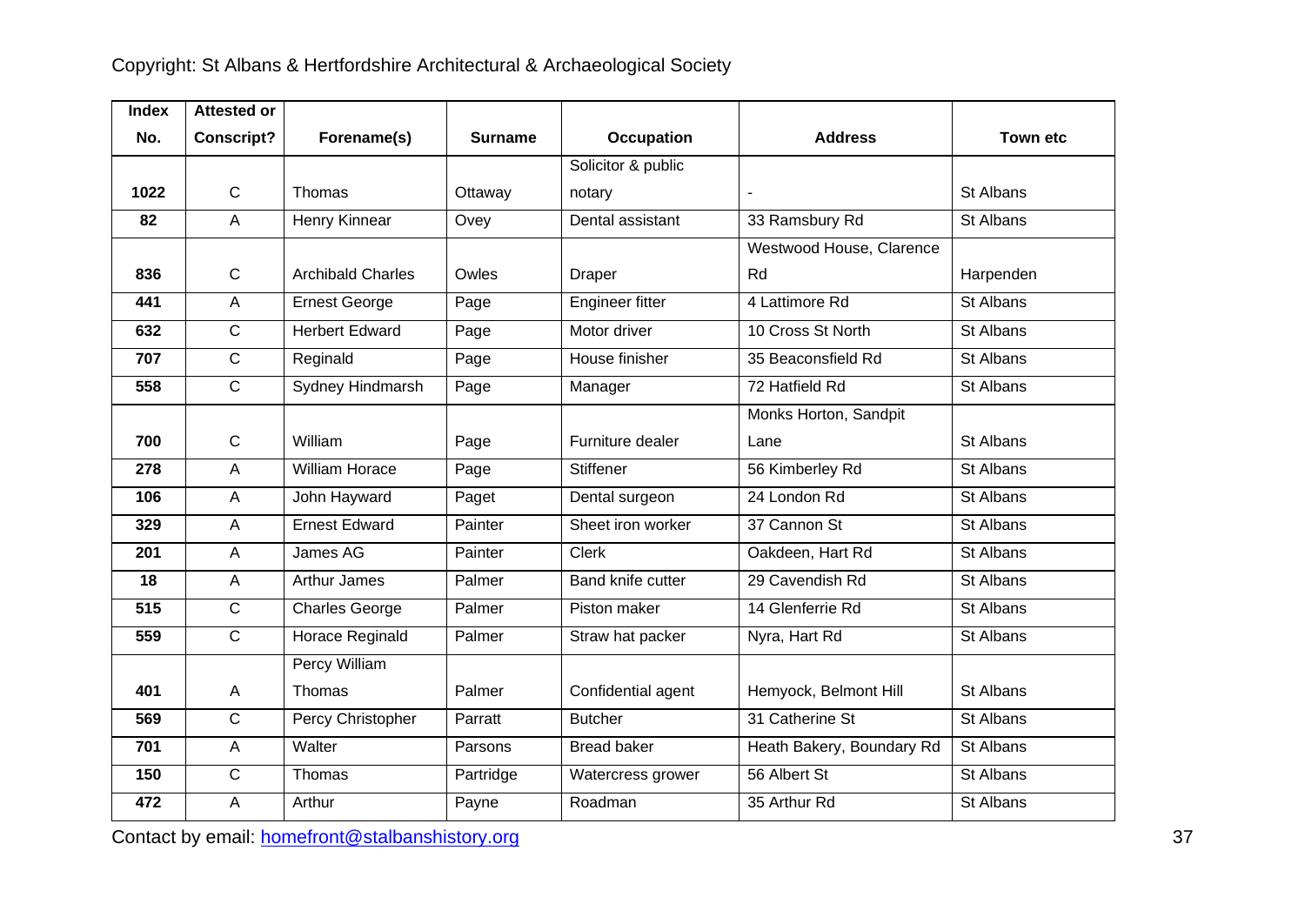| <b>Index</b> | <b>Attested or</b> |                          |                |                       |                             |                 |
|--------------|--------------------|--------------------------|----------------|-----------------------|-----------------------------|-----------------|
| No.          | <b>Conscript?</b>  | Forename(s)              | <b>Surname</b> | <b>Occupation</b>     | <b>Address</b>              | <b>Town etc</b> |
| 200          | $\overline{A}$     | James Arthur             | Payne          | Stiffener - straw hat | 3 Trotfield, Grosvenor Rd   | St Albans       |
|              |                    |                          |                | Railway printing      |                             |                 |
| 94           | A                  | John Wharf               | Payne          | contractor            | Belfast Hs,                 | Shipley, Yorks  |
| 1040         | $\mathsf{C}$       | Percy George             | Payne          |                       | 30 Warwick Rd               | St Albans       |
| 63           | $\overline{A}$     | <b>Charles Alfred</b>    | Peacock        | Hat etc blocker       | 52 Fishpool St              | St Albans       |
| 525          | $\mathsf{C}$       | <b>William Oliver</b>    | Peake          | Army contractor       | Monkswood House             | St Albans       |
| 661          | $\overline{C}$     | Arthur                   | Pearce         | Shoe salesman         | 29 Camp View Rd             | St Albans       |
| 616          | $\overline{C}$     | <b>Edgar Percy Cyril</b> | Pearce         | Assistant             | Corner House, Russell Ave   | St Albans       |
| 480          | $\overline{A}$     | Ernest                   | Pearce         | <b>Stiffener</b>      | 1 Culver Rd                 | St Albans       |
| 718          | $\overline{C}$     | James Walter             | Pearce         | Iron & metal dealer   | 21 George St                | St Albans       |
|              |                    |                          |                | Veg & fruit tree      |                             |                 |
| 1025         | $\mathsf{C}$       | William                  | Pearman        | cultivator            | <b>Bernard St</b>           | St Albans       |
|              |                    |                          |                | Slaughterman &        |                             |                 |
| 715          | $\mathbf C$        | Charles                  | Pearson        | shopman               | 27 Thorpe Rd                | St Albans       |
|              |                    |                          |                |                       | <b>Uffculme, New Barnes</b> |                 |
| 753          | $\mathsf{C}$       | William                  | Peasley        | Secretary & manager   | Avenue                      | St Albans       |
| 993          | $\overline{C}$     | Benjamin                 | Peck           | Assurance agent       | 2 Winton Terrace            | St Albans       |
| 611          | $\mathsf{C}$       | Robert George            | Peck           | Farrier               | 14 Kings Rd                 | St Albans       |
| 195          | $\overline{A}$     | Luke Whitmore            | Pelly          | Ironmonger            | 6 Brampton Rd               | St Albans       |
|              |                    |                          |                | Warehouseman &        |                             |                 |
| 1009         | $\mathbf C$        | Thomas C                 | Penfold        | checker               | Belgrave, New Grange St     | St Albans       |
| 543          | $\overline{A}$     | George                   | Perrin         | Heel parer            | 56 Oster Terrace            | St Albans       |
| 945          | $\mathsf{C}$       | William                  | Perrin         |                       | 6 Etna Rd                   | St Albans       |
| 139          | A                  | Albert V                 | Petel          | Munitions work        | 7 Park St                   | St Albans       |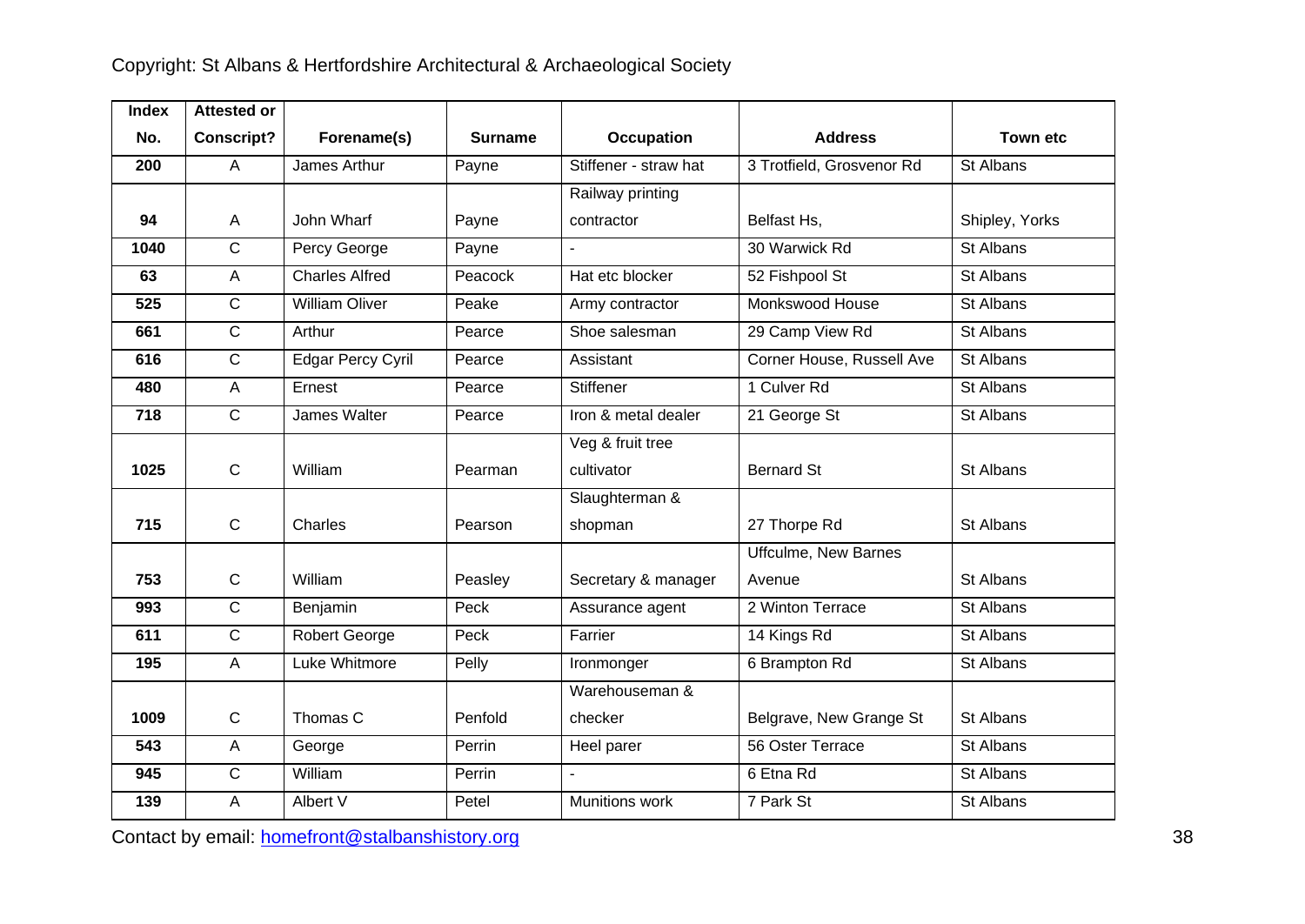| <b>Index</b> | <b>Attested or</b> |                          |                |                     |                      |                 |
|--------------|--------------------|--------------------------|----------------|---------------------|----------------------|-----------------|
| No.          | <b>Conscript?</b>  | Forename(s)              | <b>Surname</b> | <b>Occupation</b>   | <b>Address</b>       | <b>Town etc</b> |
|              |                    |                          |                | foreman             |                      |                 |
| 145          | $\overline{C}$     | <b>Hubert Cyril</b>      | Peters         | <b>Clerk</b>        | 1 Prospect Rd        | St Albans       |
| 397          | $\overline{A}$     | Joseph Cyril             | Peters         | Assistant manager   | 19 Beaconsfield Rd   | St Albans       |
| 323          | $\mathsf{A}$       | Sidney                   | Phillips       | Foreman baker       | 11 Burnham Rd        | St Albans       |
| 651          | $\overline{C}$     | George Wilmott           | Pigott         | Stockman            | Cell Barnes Farm     | St Albans       |
| 634          | $\overline{C}$     | <b>Herbert William</b>   | Pike           | Pharmacist          | 215 Hatfield Rd      | St Albans       |
|              |                    |                          |                | Surveyors' managing |                      |                 |
| 24           | $\mathsf{A}$       | Alfred                   | Pikesley       | clerk               | 1 Sandfield Rd       | St Albans       |
| 484          | $\overline{A}$     | <b>William Henry</b>     | Pitkin         | Surveyor            | 54 Victoria St       | St Albans       |
| 775          | $\overline{A}$     | <b>Alfred Ernest</b>     | Plested        | Shop manager        | 24 Market Place      | St Albans       |
| 252          | $\overline{A}$     | <b>Frederick William</b> | Plumb          | Tailor              | Cambridge House      | St Albans       |
| 862          | $\mathsf{C}$       | Charles E                | Pocock         | Cycle shop manager  | 17 Paxton Rd         | St Albans       |
| 135          | $\overline{A}$     | <b>Charles Frederick</b> | Pocock         | Master dairyman     | 75 Verulam Rd        | St Albans       |
| 772          | $\mathsf{C}$       | Walter                   | Pocock         | Shop manager        | Mankote, Grange St   | St Albans       |
| 994          | $\overline{C}$     | Frederick J              | Pollard        | Butcher's salesman  | 29 Paxton Rd         | St Albans       |
| 196          | $\overline{A}$     | <b>William Arthur</b>    | Pollock        | Workroom foreman    | 63 Portland St       | St Albans       |
| 216          | A                  | Frederick JH             | Potton         | Horse driver        | 16 Keyfield Terrace  | St Albans       |
|              |                    |                          |                | Horsekeeper,        |                      |                 |
| 217          | $\mathsf{A}$       | <b>Walter Henry</b>      | Potton         | caretaker & fireman | 54 Alexandra Rd      | St Albans       |
|              |                    |                          |                | Carriage cleaner &  |                      |                 |
| 786          | $\overline{A}$     | James Thomas             | Powell         | washer              | 7 Stonecross         | St Albans       |
| 456          | $\overline{A}$     | James                    | Powley         | Case maker          | Oakleigh, Royston Rd | St Albans       |
| 132          | $\mathsf A$        | <b>Bert Frank</b>        | Pratt          | Decorator           | 44 Prospect Rd       | St Albans       |
| 85           | A                  | George                   | Pratt          | Market gardener     | 61 St Peters St      | St Albans       |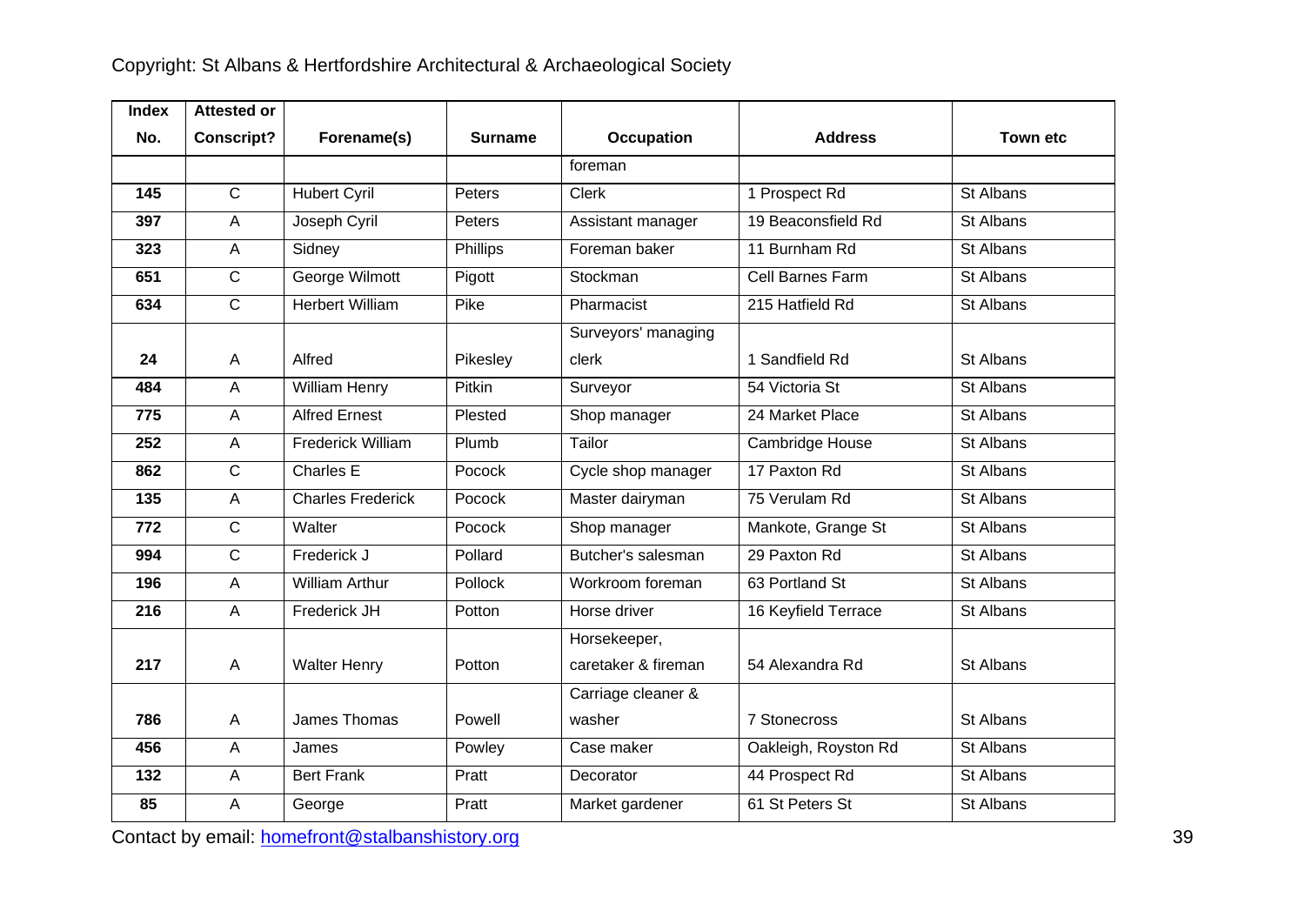| <b>Index</b> | <b>Attested or</b> |                         |                |                       |                             |                 |
|--------------|--------------------|-------------------------|----------------|-----------------------|-----------------------------|-----------------|
| No.          | <b>Conscript?</b>  | Forename(s)             | <b>Surname</b> | Occupation            | <b>Address</b>              | <b>Town etc</b> |
| 171          | A                  | <b>Cecil Frederick</b>  | Preece         | Collector of taxes    | The Hook, Mile House Lane   | St Albans       |
| 363          | $\mathsf{A}$       | Joseph                  | Price          | Steam wagon driver    | Liscard, Hart Rd            | St Albans       |
| 1023         | $\mathsf{C}$       | Alfred W                | Prior          | Gardener              | Cannon St                   | St Albans       |
| 454          | $\mathsf{A}$       | Henry                   | Pryke          | Rubber mixer          | The Folly                   | Wheathampstead  |
|              |                    |                         |                |                       | 16 St Georges Cottages,     |                 |
| 319          | A                  | George                  | Pugh           | Rubber spreader       | <b>Batford Rd</b>           | St Albans       |
| 102          | $\overline{A}$     | John                    | Pullinger      | Fruiterer's manager   | 66 Stanhope Rd              | St Albans       |
| 123          | $\mathsf{C}$       | <b>Arthur Victor</b>    | Punter         | Clerk                 | 23 Ramsbury Rd              | St Albans       |
| 35           | $\overline{A}$     | <b>Eustace Conrad</b>   | Pym            | No occupation         | Althorp, Hall Place Gardens | St Albans       |
| 849          | $\mathsf{C}$       | Thomas George           | Quick          | Milk Foreman          | 71 Castle Rd                | St Albans       |
| 514          | $\overline{C}$     | <b>Herbert Ernest</b>   | Quilter        | Lithographic artist   | 14 Ramsbury Rd              | St Albans       |
| 684          | $\overline{C}$     | Arthur Bertram          | Ralph          | Machine minder        | 15 Camp Rd                  | St Albans       |
| 284          | $\overline{A}$     | John Edwin              | Rand           | Helmet presser        | 68 Ramsbury Rd              | St Albans       |
| 283          | $\mathsf{A}$       | William Henry           | Rand           | Helmet presser        | 23 Cornwall Rd              | St Albans       |
| 725          | $\mathsf{C}$       | William Henry           | Randall        | Managing clerk        | Alva, Carlisle Ave          | St Albans       |
| 459          | $\mathsf{A}$       | Albert E                | Ranger         | Motor driver          | 19 New England St           | St Albans       |
| 316          | $\overline{A}$     | Charles                 | Read           | Rubber worker         | High St                     | Redbourne       |
| 183          | $\overline{A}$     | <b>Frederick Thomas</b> | Read           | Rubber washer         | High St                     | Redbourne       |
| 773          | $\mathsf{C}$       | <b>Charles Edward</b>   | Reading        | Headmaster            | New Barnes Ave              | St Albans       |
| 995          | $\overline{C}$     | Arthur W                | Ready          | Sign writer & painter | 2 Heath Terrace             | St Albans       |
| 946          | $\overline{C}$     | Arthur Joseph           | Redgrove       | Foreman of works      | 15 Hill St                  | St Albans       |
| 180          | $\mathsf{A}$       | William                 | Redrup         | Presser               | 17 Eaton Rd                 | St Albans       |
| 857          | $\mathsf{C}$       | David                   | Rees           | Land agent's manager  | 4 Romeland Hill             | St Albans       |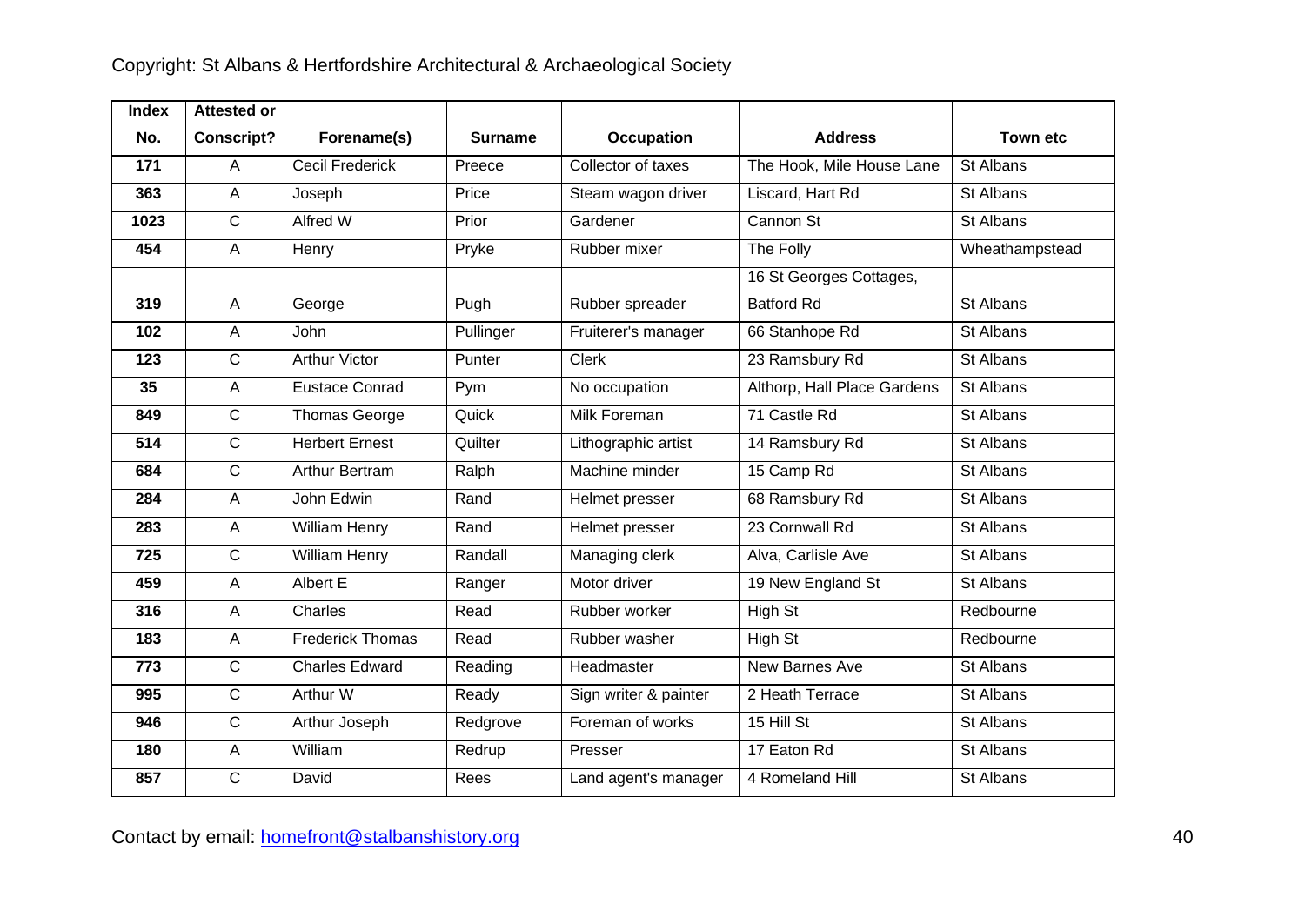| <b>Index</b> | <b>Attested or</b> |                      |                |                        |                          |                 |
|--------------|--------------------|----------------------|----------------|------------------------|--------------------------|-----------------|
| No.          | <b>Conscript?</b>  | Forename(s)          | <b>Surname</b> | <b>Occupation</b>      | <b>Address</b>           | <b>Town etc</b> |
| 683          | $\overline{C}$     | James                | Rice           | Machine minder         | 81 Bernard St            | St Albans       |
| 837          | $\overline{C}$     | <b>Charles Henry</b> | Richardson     | Clicker                | 36 Bernard St            | St Albans       |
| 300          | $\overline{A}$     | <b>Sydney Ernest</b> | Richardson     | <b>Clerk</b>           | Lindurn, Selby Avenue    | St Albans       |
| 789          | $\overline{C}$     | William H            | Richardson     | Printer & stationer    | 5 High St                | St Albans       |
| 947          | $\mathsf{C}$       | Frederick C          | <b>Riches</b>  | Master dairyman        | 10 Albert St             | St Albans       |
|              |                    |                      |                | Saddler & harness      |                          |                 |
| 551          | $\overline{A}$     | Henry William        | Riddell        | maker                  | Primrose House           | Wheathampstead  |
| 888          | $\overline{A}$     | <b>Herbert N</b>     | Ridyard        | Chemist                | 58 Holywell Hill         | St Albans       |
| 434          | $\overline{A}$     | <b>Arthur Hubert</b> | Roderick       | Secretary              | 27 Granville Rd          | St Albans       |
| 218          | $\overline{A}$     | Alfred               | Roe            | Refuse collector       | <b>7 Sopwell Lane</b>    | St Albans       |
| 633          | $\mathsf{C}$       | <b>Albert Frank</b>  | Rose           | Shop assistant         | 13 Thorpe Rd             | St Albans       |
| 1011         | $\overline{C}$     | Edgar                | Rose           | Cycle agent            | $\overline{a}$           | St Albans       |
| 1026         | $\overline{C}$     | George               | Rose           | Gardener               | Glenferrie Rd            | St Albans       |
|              |                    |                      |                |                        | The Chestnuts, Grosvenor |                 |
| 45           | $\overline{A}$     | Harold W             | Rose           | Brush manufacturer     | Rd                       | St Albans       |
| 1010         | $\overline{C}$     | Robert W             | Rose           | Cycle repairer         | 45 London Rd             | St Albans       |
| 948          | $\overline{C}$     | George               | Rowe           | Undertaker's assistant | 49 Adelaide St           | St Albans       |
| 949          | $\overline{C}$     | Ernest A             | Rowntree       |                        | Kingsbury Ave            | St Albans       |
| 466          | $\overline{A}$     | <b>John</b>          | Rudd           | Rollerman              | 45 Ladysmith Rd          | St Albans       |
| 440          | $\overline{A}$     | Thomas John          | Rudd           | Printer                | Hart Rd                  | St Albans       |
| 309          | $\overline{A}$     | James                | Rudge          | Railway employee       | 96 Brampton Rd           | St Albans       |
| 404          | $\overline{A}$     | <b>Thomas George</b> | Russell        | Compositor             | 11 New England St        | St Albans       |
| 451          | A                  | Albert               | Rust           | Layer on               | 18 Camp View Rd          | St Albans       |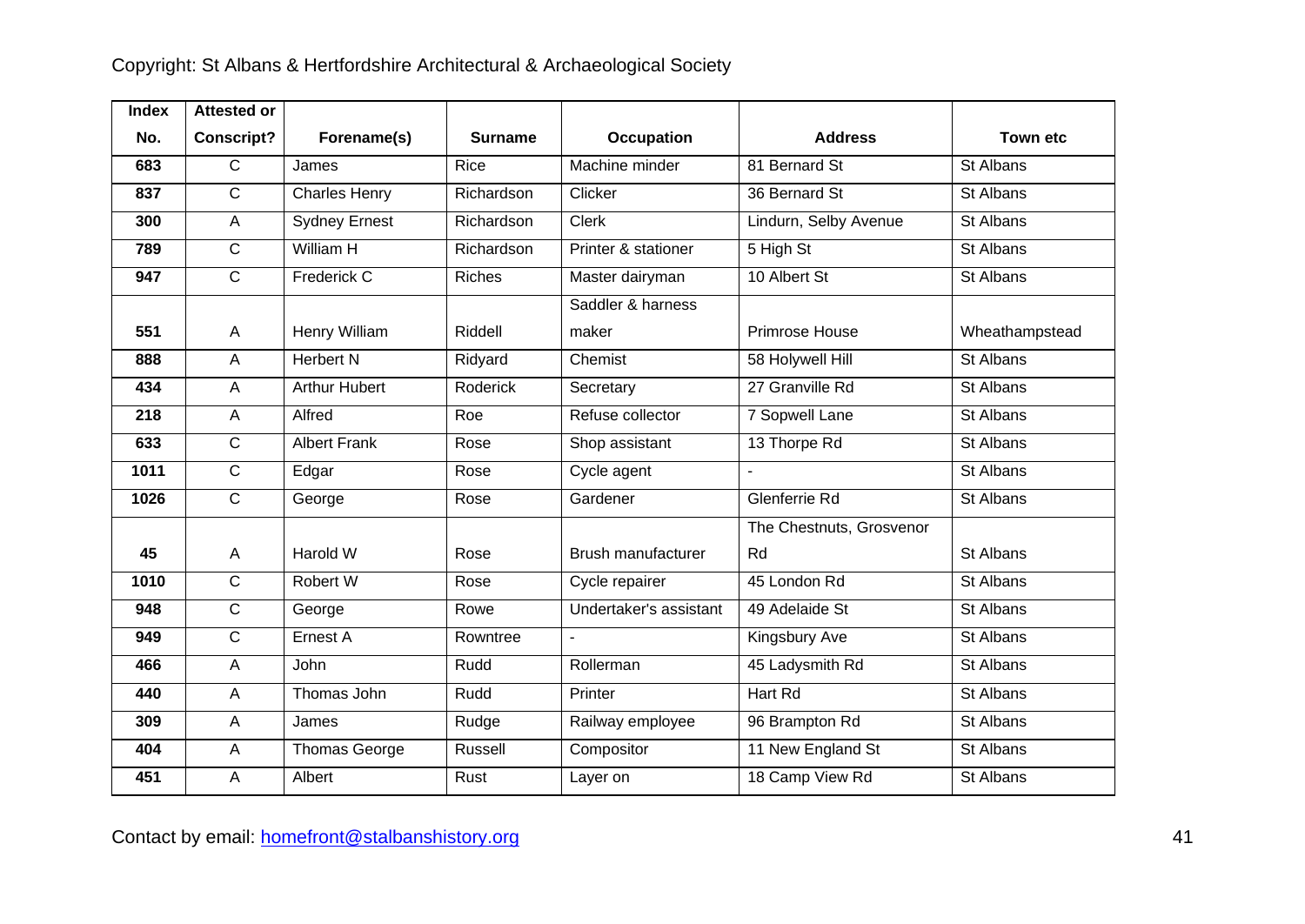| <b>Index</b> | <b>Attested or</b> |                       |                |                        |                         |                |
|--------------|--------------------|-----------------------|----------------|------------------------|-------------------------|----------------|
| No.          | <b>Conscript?</b>  | Forename(s)           | <b>Surname</b> | Occupation             | <b>Address</b>          | Town etc       |
|              |                    |                       |                |                        |                         | Kentish Town,  |
| 99           | A                  | Arthur                | Ruth           | Watch & clock maker    | 72 Lady Margaret Rd     | London, NW     |
|              |                    |                       |                | Confectioner &         |                         |                |
| 889          | $\mathsf{C}$       | Ernest John           | Saddington     | newsagent              | 50 St Peters St         | St Albans      |
| 950          | $\mathsf{C}$       | Alfred                | Samouelle      | Foreman printer        | 4 Harlesden Rd          | St Albans      |
| 487          | $\mathsf{C}$       | Frederick Kropp       | Sander         | Nurseryman             | Kinsale, Camp Rd        | St Albans      |
| 582          | $\mathsf{C}$       | <b>Ernest Edward</b>  | Sands          | Cutter                 | 36 Sandfield Rd         | St Albans      |
| 467          | A                  | Henry Bertram         | Sargeant       | Manager's assistant    | Milton Rd               | Harpenden      |
| 675          | $\mathsf{C}$       | Arthur                | Sargent        | Printer                | 13 Upper Culver Rd      | St Albans      |
| 996          | $\mathsf{C}$       | Edwin                 | Satchell       | Watch & clock repairer | Victoria St             | St Albans      |
| 523          | $\mathsf{C}$       | <b>Walter William</b> | Saunders       | Engine fitter          | 34 Liverpool Rd         | St Albans      |
| 130          | $\overline{A}$     | Herbert               | Savage         | <b>Maltster</b>        | 8 Saracens Head Yd      | St Albans      |
| 838          | $\mathsf{C}$       | Sidney                | Scrivener      | Engineer               | 10 Grosvenor Rd         | St Albans      |
| 275          | $\overline{A}$     | Albert                | Seabrook       | Helmet presser         | Hart Rd                 | St Albans      |
| 839          | $\mathsf{C}$       | Gordon William        | Seabrook       | Hairdresser            | 145 Verulam Rd          | St Albans      |
| 951          | $\mathsf{C}$       | Harry                 | Seabrook       | Nursery gardener       | Pageant Rd              | St Albans      |
| 952          | $\mathsf{C}$       | Henry                 | Seabrook       |                        | Beehive, Marlborough Rd | St Albans      |
| 997          | $\overline{C}$     | Robert W              | Seabrook       | Assistant master       | <b>New Marford</b>      | Wheathampstead |
| 72           | $\overline{A}$     | William Henry         | Seal           | Lithographic printer   | 20 Hedley Rd            | St Albans      |
| 62           | $\overline{A}$     | William               | <b>Sears</b>   | Milkman                | 16 Boundary Rd          | St Albans      |
| 788          | $\overline{A}$     | Shirley               | <b>Seavers</b> | Shop assistant         | 10 Harlesden Rd         | St Albans      |
| 724          | $\mathsf{C}$       | Frank                 | Sewell         | Lathe worker           | 34 Paxton Rd            | St Albans      |
| 729          | C                  | Arthur William        | Sexton         | Fitter                 | 2 Eywood Rd             | St Albans      |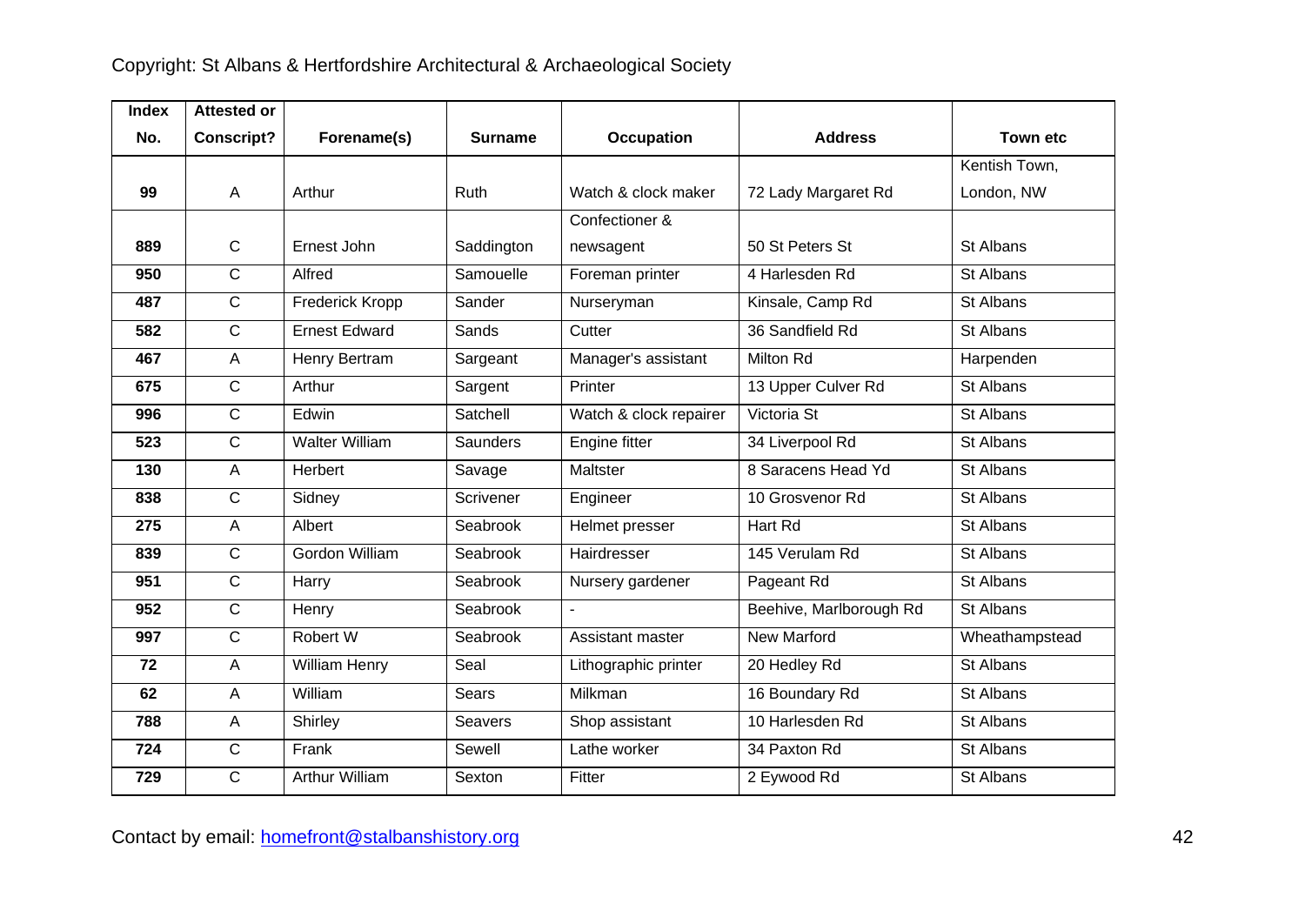| <b>Index</b> | <b>Attested or</b> |                      |                |                       |                            |                 |
|--------------|--------------------|----------------------|----------------|-----------------------|----------------------------|-----------------|
| No.          | <b>Conscript?</b>  | Forename(s)          | <b>Surname</b> | <b>Occupation</b>     | <b>Address</b>             | <b>Town etc</b> |
| 429          | A                  | Ernest John          | Seymour        | Undertaker            | 68 Alma Rd                 | St Albans       |
| 444          | $\overline{A}$     | Amos                 | <b>Shanks</b>  | Colour mixer          | 37 Church St               | St Albans       |
| 376          | $\mathsf A$        | <b>Alfred Edward</b> | Sharp          | Window cleaner        | Abbey View Rd              | St Albans       |
| 806          | $\mathsf{C}$       | Reginald WH          | Sharp          | Engineer's apprentice | 7 Liverpool Rd             | St Albans       |
| 685          | $\overline{C}$     | Arthur               | Sharpe         | Machine minder        | 15 Camp Rd                 | St Albans       |
| 138          | $\mathsf A$        | Ethelred             | Sharpe         | Machine minder        | 5 New Dalton St            | St Albans       |
| 426          | A                  | Thomas John          | Sharpe         | <b>Draper</b>         | 20 Stanhope Rd             | St Albans       |
| 807          | $\overline{C}$     | Edward               | Sheldrake      | Manager, grocery      | 14 Holywell Hill           | St Albans       |
| 449          | $\mathsf A$        | Trevor               | Shrewsbury     | <b>Blocker</b>        | 36 Pageant Rd              | St Albans       |
| 303          | $\mathsf A$        | <b>Cecil Alfred</b>  | Sibley         | <b>Baker</b>          | 42 Hill St                 | St Albans       |
| 246          | $\mathsf A$        | George               | Silk           | Presser               | 40 Cambridge Rd            | St Albans       |
| 722          | $\overline{C}$     | David W              | <b>Simmons</b> | Parks superintendent  | <b>Clarence Park Lodge</b> | St Albans       |
| 433          | A                  | Alfred James         | <b>Simms</b>   | Foreman               | 42 Arthur Rd               | St Albans       |
| 47           | A                  | Thomas               | <b>Simms</b>   | <b>Brush finisher</b> | 52 Castle Rd               | St Albans       |
| 519          | $\mathsf{C}$       | Alexander            | Simpson        | Printer's manager     | 12 Cornwall Rd             | St Albans       |
| 140          | $\overline{A}$     | Herbert              | Simpson        | Boot shop manager     | 68 Alma Rd                 | St Albans       |
| 495          | $\overline{C}$     | Charles R            | Sitton         | Sorter                | 25 Pageant Rd              | St Albans       |
| 90           | $\mathsf A$        | William              | <b>Skinner</b> | Butcher slaughterman  | 59 Albert St               | St Albans       |
| 674          | $\overline{C}$     | Hugh Leslie          | Slade          | Manager               | Malta, New House Gardens   | St Albans       |
| 190          | A                  | Frank                | Slough         | <b>Butcher</b>        | 149 Victoria St            | St Albans       |
| 953          | $\mathsf{C}$       | George               | Smart          |                       | 6 Abbey Mill Lane          | St Albans       |
|              |                    |                      |                | Partner, dyer &       |                            |                 |
| 891          | $\mathsf{C}$       | Andrew E             | Smith          | cleaners              | 16 High St                 | Watford         |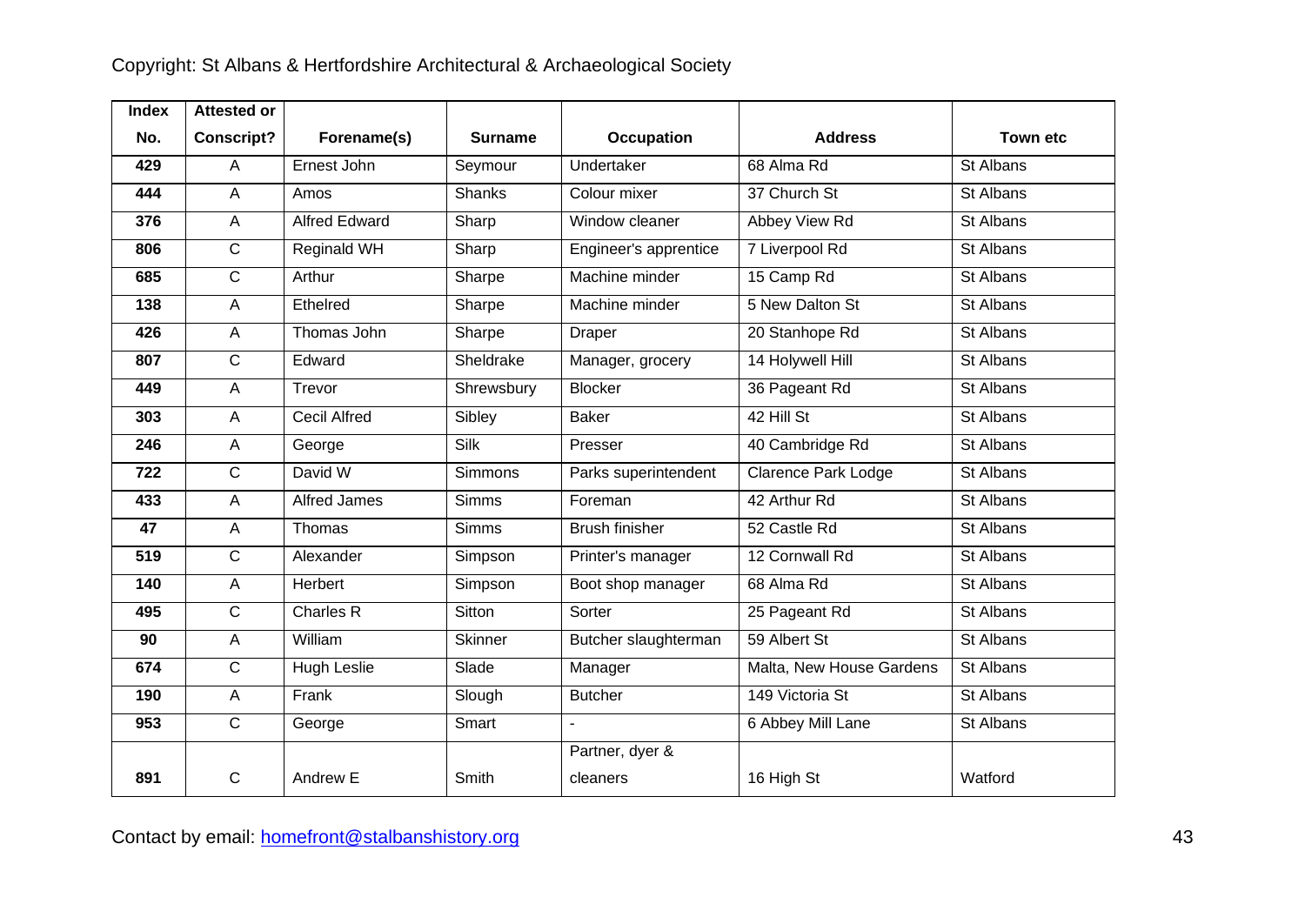| <b>Index</b> | <b>Attested or</b> |                          |                |                        |                       |                  |
|--------------|--------------------|--------------------------|----------------|------------------------|-----------------------|------------------|
| No.          | <b>Conscript?</b>  | Forename(s)              | <b>Surname</b> | <b>Occupation</b>      | <b>Address</b>        | <b>Town etc</b>  |
| 714          | $\overline{C}$     | Arthur                   | Smith          | Dry cleaner            | 38 Cavendish Rd       | St Albans        |
|              |                    |                          |                | Manager, Horticultural |                       |                  |
| 892          | $\mathbf C$        | Arthur J                 | Smith          | seed & retail dept     | 23 College St         | St Albans        |
| 450          | $\overline{A}$     | Cecil Cannon             | Smith          | <b>Blocker</b>         | 58 Kings Rd           | St Albans        |
|              |                    |                          |                | General assistant      |                       |                  |
| 859          | $\mathsf{C}$       | <b>Cecil Frederick</b>   | Smith          | mechanic               | 46 Hill St            | St Albans        |
| 182          | $\overline{A}$     | Cecil John               | Smith          | Cold cure vulcanizer   | Oak Cottage, Luton Rd | Wheathampstead   |
| 890          | $\mathsf{C}$       | Charles                  | Smith          | Insurance assistant    | 51 Verulam Rd         | St Albans        |
| 511          | $\overline{C}$     | <b>Charles James</b>     | Smith          | Draper                 | Edale, Kimberley Rd   | St Albans        |
|              |                    |                          |                | Master butcher &       |                       |                  |
| 352          | $\overline{A}$     | <b>Edward Hawkins</b>    | Smith          | slaughterer            | 94 London Rd          | <b>St Albans</b> |
| 322          | $\overline{A}$     | Ernest                   | Smith          | Tyre moulder           | 16 Camp View Rd       | St Albans        |
| 723          | $\overline{C}$     | Frederick                | Smith          | <b>Bill poster</b>     | 83 Victoria St        | St Albans        |
| 269          | $\overline{A}$     | <b>Frederick Burgess</b> | Smith          | Compositor             | 49 Kimberley Rd       | St Albans        |
| 999          | $\overline{C}$     | Frederick W              | Smith          | Lorryman               | <b>St Michaels</b>    | St Albans        |
| 770          | $\overline{A}$     | <b>Frederick William</b> | Smith          | Printer's mechanic     | 25 Bedford Rd         | St Albans        |
|              |                    |                          |                | Disptacher of          |                       |                  |
| 1020         | $\mathsf{C}$       | George                   | Smith          | foodstuffs             | <b>Thornton St</b>    | St Albans        |
| 998          | $\overline{C}$     | George P                 | Smith          | Brewery hand           | 29 Longmire Rd        | St Albans        |
|              |                    |                          |                | Brim presser &         |                       |                  |
| 67           | $\overline{A}$     | George S                 | Smith          | overlooker             | 30 Church St          | St Albans        |
| 160          | $\overline{A}$     | Herbert John             | Smith          | Fitter                 | 49 Cavendish Rd       | St Albans        |
| 71           | A                  | Horace                   | Smith          | Mechanic               | 6 Etna Rd             | St Albans        |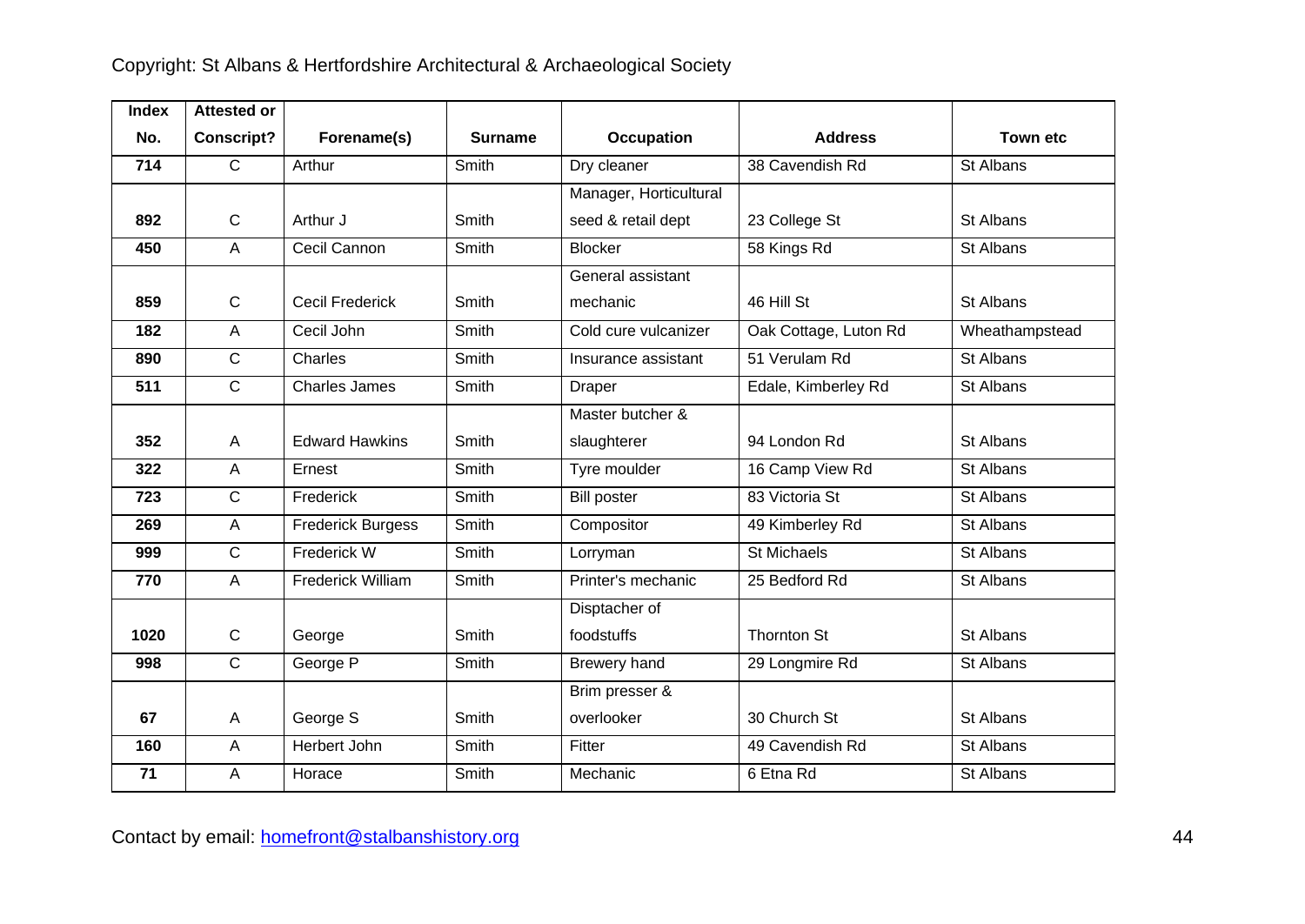| <b>Index</b> | <b>Attested or</b> |                         |                |                       |                           |                 |
|--------------|--------------------|-------------------------|----------------|-----------------------|---------------------------|-----------------|
| No.          | <b>Conscript?</b>  | Forename(s)             | <b>Surname</b> | <b>Occupation</b>     | <b>Address</b>            | <b>Town etc</b> |
|              |                    |                         |                | Tailor's assistant &  |                           |                 |
| 840          | $\mathbf C$        | Reginald                | <b>Smith</b>   | cutter                | Wraybury, Offa Rd         | St Albans       |
| 226          | $\overline{A}$     | Robert                  | Smith          | Tailor                | 40 Castle Rd              | St Albans       |
| 452          | $\overline{A}$     | Sydney C                | Smith          | Machine man           | 30 Cornwall Rd            | St Albans       |
| 473          | $\overline{A}$     | William                 | Smith          | Labourer              | 3 Upper Culver Rd         | St Albans       |
| 954          | $\mathsf{C}$       | Thomas                  | Soul           | Master dairyman       | 39 Catherine St           | St Albans       |
| 483          | $\mathsf{C}$       | William J               | Southam        | Shop manager          | 94D London Rd             | St Albans       |
| 592          | $\overline{C}$     | Arthur D                | Sparey         | Machine minder        | 29 Folly Avenue           | St Albans       |
| 334          | $\overline{A}$     | Victor                  | Sparey         | Wire worker           | 4 Upper Heath Rd          | St Albans       |
| 288          | $\overline{A}$     | <b>Frederick Poole</b>  | Sparrow        | Auctioneer            | 9 Beaconsfield Rd         | St Albans       |
| 116          | $\overline{A}$     | Henry Christopher       | Sparrow        | Builder's foreman     | 23 Prospect Rd            | St Albans       |
| 116          | $\mathsf{A}$       | Henry Christopher       | Sparrow        | Builder's foreman     | 23 Prospect Rd            | St Albans       |
| 546          | $\overline{A}$     | <b>Frederick George</b> | Spicer         | Edge setter           | 23 Lower Dagnall St       | St Albans       |
| 545          | $\mathsf{A}$       | George Frederick        | Spicer         | Pulling over operator | 15 Temperance St          | St Albans       |
| 841          | $\mathsf{C}$       | <b>Hayward Henry</b>    | Spicer         | Consol operator       | 35 Temperance St          | St Albans       |
| 536          | $\overline{A}$     | Leonard                 | Spicer         | Heel parer            | 18 Boundary Rd            | St Albans       |
| 59           | $\overline{A}$     | George Charles A        | Sprigings      | Joiner                | 5 Thorpe Rd               | St Albans       |
| 842          | $\mathsf{C}$       | William                 | Sprigings      | Wheelwright           | 59 Bernard St             | St Albans       |
| 221          | $\overline{A}$     | Harold                  | Standrin       | Band knife cutter     | 1 Cavendish Rd            | St Albans       |
|              |                    |                         |                | Butcher &             |                           |                 |
| 955          | $\mathbf C$        | Arthur G                | Staniford      | slaughterman          | 11 Birkbeck Ave, Acton, W | London          |
| 84           | $\overline{A}$     | Walter O                | Stapleton      | Clicker               | 25 Alexandra Rd           | St Albans       |
| 584          | C                  | Arthur                  | <b>Stevens</b> | Grocer                | Priory Park Post Office   | St Albans       |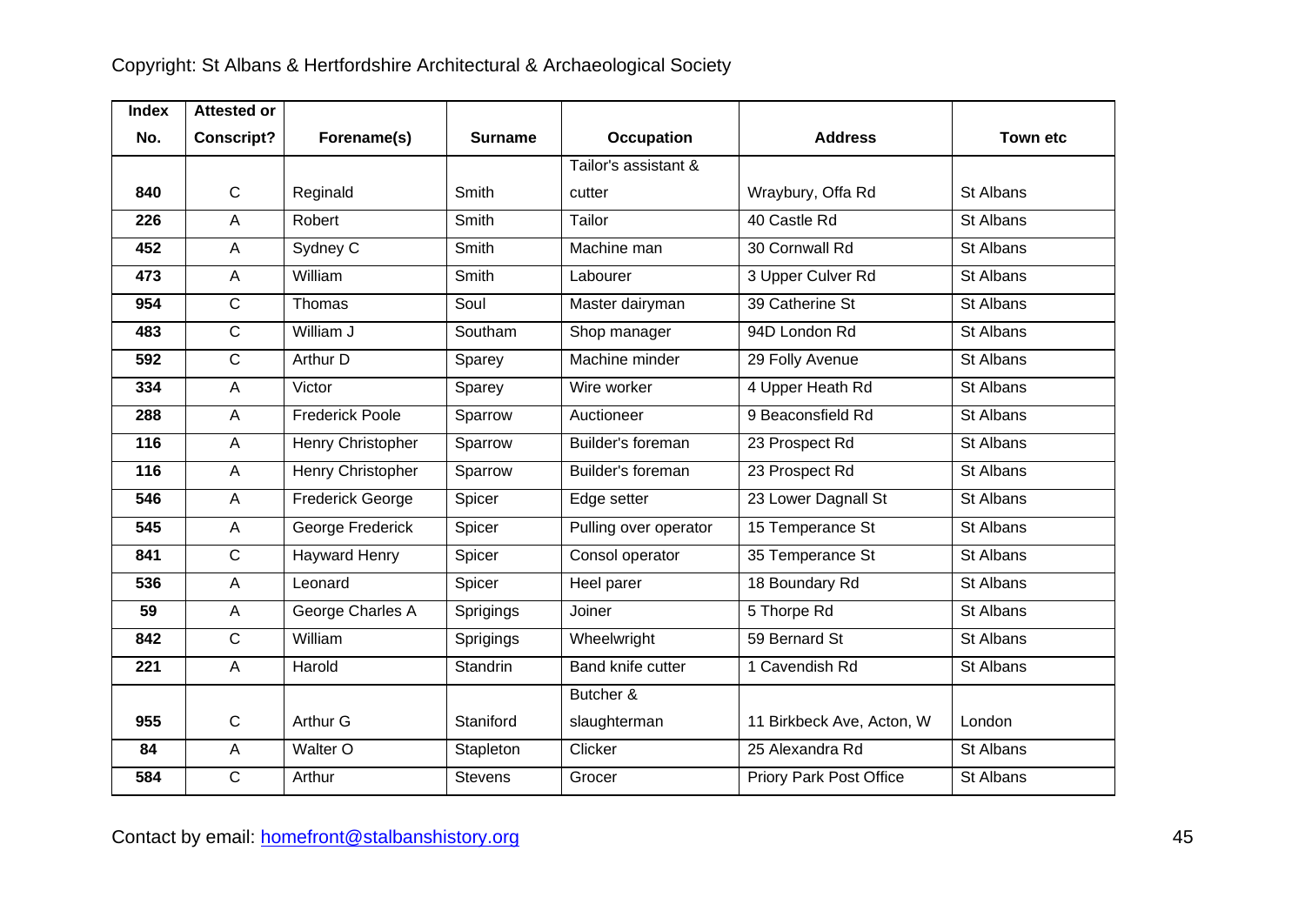| <b>Index</b> | <b>Attested or</b> |                      |                 |                       |                              |                 |
|--------------|--------------------|----------------------|-----------------|-----------------------|------------------------------|-----------------|
| No.          | <b>Conscript?</b>  | Forename(s)          | <b>Surname</b>  | <b>Occupation</b>     | <b>Address</b>               | <b>Town etc</b> |
| 471          | A                  | William              | <b>Stevens</b>  | <b>Builder</b>        | 28 Sandfield Rd              | St Albans       |
| 671          | $\overline{C}$     | William              | <b>Stevens</b>  | Foreman               | 59 Church St                 | St Albans       |
| 642          | $\overline{C}$     | James Thomas         | Stockbridge     | Boot repairer         | 10 Sandridge Rd              | St Albans       |
| 843          | $\overline{C}$     | <b>Thomas Edward</b> | Stockwell       | Manager               | 130 Victoria St              | St Albans       |
| 442          | A                  | James                | Stone           | Stone polisher        | 81 Culver Rd                 | St Albans       |
| 738          | $\overline{C}$     | Horace Alexander     | Stratford       | Bookkeeper            | 12 Offa Rd                   | St Albans       |
| 119          | $\overline{C}$     | William Henry        | Stratford       | Fitter                | 12 Offa Rd                   | St Albans       |
| 402          | $\overline{A}$     | Ernest               | Stratton        | <b>Builder</b>        | 56 Warwick Rd                | St Albans       |
|              |                    |                      |                 | In charge of boarders |                              |                 |
| 768          | $\mathsf{C}$       | William H            | Stratton        | and apparatus         | 47 Church St                 | St Albans       |
| 49           | $\overline{A}$     | Samuel               | <b>Street</b>   | Slaughterman          | 26 Cavendish Rd              | St Albans       |
| 776          | $\overline{C}$     | George O             | <b>Stride</b>   | <b>Bank clerk</b>     | 44 Oswald Rd                 | St Albans       |
| 465          | $\overline{A}$     | Rodney Walter        | <b>Stride</b>   | Flour miller          | 86 Holywell Hill             | St Albans       |
| 458          | $\overline{A}$     | William              | Stroffton       | Motor driver          | 10 West View Rd              | St Albans       |
| 468          | A                  | Charles              | <b>Stubbins</b> | Wheat receiver        | Elm Cottage, Sopwell         | St Albans       |
| 1044         | $\overline{A}$     | Harold V             | Sullivan        |                       | <b>Maxwell Rd</b>            | St Albans       |
| 697          | $\overline{C}$     | Joseph               | Sunderland      | Manager               | 65 Gladstone Rd              | Watford         |
| 377          | A                  | <b>Albert Edward</b> | Sutton          | Licensed victualler   | King Harry                   | St Stephens     |
| 1036         | A                  | George               | Swain           | Cowman                | Harpenden Rd Cottages        | St Albans       |
| 681          | $\overline{C}$     | Herbert              | Swain           | Printer's cutter      | 22 Warwick Rd                | St Albans       |
| 369          | $\mathsf{A}$       | Noah                 | Swain           | Coal carman           | 56 Sopwell Lane              | St Albans       |
| 711          | $\mathsf{C}$       | Thomas               | Swain           | Tread wrapper         | <b>Colney Heath</b>          | St Albans       |
| 893          | $\mathsf{C}$       | Walter H             | Swainson        | Licensed victualler   | <b>Midland Station Hotel</b> | St Albans       |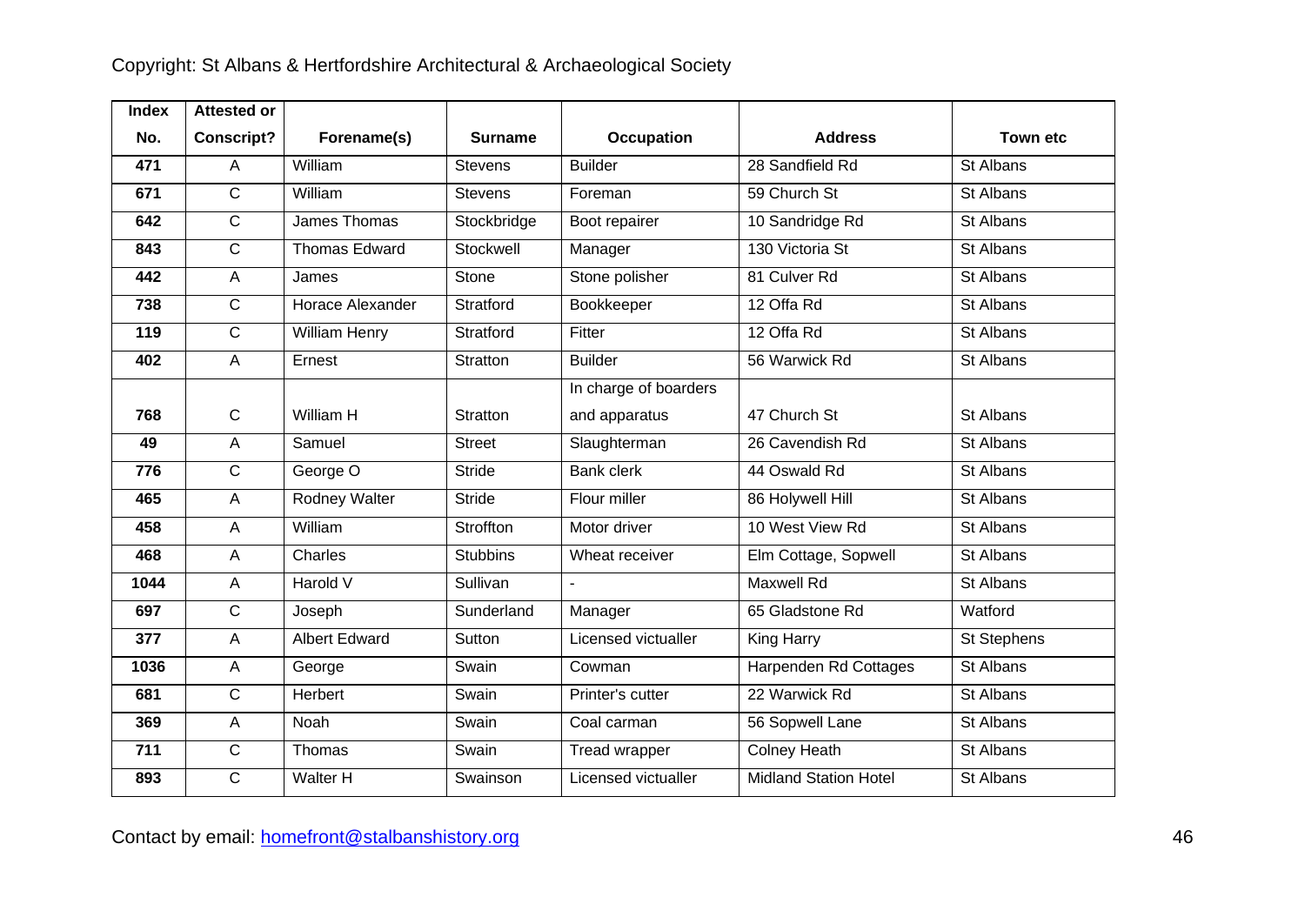| <b>Index</b> | <b>Attested or</b> |                       |                |                        |                         |                 |
|--------------|--------------------|-----------------------|----------------|------------------------|-------------------------|-----------------|
| No.          | <b>Conscript?</b>  | Forename(s)           | <b>Surname</b> | <b>Occupation</b>      | <b>Address</b>          | <b>Town etc</b> |
| 647          | A                  | Albert                | Swan           | Motor driver           | Cunningham Hill         | St Albans       |
| 423          | $\overline{A}$     | Peter                 | Swan           | Fruiterer              | 20 Market Place         | St Albans       |
| 219          | $\overline{A}$     | <b>Harry Percy</b>    | Swanston       | Foreman                | <b>7 Wellclose St</b>   | St Albans       |
| 305          | $\overline{A}$     | Robert J              | Sweeting       | Milk deliverer         | 9 New Dalton St         | St Albans       |
| 504          | $\overline{C}$     | <b>Bertie</b>         | Sygrove        | Manager                | 40 Pageant Rd           | St Albans       |
| 1000         | $\overline{C}$     | <b>William Cooke</b>  | Symington      | Clothier & outfitter   | <b>Market Place</b>     | St Albans       |
| 373          | $\overline{A}$     | John                  | Tacchi         | <b>Builder</b>         | 101 Verulam Rd          | St Albans       |
| 531          | $\mathsf A$        | Joseph Henry          | Tanner         | Edge setter            | 27 Thorpe Rd            | St Albans       |
| 549          | $\mathsf{C}$       | <b>Arthur Thomas</b>  | Tansley        | Foreman                | 64 Culver Rd            | St Albans       |
| 54           | $\overline{A}$     | WH                    | Tarbox         | Ploughman              | <b>Blacksmiths Lane</b> | St Albans       |
| 656          | $\mathsf A$        | <b>Charles George</b> | <b>Tassell</b> | <b>Clerk</b>           | <b>Beresford Rd</b>     | St Albans       |
| 263          | $\mathsf A$        | <b>Albert Edward</b>  | Taylor         | Printer                | 1 Approach Rd           | St Albans       |
| 556          | $\overline{C}$     | Algernon Sidney       | Taylor         | Confidential secretary | 22 Ramsbury Rd          | St Albans       |
| 163          | $\mathsf A$        | John                  | Teasdale       | Civil servant          | 27 Tess Rd              | St Albans       |
| 234          | A                  | William               | Teasdale       | Tailor                 | Avoncourt, Sutton Rd    | St Albans       |
| 1001         | $\mathsf{C}$       | Arthur                | Teggin         | Manager                | St Marys, Kingsbury Ave | St Albans       |
| 672          | $\overline{C}$     | William               | Thody          | Foreman                | Hazlemere, Hart Rd      | St Albans       |
| 406          | $\mathsf A$        | Charles               | Thompson       | Out porter             | 8 Midland Terrace       | St Albans       |
| 481          | $\overline{A}$     | William George        | Thorn          | <b>Blocker</b>         | 21 Thorpe Rd            | St Albans       |
|              |                    |                       |                |                        | Silkmill Cottage, The   |                 |
| 162          | $\overline{A}$     | William               | Thorne         | Drapery assistant      | Causeway                | St Albans       |
| 645          | $\mathbf C$        | <b>Hubert Victor</b>  | Thorpe         | Engineer               | <b>Britton Avenue</b>   | St Albans       |
| 860          | $\overline{C}$     | Robert S              | Thorpe         | Baker & roundsman      | 94b London Rd           | St Albans       |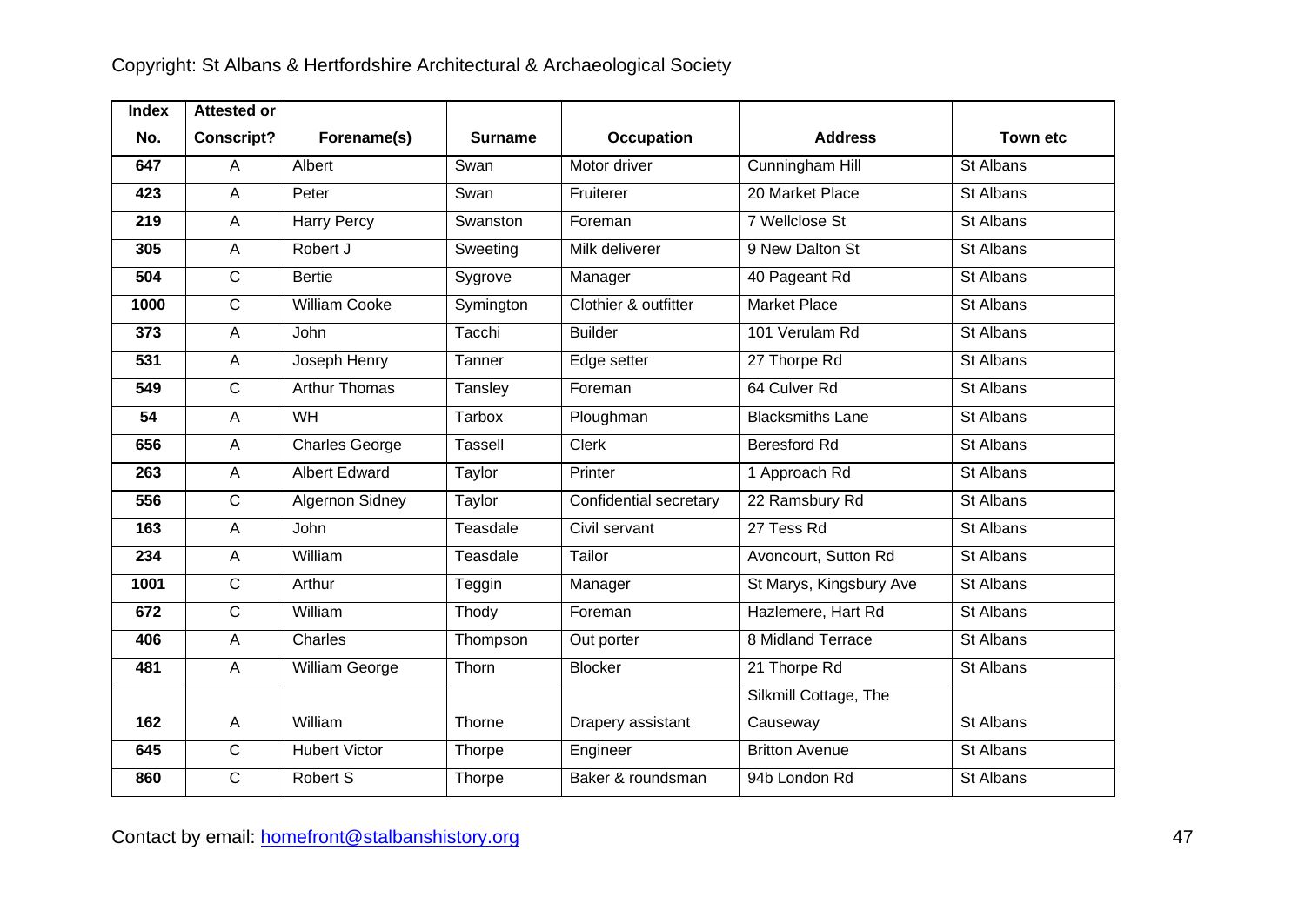| <b>Index</b> | <b>Attested or</b> |                       |                 |                          |                          |                 |
|--------------|--------------------|-----------------------|-----------------|--------------------------|--------------------------|-----------------|
| No.          | <b>Conscript?</b>  | Forename(s)           | <b>Surname</b>  | <b>Occupation</b>        | <b>Address</b>           | <b>Town etc</b> |
| 644          | $\overline{C}$     | <b>William Henry</b>  | Thorpe          | <b>Baker</b>             | 94 London Rd             | St Albans       |
| 534          | $\overline{A}$     | Henry John Richard    | <b>Tilley</b>   | Lasting operator         | 28 Boundary Rd           | St Albans       |
|              |                    |                       |                 |                          | Burton Cottage, Leighton |                 |
| 757          | $\mathbf C$        | Edward                | <b>Tingey</b>   | Case maker               | Green, Harpenden         | St Albans       |
|              |                    |                       |                 | Waiter & general         |                          |                 |
| 13           | $\overline{A}$     | <b>Charles Alfred</b> | <b>Titmuss</b>  | servant                  | <b>County Club</b>       | St Albans       |
|              |                    |                       |                 | <b>Manager of County</b> |                          |                 |
| 131          | A                  | Robert                | <b>Titmuss</b>  | Club                     | <b>County Club</b>       | St Albans       |
| 78           | $\overline{A}$     | Harold P              | Todd            | Clicker                  | 38 Pageant Rd            | St Albans       |
| 496          | $\overline{C}$     | William J             | Todd            | Clicker                  | 48 Heath Rd              | St Albans       |
| 1013         | $\mathsf{C}$       | Herbert HW            | Tompkins        | Master                   | Union Workhouse          | St Albans       |
| 662          | $\mathsf{C}$       | <b>William Robert</b> | <b>Tompkins</b> | <b>Clerk</b>             | 35 Clifton St            | St Albans       |
| 784          | $\overline{A}$     | Frederick William     | Toms            | Engineman                | 6 Park St                | Park Street     |
| 695          | $\overline{C}$     | John                  | Tonge           | Deputy manager           | 29 Glenferrie Rd         | St Albans       |
| 713          | $\overline{A}$     | Louis                 | <b>Tonks</b>    | Mixer & calendar hand    | 30 Camp View Rd          | St Albans       |
|              |                    |                       |                 | Pulling-over machine     |                          |                 |
| 1002         | $\mathsf C$        | Charles H             | Toogood         | operator                 | Royston Rd               | St Albans       |
| 268          | $\overline{A}$     | Samuel John           | Troake          | Storekeeper              | Cambridge Rd             | St Albans       |
| 799          | A                  | Arthur                | <b>Trulock</b>  | Sticker at iron foundry  | 32 Culver Rd             | St Albans       |
|              |                    |                       |                 | Hat, cap & helmet        |                          |                 |
| 86           | $\mathsf A$        | Frederick             | <b>Trulock</b>  | presser                  | 32 Culver Rd             | St Albans       |
| 785          | $\overline{C}$     | Henry J               | <b>Trulock</b>  | Tailor's assistant       | 32 Culver Rd             | St Albans       |
| 243          | A                  | Joseph                | <b>Tuck</b>     | Presser                  | 1 College Rd, The Camp   | St Albans       |
| 808          | $\mathsf{C}$       | Bertram A             | <b>Tuckett</b>  | Butcher, grocer etc      | New Camp Stores          | St Albans       |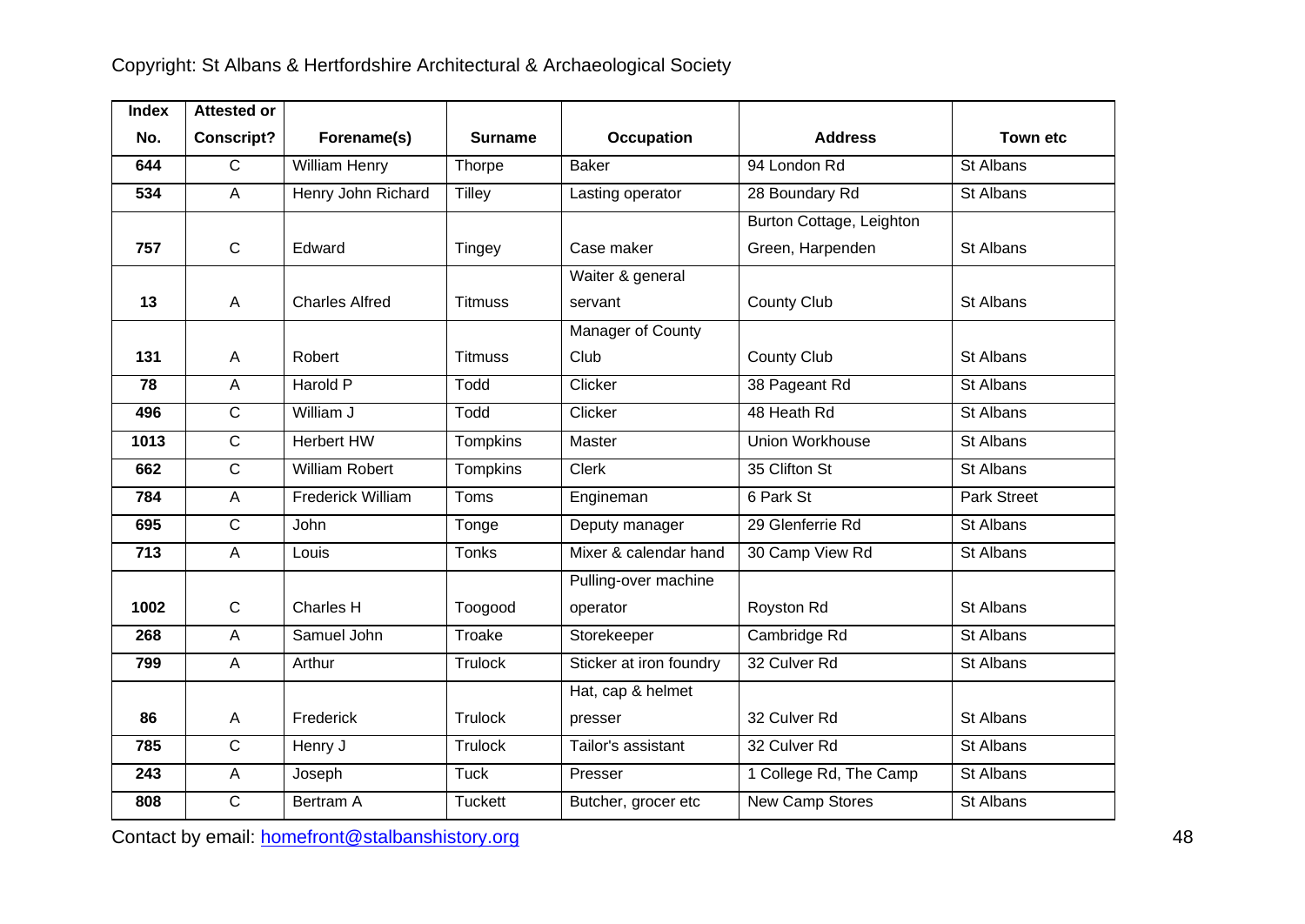| <b>Index</b> | <b>Attested or</b> |                      |                |                     |                      |                 |
|--------------|--------------------|----------------------|----------------|---------------------|----------------------|-----------------|
| No.          | <b>Conscript?</b>  | Forename(s)          | <b>Surname</b> | <b>Occupation</b>   | <b>Address</b>       | <b>Town etc</b> |
| 673          | $\overline{C}$     | Frederick            | Tudor          | Civil engineer      | High Cross, Aldenham | St Albans       |
| 12           | $\overline{A}$     | George E             | Turner         | Shop assistant      | 81 Sopwell Lane      | St Albans       |
| 304          | $\overline{A}$     | <b>Arthur George</b> | Tyler          | Milk deliverer      | 24 Sandridge Rd      | St Albans       |
| 95           | $\overline{A}$     | Harold               | Tyler          | <b>Baker</b>        | 90 Culver Rd         | St Albans       |
| 590          | $\overline{C}$     | Percy                | Tyler          |                     | <b>Worley Rd</b>     | St Albans       |
| 237          | $\overline{A}$     | John E               | Tyson          | Tailor              | 45 Burnham Rd        | St Albans       |
| 494          | $\overline{C}$     | Ernest               | Upchurch       | Insurance agent     | 20 Pageant Rd        | St Albans       |
| 526          | $\overline{C}$     | <b>James Ernest</b>  | Vanstone       | Works foreman       | 14 Princes Rd        | St Albans       |
| 23           | $\overline{A}$     | Sydney               | Vass           | Machiner            | 1 Hart Rd            | St Albans       |
| 239          | $\overline{A}$     | Frederick A          | Vernon         | Cutter              | 22 Burnham Rd        | St Albans       |
| 664          | $\overline{C}$     | Horace               | Vials          | <b>Blocker</b>      | 51 Church St         | St Albans       |
| 105          | $\overline{A}$     | Hugo Arthur          | Von Kern       | Linotype operator   | 138 Hatfield Rd      | St Albans       |
| 702          | $\mathsf{C}$       | John                 | Von Kern       | Machine minder      | 138 Hatfield Rd      | St Albans       |
|              |                    |                      |                | Manager &           |                      |                 |
| 630          | $\mathsf{C}$       | George Edward        | Wainwright     | slaughterman        | 41 Catherine St      | St Albans       |
| 365          | $\mathsf{A}$       | William George       | Wakes          | Clicker             | Malo, New Dalton St  | St Albans       |
| 390          | $\overline{A}$     | William              | Walker         | Farrier             | 39 Boundary Rd       | St Albans       |
| 223          | $\mathsf{A}$       | Charles P            | Wallace        | Engineer            | Elcot, Cambridge Rd  | St Albans       |
| 894          | $\overline{C}$     | William S            | Wallace        | Head presser        | Eaton Rd             | St Albans       |
| 372          | $\overline{A}$     | Charles              | Wallis         | Golf professional   | 60 Cambridge Rd      | St Albans       |
|              |                    |                      |                | Wholesale tea (van) |                      |                 |
| 956          | $\mathbf C$        | William Joseph       | Walter         | salesman            | 108 Sandridge Rd     | St Albans       |
| 335          | A                  | John                 | Walton         | Hairdresser         | 51 Spencer St        | St Albans       |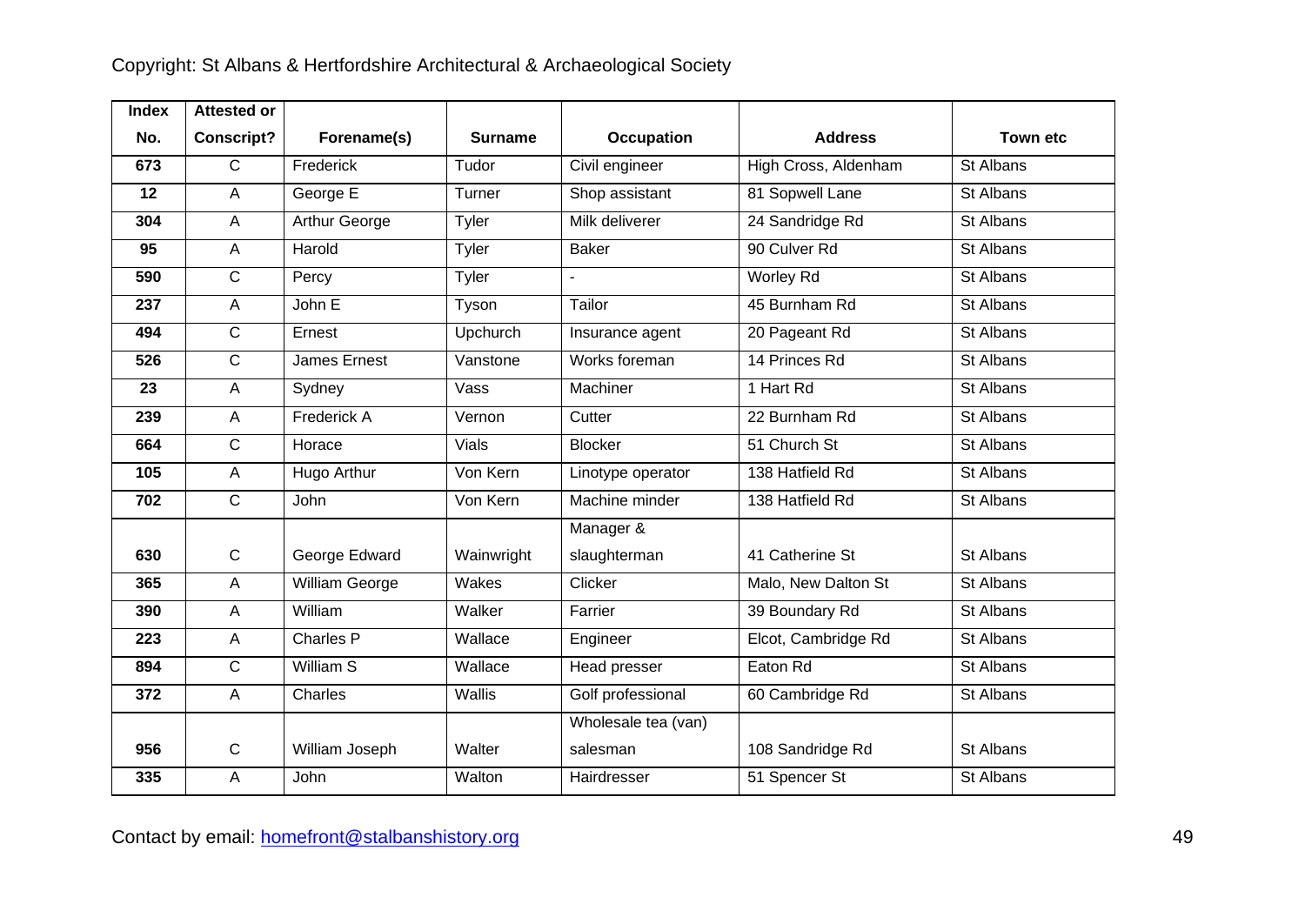| <b>Index</b> | <b>Attested or</b> |                          |                |                     |                         |                 |
|--------------|--------------------|--------------------------|----------------|---------------------|-------------------------|-----------------|
| No.          | <b>Conscript?</b>  | Forename(s)              | <b>Surname</b> | <b>Occupation</b>   | <b>Address</b>          | <b>Town etc</b> |
| 27           | $\overline{A}$     | <b>John</b>              | Ward           | Printers assistant  | 104 Victoria St         | St Albans       |
| 595          | $\overline{C}$     | Arthur                   | Warner         | Machine operator    | 23 Folly Avenue         | St Albans       |
| 593          | $\overline{C}$     | George Robert            | Warner         | Linotyper           | 19 Kingsbury Ave        | St Albans       |
| 349          | $\overline{A}$     | Pierce Harold            | Warren         | Chemist             | 40 Worley Rd            | St Albans       |
| 809          | $\overline{C}$     | Charles F                | Warwick        | Butcher's salesman  | 29 Chequer St           | St Albans       |
| 653          | $\overline{C}$     | Herbert John             | Warwick        | Decorator           | 16 Longmire Rd          | St Albans       |
|              |                    |                          |                | Sweater on men's    |                         |                 |
| 861          | $\mathbf C$        | <b>William Walter</b>    | Warwick        | boaters             | 62 Warwick Rd           | St Albans       |
| 104          | $\overline{A}$     | Frederick JH             | Watkin         | <b>Clerk</b>        | 1 Laurel Rd             | St Albans       |
| 617          | $\overline{C}$     | <b>Clifford Alfred</b>   | Watkins        | <b>Builder</b>      | 46 Fishpool St          | St Albans       |
| 384          | $\overline{A}$     | Charles                  | Watson         | Shop manager        | 16 Paxton Rd            | St Albans       |
| 583          | $\overline{C}$     | Cyril Egerton            | Webb           | Lorry driver        | 173 Hatfield Rd         | St Albans       |
| 220          | $\overline{A}$     | James P                  | Webb           | Refuse collector    | Camp Hill               | St Albans       |
| 625          | $\overline{C}$     | Reginald Edward          | Webb           | Accountant          | 17 Glenferrie Rd        | St Albans       |
| 502          | $\overline{C}$     | <b>Christopher Snell</b> | Webdale        | Managing partner    | 2 Stanhope Rd           | St Albans       |
|              |                    |                          |                |                     | The Tin House, Beaumont |                 |
| 1041         | $\mathsf{C}$       | Arthur                   | Welch          | Coal carter         | Ave                     | St Albans       |
| 579          | $\overline{C}$     | Walter                   | Welch          | House agent         | 66 Hatfield Rd          | St Albans       |
| 544          | $\overline{A}$     | William                  | Welch          | Rough stuff presser | 27 Portland St          | St Albans       |
| 112          | $\overline{A}$     | Oscar                    | Weldon         | Auctioneer's clerk  | Symington Rd            | Harpenden       |
| 850          | $\overline{C}$     | Archibald                | West           | Insurance assistant | 44 Stanhope Rd          | St Albans       |
| 1027         | $\overline{C}$     | James                    | West           | District agent      | <b>Blandford Rd</b>     | St Albans       |
| 1003         | $\overline{C}$     | Alfred E                 | Wheaton        | Master butcher      | 21 Etna Rd              | St Albans       |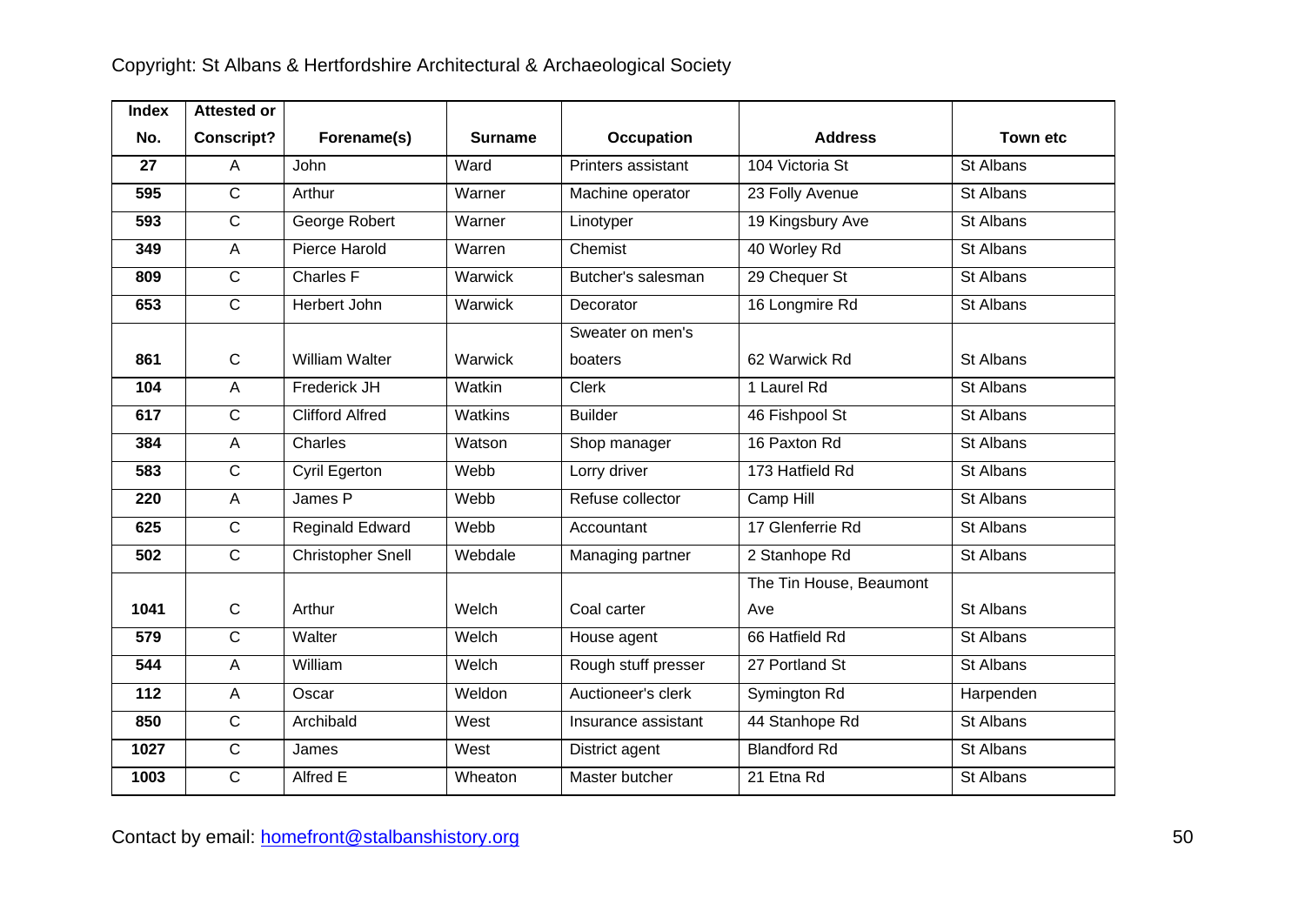| <b>Index</b> | <b>Attested or</b> |                       |                |                       |                           |                    |
|--------------|--------------------|-----------------------|----------------|-----------------------|---------------------------|--------------------|
| No.          | <b>Conscript?</b>  | Forename(s)           | <b>Surname</b> | <b>Occupation</b>     | <b>Address</b>            | Town etc           |
| 658          | $\mathsf{C}$       | <b>William Thomas</b> | Whinnett       | <b>Bread baker</b>    | 1 Inkerman Rd             | St Albans          |
| 1004         | $\overline{C}$     | Arthur J              | Whitbread      | Carpenter & builder   | Lenham, Upton Ave         | St Albans          |
| 766          | $\overline{C}$     | Arthur                | White          | Compositor            | 100 Fishpool St           | St Albans          |
| 475          | $\overline{A}$     | Arthur                | White          | Wheelwright           | 1 Tess Rd                 | St Albans          |
| 794          | $\overline{C}$     | Charles John          | White          | Manager               | 29 Chequer St             | St Albans          |
| 81           | $\overline{A}$     | Frederick             | White          | Machine minder        | Holmlea, Folly Ave        | St Albans          |
| 264          | $\overline{A}$     | George Christopher    | White          | Printer               | 11 Glenferrie Rd          | St Albans          |
|              |                    |                       |                | Tailor's manager &    |                           |                    |
| 1008         | $\mathsf{C}$       | Mark John             | White          | cutter                | Conway, Carlisle Ave      | St Albans          |
|              |                    |                       |                | Printers' traveller & |                           |                    |
| 844          | $\mathbf C$        | Percy                 | White          | asst manager          |                           | <b>Park Street</b> |
| 294          | $\overline{A}$     | William Henry         | White          | Railway clerk         | 15 Harlesden Rd           | St Albans          |
| 746          | $\overline{C}$     | Alfred                | Whitehouse     |                       | 30 Folly Avenue           | St Albans          |
| 845          | $\overline{C}$     | Arthur                | Whitehouse     | Trouser maker         | 7 Temperance St           | St Albans          |
| 1045         | $\overline{A}$     | <b>Barrt E</b>        | Whitehouse     | Tailor                | 21 Holywell Hill          | St Albans          |
| 655          | $\overline{C}$     | Frederick             | Whitehouse     | Tailor                | 17 Lower Dagnall St       | St Albans          |
| 745          | $\overline{C}$     | Horace Walter         | Whitehouse     | Dip candle maker      | 14 Oster Terrace          | St Albans          |
| 717          | $\overline{C}$     | Frank Leonard         | Whiteman       | Abbey sexton          | 26 Abbey Mill Lane        | St Albans          |
|              |                    |                       |                |                       | Sylvester St, Heath &     |                    |
| 957          | $\mathbf C$        | George P              | Whittaker      | Builder's foreman     | Reach                     | Leighton Buzzard   |
| 755          | $\overline{C}$     | Albert                | Whyman         | Boot repairer         | Blue Houses, Colney Heath | St Albans          |
| 733          | $\overline{C}$     | Leonard               | Wicker         | Platern hand          | 30 Bardwell Rd            | St Albans          |
| 1018         | $\mathbf C$        | George C              | Wickham        | Dustman               | 49 Fishpool St            | St Albans          |
| 801          | $\overline{C}$     | Arthur E              | Wild           | Stereotyper           | 41 Branch Rd              | <b>Park Street</b> |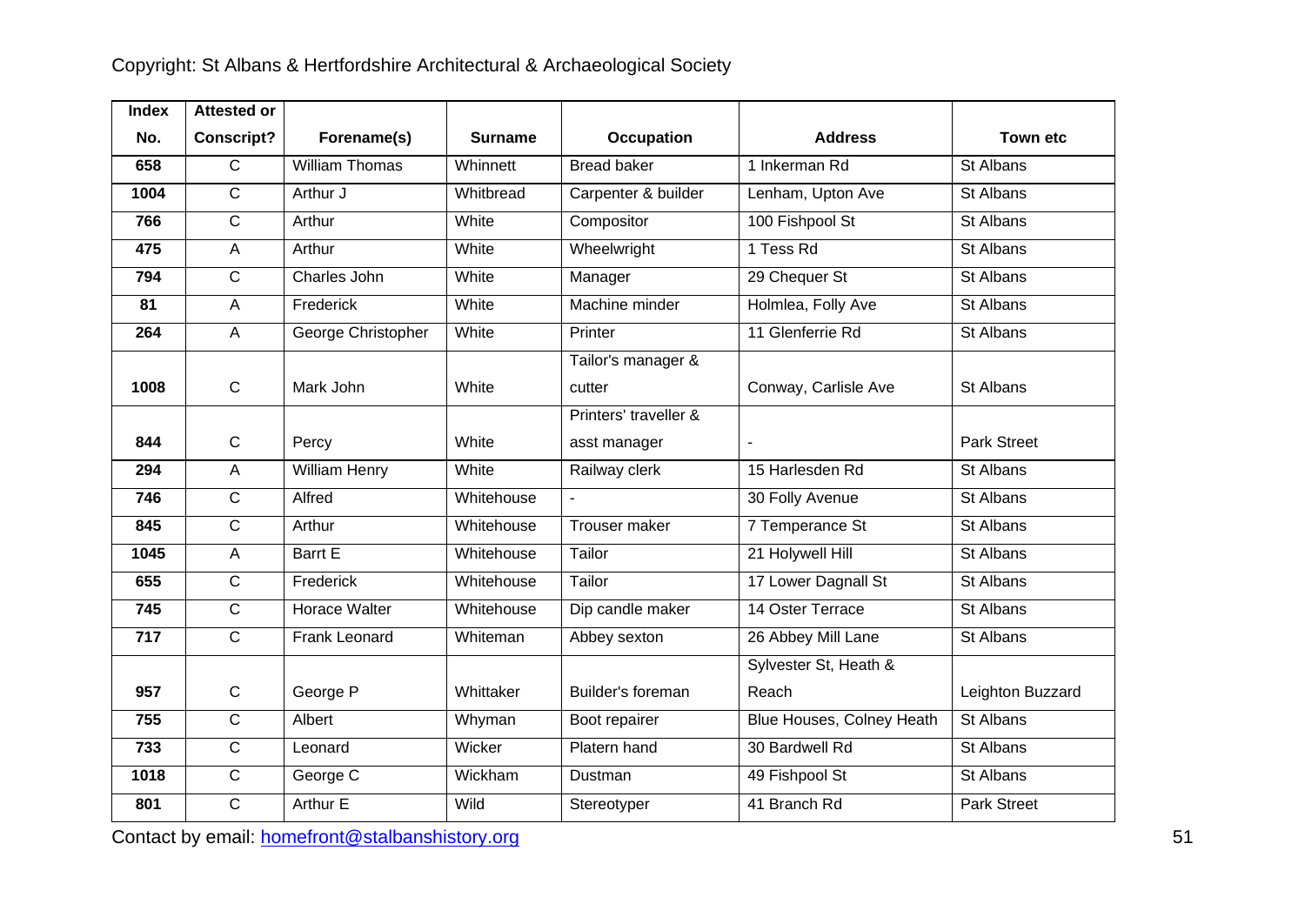| <b>Index</b> | <b>Attested or</b> |                        |                 |                      |                             |                 |
|--------------|--------------------|------------------------|-----------------|----------------------|-----------------------------|-----------------|
| No.          | <b>Conscript?</b>  | Forename(s)            | Surname         | <b>Occupation</b>    | <b>Address</b>              | <b>Town etc</b> |
|              |                    |                        |                 | Bread baker &        |                             |                 |
| 613          | $\mathsf{C}$       | <b>Bertie James</b>    | <b>Wilkins</b>  | confectioner         | 13 New Kent Rd              | St Albans       |
| 318          | $\overline{A}$     | <b>Ernest Charles</b>  | Willcox         | Motor van driver     | 8 Wellington Rd             | St Albans       |
| 100          | $\mathsf{A}$       | Alfred John Wallace    | Williams        | Printers feeder      | 46 Castle Rd                | St Albans       |
| 846          | $\mathsf C$        | <b>Bernard</b>         | Williams        | Photographer         | 38 Hill St                  | St Albans       |
| 73           | A                  | <b>John</b>            | <b>Williams</b> | Motor tyre casemaker | 47 London Rd                | St Albans       |
| 759          | $\overline{C}$     | Fred                   | Willoughby      | Piano tuner          | 156 Harwood Rd              | Watford         |
|              |                    |                        |                 | Dispatch department  |                             |                 |
| 895          | $\mathsf{C}$       | <b>John</b>            | Wilson          | foreman              | 8 Battlemount               | St Albans       |
| 37           | $\overline{A}$     | Walter Joseph          | Wilson          | Conductor            | 43 Bedford Rd               | St Albans       |
| 374          | $\mathsf{A}$       | Henry John             | Winter          | Assurance agent      | 10 Clifton St               | St Albans       |
| 847          | $\mathsf{C}$       | James Arthur           | Winters         | Monotype operator    | 16 Glenferrie Rd            | St Albans       |
| 254          | $\overline{A}$     | Charles                | Wood            | Cutter               | 141 Camp Rd                 | St Albans       |
| 1005         | $\overline{C}$     | George F               | Wood            | Headmaster           | Culmstock, Belmont Hill     | St Albans       |
| 643          | $\mathsf{C}$       | James Arthur           | Wood            | Caretaker            | Meadow View, Castle Rd      | St Albans       |
|              |                    |                        |                 | Heavy wholesale      |                             |                 |
| 958          | $\mathbf C$        | George A               | Wooding         | tailoring foreman    | Irwell House, New Dalton St | St Albans       |
| 408          | A                  | Frederick J            | Woodward        | <b>Timber Carter</b> | 19 Longmire Rd              | St Albans       |
| 848          | $\overline{C}$     | William                | Woodward        | Steam wagon driver   | Sopwell                     | St Albans       |
|              |                    |                        |                 |                      | 1 Belmont Villas, Cowper    |                 |
| 694          | $\mathsf{C}$       | <b>Arthur Willmott</b> | Woolston        | Commercial traveller | Rd, Harpenden               | St Albans       |
|              |                    |                        |                 |                      | St Julians Cottage, Watford |                 |
| 298          | $\mathsf{A}$       | George                 | Worbey          | Dairyman             | Rd                          | St Albans       |
| 959          | $\mathsf{C}$       | John                   | Wren            | $\overline{a}$       | 54 Cavendish Rd             | St Albans       |